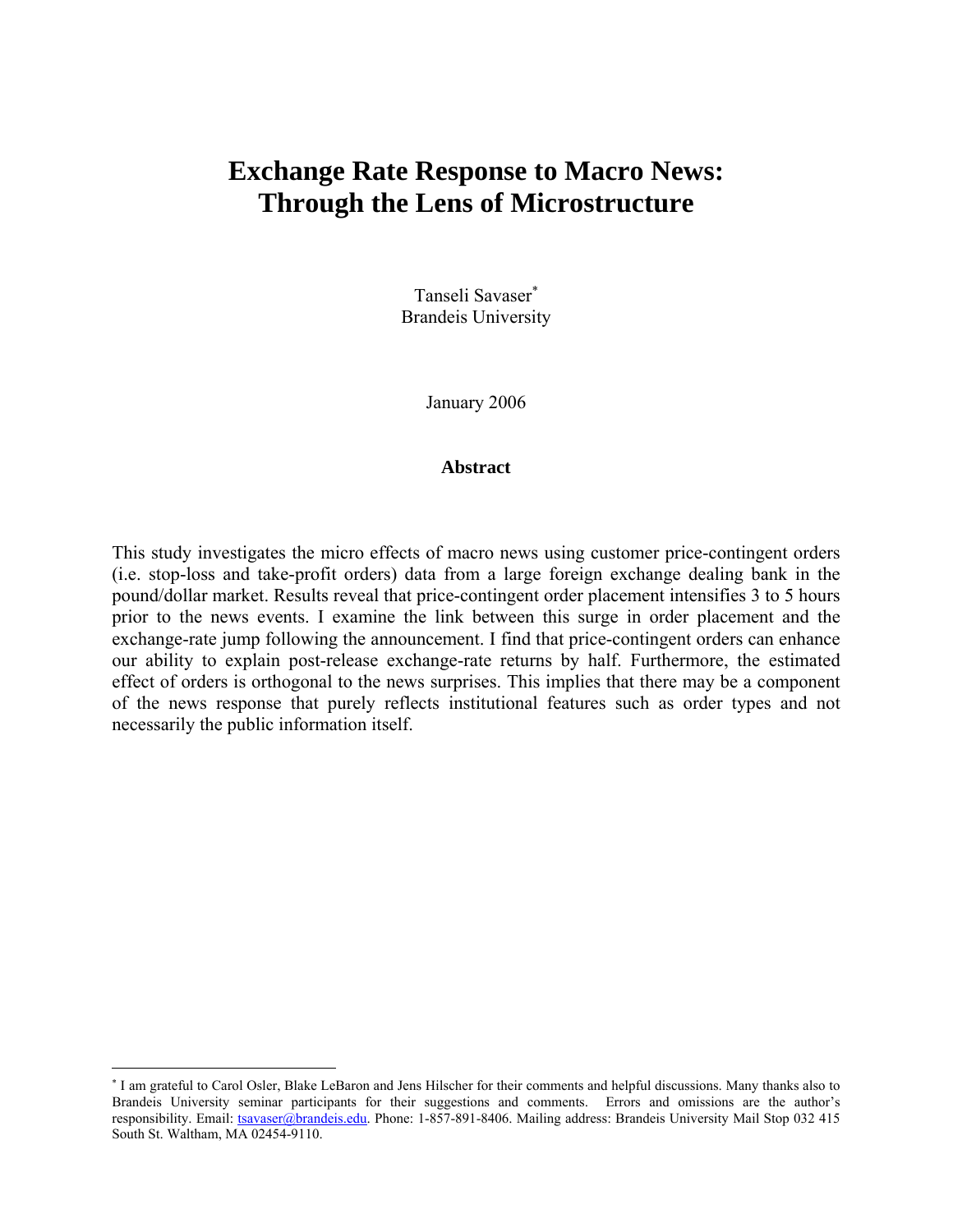# **1. Introduction**

 $\overline{a}$ 

 News is an important source of exchange-rate volatility. Indeed, Evans and Lyons (2003) find that news accounts for about thirty percent of total price variance. In earlier studies<sup>1</sup>, and more recently in Andersen et al. (2003, 2005), it is presumed that the response to news is entirely a reaction to its information content. That is, the exchange-rate response is monotonically related to the surprise component of the news through its effects on expected future exchange rates or on discount rates. These news studies do not attempt to trace the mechanism through which news brings about an exchange-rate change. In a world of rational expectations and perfectly shared information, the news could theoretically bring about an instantaneous change without any unusual trading activity. However, recent empirical studies indicate that trading activity is an important link between news and its associated exchange-rate response. Love and Payne (2002), for example, estimate that on average over half of the price adjustment to news comes via order flow. Evans and Lyons (2003) further suggest that about two-thirds of the increase in exchangerate volatility associated with new public information is transmitted indirectly via order flow, with the rest being the direct impounding of news into prices with no need for trading.

In this paper, I suggest that the exchange rate's response to scheduled news announcements, and in particular, the component of the response mediated through order flow, does not entirely reflect the announcements' information content. Instead, there may be a component of the response that purely reflects order flow and is orthogonal to the information itself. This order flow is specifically the price-contingent order flow, in which a trade's execution is contingent upon the rate reaching a pre-specified threshold. More explicitly, a stop-loss buy (sell) order instructs the dealer to purchase the currency once the market rate rises (falls) to a certain level; a take profit buy (sell) instructs the dealer to buy the currency when the market rate falls (rises) to the threshold level. Stop-loss orders, which involve positive feedback trading, can create rapid, self-reinforcing price movements. Osler (2005) provides evidence of such "price cascades" using the clustering patterns of stop-loss orders around round numbers to identify the points where they are likely to be triggered. As suggested by their name, stop-loss orders can be used to protect existing positions. They can also be used to hedge options positions and to ensure that new positions are opened in a timely manner. These orders are primarily used by financial end-users.

<sup>&</sup>lt;sup>1</sup> See also, for example, Cornell (1982), Engel and Frankel (1984), Hakkio and Pearce (1985), Ito and Roley (1987), Hardouvelis (1988), Klein (1991), and Ederington and Lee (1995).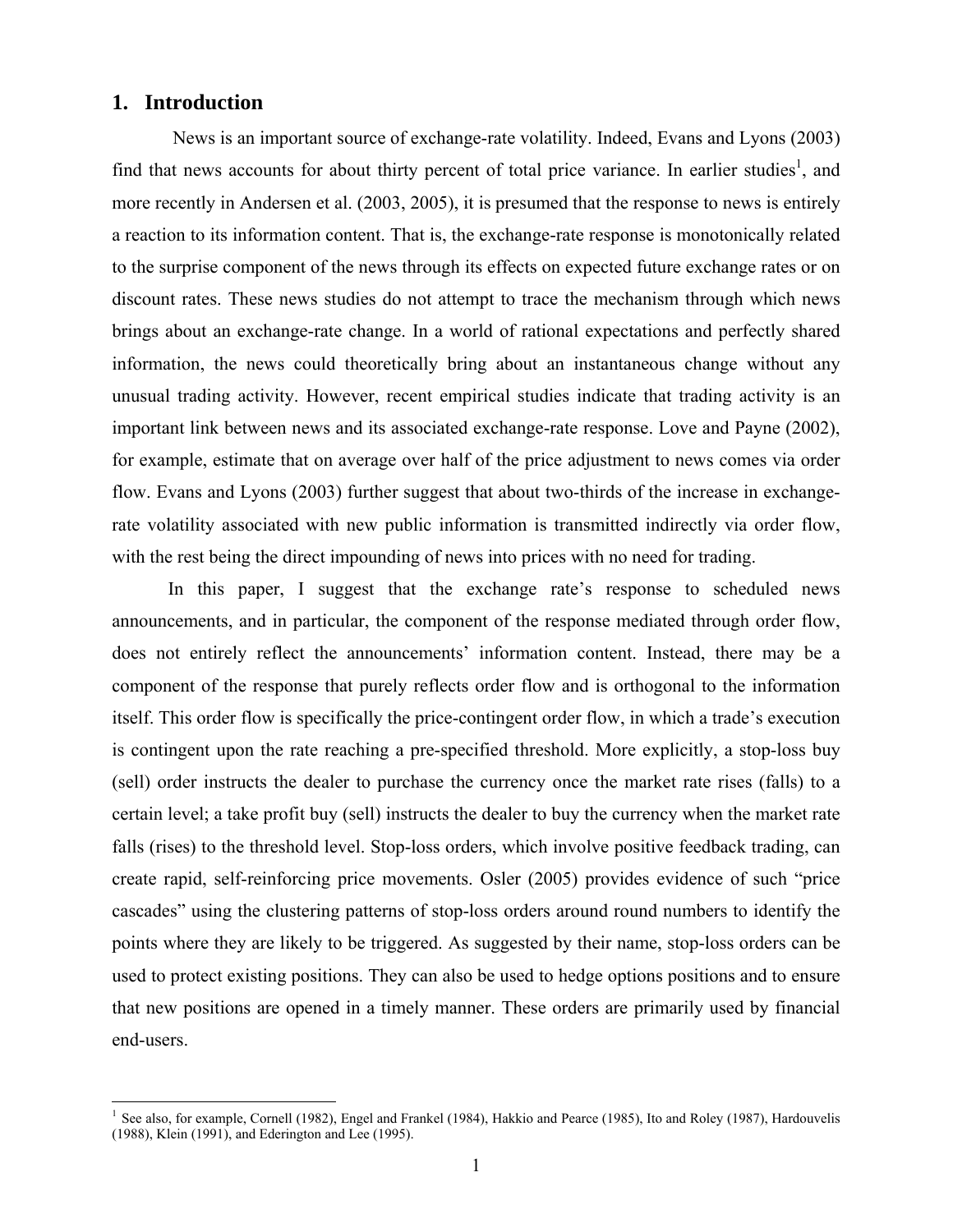Take-profit orders, on the other hand, which generate negative-feedback trading, are not triggered in waves and hence do not result in price cascades. They are primarily used by commercial end-users, i.e. importers and exporters, who trade for non-speculative reasons and have some flexibility in timing their trades (Bessembinder 1994, Foucault 1999).

Stop-loss and take-profit orders are not included in any exchange-rate models and were not discussed in the foreign exchange literature until Osler (2003). Nonetheless the relevance of order form to price movements is familiar to those in finance. Easley and O'Hara (1991), for example, develops a model in which stop-loss orders increase the probability of large, discrete price movements.

The significance of stop-loss and take-profit orders in the macro news context stems from the rapid reaction of exchange rates to news releases; in fact, the market absorbs the majority of the news within 5 minutes (Andersen et al. (2003), Cheung and Chinn, (2001)). These large moves can be expected to trigger price-contingent orders, which could in turn modify the quality of the overall response. If stop-loss orders dominate the triggered orders, the response could be magnified. If take-profit orders dominate, the response could be muted.

The paper elucidates this interplay between the institutional features of the currency market and the fundamental macroeconomic information flow. The investigation has two main pieces. First, I examine order placement patterns in the hours prior to economic announcements. Second, I examine the effects of price-contingent orders on the exchange-rate response to news. I carry out the analysis using 21 months of pound/dollar price-contingent orders provided by the Royal Bank of Scotland (RBS, formerly NatWest Markets) and data on the U.S. scheduled macroeconomic news announcements.

Regarding news-related patterns in order submission, my main result is that stop-loss order placement intensifies substantially in the hours leading up to the announcement time. By contrast, take-profit order placement remains normal before the news release but intensifies four hours afterwards. This pattern is fully consistent with agent rationality. Given the dramatic and rapid potential exchange-rate response to news, investors may wish to protect existing positions by ensuring that their losses will not greatly exceed a given amount. Carrying out a deal always takes time due to the sequence of events necessary to complete the transaction, and when dealers are busy in the post-announcement period it could take even more time. By placing stop-loss orders *before* the news events, they can be assured of liquidating their position quickly when their loss limit is reached. Customers wishing to take profits, on the other hand, will rationally prefer to wait until the rate has stopped moving. Since announcements are followed by sudden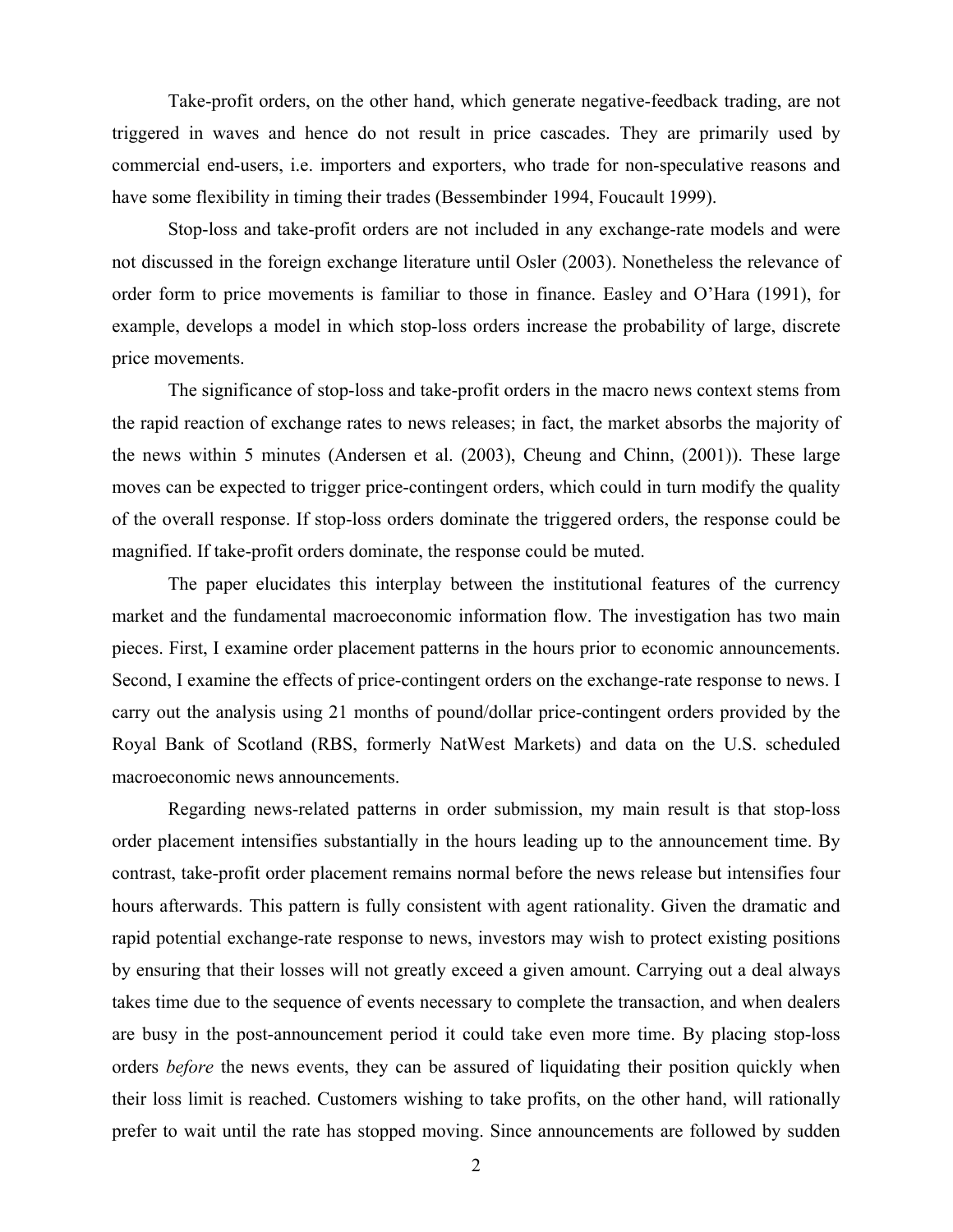drastic exchange-rate jumps, it is quite possible that the market price goes beyond an order's specified price (below the price for the buy order or above the price for the sell order). Customers looking to take profits are therefore wise to delay submitting take-profit orders until the market calms down. This is exactly what we see in the data.

To analyze the effects of price-contingent orders on the exchange-rate's response to news, I first estimate a contemporaneous news response model that measures the exchange-rate's fiveminute reaction to news surprises normalized by their standard deviation. The estimated news coefficients are similar to those in Andersen et al. (2003). Then, I augment this baseline model by adding excess stop-loss and take-profit orders, measured as the difference between orders placed in three hours previous to news events and normal level of orders placed during those hours. $<sup>2</sup>$ </sup>

The results indicate that price-contingent order flow makes a substantial contribution to the exchange-rate's response to news. In particular, stop-loss orders intensify the reaction of exchange rates to news, as one would anticipate. Take-profit orders have no statistically significant effect. The lack of significance is not surprising in light of the absence of any tendency for agents to intensify the placement of these orders before the news.

When orders are included in the returns regression our ability to explain post-release exchange-rate returns rises by 12 percent. Furthermore, as news become more surprising, the impact of the excess stop-loss orders increases. I interpret this in terms of price cascades. Big surprise events tend to generate large price reactions, creating a wave of stop order executions, which in turn intensifies the overall exchange-rate response to news. Allowing for such interactions between news surprise size and price-contingent order flow increases the explanatory power of the baseline model more than half.

Interestingly, the estimated effect of the news surprises themselves is robust to the inclusion of order variables. This reflects the orthogonality of order placement to the news itself, which I document separately. Together, these results indicate that a substantial portion of the exchange-rate's response to news is unrelated to the information content of that news.

The paper also tests for asymmetry in the response to "good" news and "bad" news. Consistent with Andersen et al. (2003), I find only weak evidence for asymmetry.

 The paper is structured as follows. Section 2 describes the data. Section 3 explains the intraday patterns in order placement. Section 4 presents the statistical methodology and the main

 $\overline{a}$ 

 $2<sup>2</sup>$  I apply the same model to four and five hour intervals and found qualitatively similar results although the magnitude of order coefficients declines slightly as the length of the intervals increases. See the robustness check section for coefficient estimates.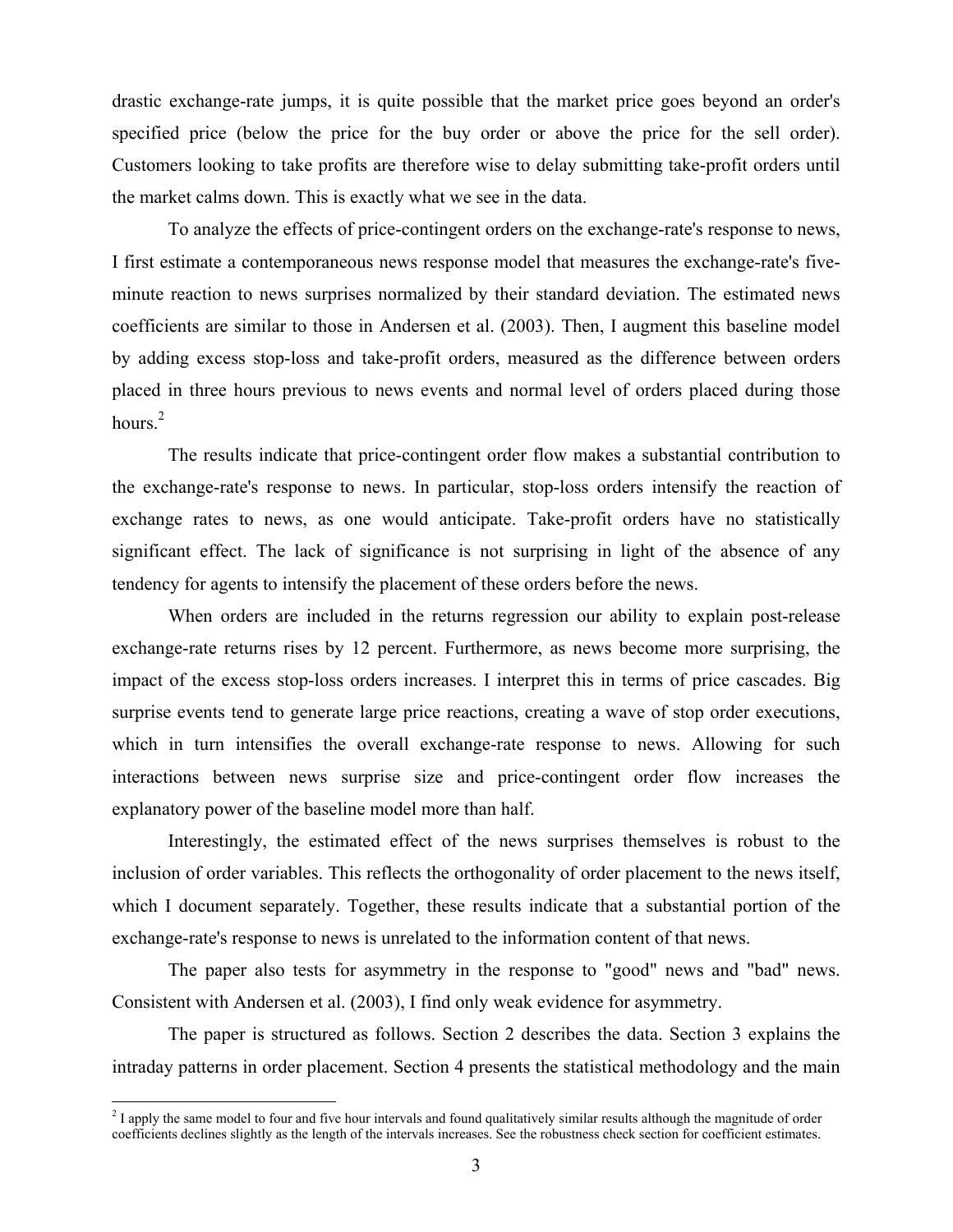results. Section 5 tests for asymmetries in the price response to news. Section 6 provides robustness checks. Section 7 concludes.

# **2. Data: Currency Orders and News**

# **A. Currency Orders: Background and Descriptive Statistics**

# *1. Background*

1

Stop-loss and take-profit orders are price-contingent orders. The execution of these orders is contingent upon the rate crossing a pre-specified threshold. More specifically, a stop-loss buy (sell) order instructs the dealer to purchase currency once the market rate rises (falls) to a certain level; a take-profit buy (sell), on the other hand, instructs a dealer to buy the currency when the exchange rate falls (rises) to the threshold level. Stop-loss orders are associated with positive feedback trading since price declines (rises) trigger execution of stop-loss sell (buy) orders, which contribute to the downward (upward) trend in prices. By contrast, take-profit orders involve negative feedback trading since price declines (rises) trigger execution of take-profit buy (sell) orders, which halts or reverses the initial downward (upward) movement in prices. Pricecontingent orders are executed at the market rate and the requested amount is inevitably filled, albeit at a possibly worse price than that specified in the order<sup>3</sup>.

The term aggregate order flow, as used here, will refer to more than just stop-loss and take-profit orders, it includes limit orders and deals. Deals comprise the majority of all trades and involve one agent—either a customer or another dealing bank—trading at a quote provided by a dealer. Hence, with a deal, there is no "order" as normally defined (Osler and Savaser 2004). The share of executed price-contingent market orders in total deal flow is small (about 5% or less, according to practitioner estimates). However, since the foreign exchange market is the biggest in the world, on the order of 1.9 trillion dollars in daily turnover, even a small share of the deal flow sums to a massive amount (BIS 2004). Furthermore, these orders can generate amplified price effects distinguishable from other order forms as demonstrated in Easley and O'Hara (1991), Osler (2005). Easley and O'Hara (1991) models the effect of price-contingent orders on security market performance and shows that stop-loss orders increase the probability of large price movements. By demonstrating their clustering pattern around round numbers, Osler (2005) provides evidence from currency markets that stop-loss orders can create rapid, self-reinforcing price movements.

<sup>&</sup>lt;sup>3</sup> This is where price-contingent orders differ from limit orders. Price-contingent orders have a flexible requested price, and a fixed amount. A limit order, however, does not necessarily fill the requested amount if there is not enough supply at the specified rate.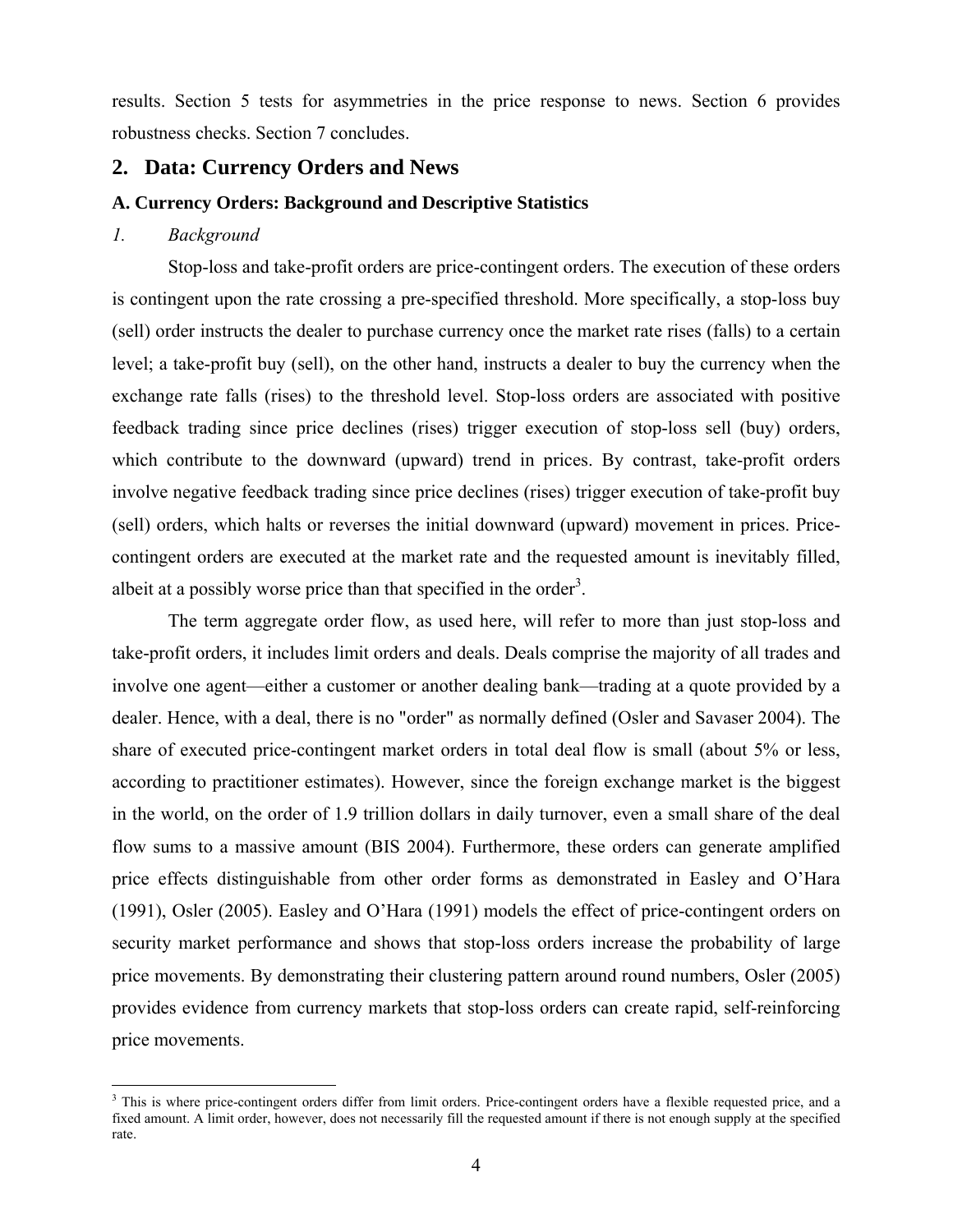# *2. Descriptive Statistics:*

The orders data are provided by the Royal Bank of Scotland. It includes 10,413 orders with an aggregate value in excess of \$61.7 billion. The data cover all pound/dollar orders in two distinct periods: September 8, 1999 through April 11, 2000 and 12 June, 2001 through 20 September, 2002. During this time, the bank received an average of 21 new price-contingent orders per day in the pound/dollar currency pair. The dataset presents information about each order's time of placement, requested execution rate, and order amount. Twenty eight percent of orders were actually executed, the rest were either deleted or remained open at the end of the sample period.

Stop-loss orders constitute 48 percent of all orders in the sample. The distribution between buy and sell orders for pound/dollar pair is also even (Table 2a). However, there is an asymmetry between stop-loss and take-profit orders regarding the buy-sell ratios: The share of sell (sell dollars) orders is 53% in stop-loss and 44% in take-profit sample. These figures are in line with the observed strength of pound vis-à-vis the dollar in the sample period. During this time, the US entered into a recessionary period and pound (along with the Swiss Frank) appeared as a safer alternative to the US dollar, creating an increase in demand for the sterling. Consequently, more sell orders are placed in the stop-loss category to limit losses due to the downward market trend. The opposite is true for the take-profit category due to the option-like properties of these orders. In bad times, placing a take-profit buy is more profitable since it gives the investor the opportunity to enter the market at a favorable lower rate.

The majority of orders, 61 percent, were placed by customers; of these, two thirds were placed by financial customers (Table 3a). Since this dealing bank is a large player in the U.K. pound market, which transacts with every major type of customer, the orders placed with the bank should be representative of the market-wide population of customer orders. Osler (2003) states that price-contingent orders executed for customers may represent on the order of 15 percent of all customer business<sup>4</sup>.

This paper investigates the high frequency price-adjustment to macro news given the characteristics of price-contingent orders. This renders the "near" orders the primary focus of the study. Therefore, orders placed farther away from the market rate are excluded from the dataset since these orders have no immediate price consequence due to their near-zero likelihood of

This figure is based on the finding that the customer orders account for 61 percent of all price-contingent orders (Table 3a) and <sup>4</sup> This figure is based on the finding that the customer orders account for 61 percent of a also on the informal estimates given by the bank, stating that customer deals represent on the order of 20 percent of all deals at this bank (by value) and that executed price-contingent orders represent on the order of five percent of deal flow (Osler 2002).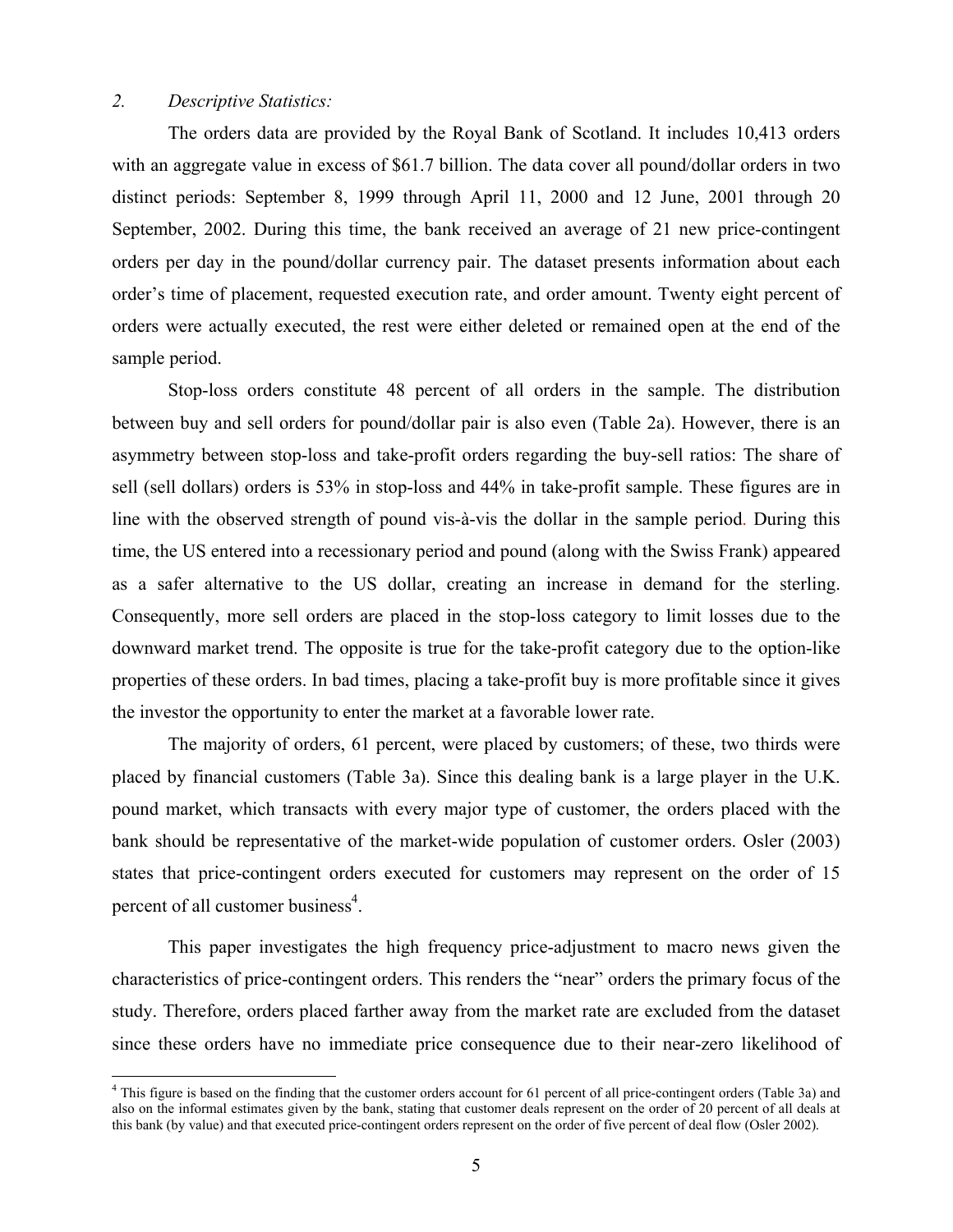execution at the time of their placement. The distance of an order from the market rate is compared against the standard deviation of daily absolute exchange-rate changes, which is 0.004 in this sample. If the difference between the trigger rate and the market rate at the time of submission exceeds 0.004, the observation is considered as "far" and dropped from the sample<sup>5</sup>. The descriptive statistics of the near orders are qualitatively similar to those of the full-sample, except that near orders have a much higher rate of execution than far orders (Table 2b and 3b).

 The exchange-rate quotes corresponding to the orders in the bank's record book are from Reuters. They are computed as the mid-point of the bid and ask prices sampled at five-minute intervals.

#### **B. Macroeconomic News**

 $\overline{a}$ 

 The news data provided by Money Market Services (MMS) consist of the declared values of macroeconomic fundamentals along with the forecasts of the traders in anticipation of those releases. Matching the orders dataset, the news data cover the period from September 8, 1999 through April 11, 2000 and 12 June, 2001 through 20 September, 2002. This study focuses on U.S announcements scheduled for 8:30 EST. All 8:30 announcements are included in the analysis (Table 1). Since most of the important macroeconomic news is announced at 8:30, this constraint does not limit the relevance of the results<sup>6</sup>.

There are legitimate concerns regarding the redundancy of some of these news items. For instance, PPI declaration always precedes that of CPI. Since the two series are highly correlated, the new information content of the latter is typically quite low compared to PPI. Andersen et al. (2003) shows that only a handful of the macro news announcements (payroll employment, durable goods orders, trade balance, initial unemployment claims, NAPM index, retail sales, consumer confidence, and advance GDP) have statistically significant price effects (Table 1). Hence, the general practice in the macro news literature is to focus primarily on these significant news releases (Chaboud et al., 2004, Love and Payne, 2002). Therefore, my main results apply to the significant announcement sample which contains all the 8:30 news that were found to be significant by Andersen et al. (2003) for the pound/dollar currency pair. The unrestricted sample results are reported as a robustness check.

 $<sup>5</sup>$  I also exclude all trades during weekends and major holidays due to unusually light volume: December 24-December 26,</sup> December 31-January 2, Good Friday, Easter Monday, Memorial Day, Labor Day, Thanksgiving and the following day, and July 4 (or, if this is on a weekend, the day on which the Independence Day holiday is observed).

<sup>&</sup>lt;sup>6</sup> With 21 months of price-contingent orders data, there are not enough observations to conduct statistical analysis of other scheduled announcement times since only one or two news series are released at those times. 10:00 EST is an exception with a total of 5 releases and is analyzed in the robustness check section.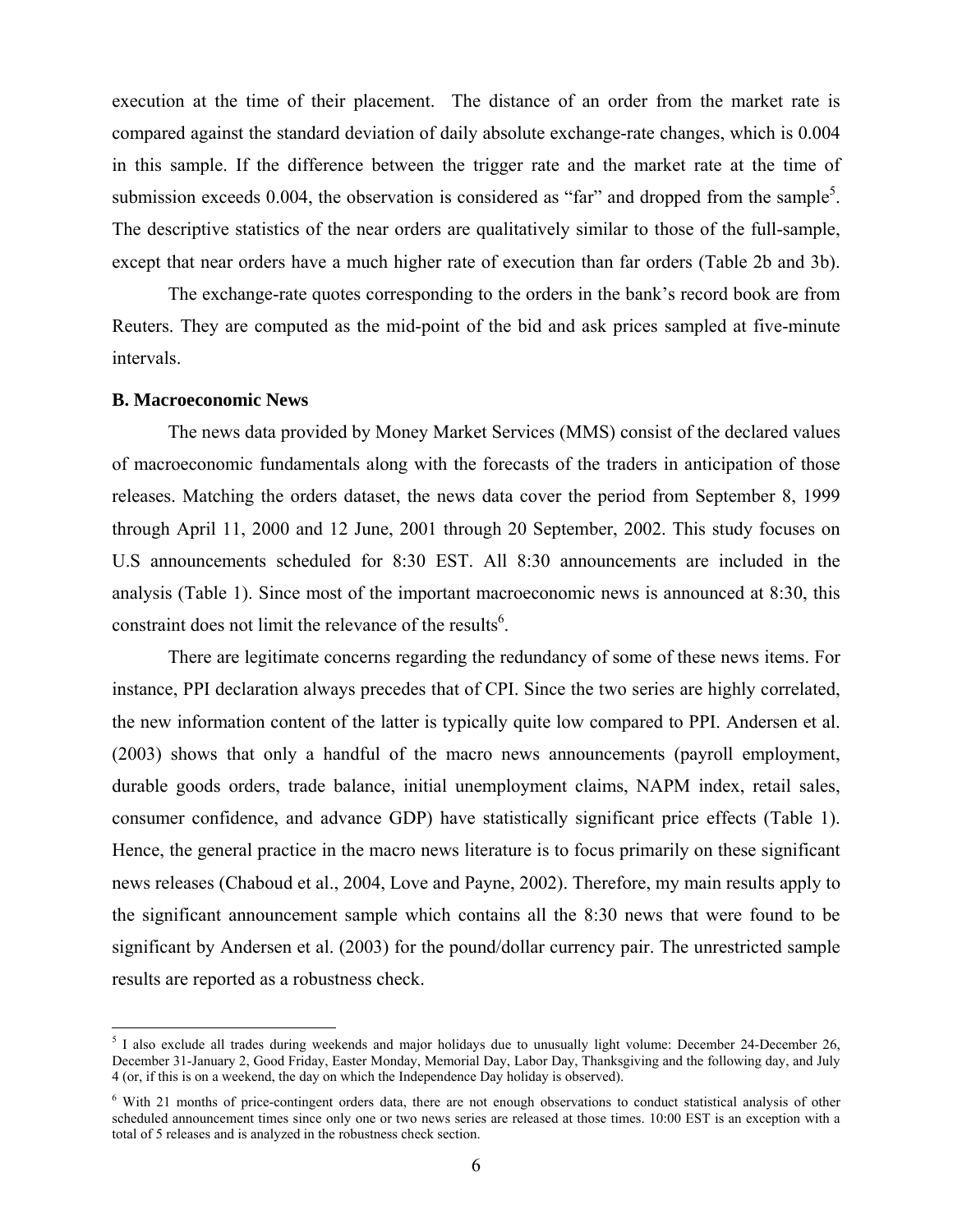To measure the unexpected component of each announcement, which is the part that matters for price adjustment, I calculate the standardized news surprise as follows:

$$
News_{kt} = \frac{A_{kt} - E_{kt}}{\hat{\sigma}_k}
$$
 (1)

where  $A_{kt}$  is the announced value of indicator k,  $E_{kt}$  is the market expected value of indicator k, which is measured as the median forecast from the MMS survey, and  $\hat{\sigma}_k$  is the sample standard deviation of  $A_{kt}$  -  $E_{kt}$ . Every Friday MMS collects the forecasts of about forty money managers regarding all the indicators scheduled to be released the following week.

# **3. Intraday Patterns in Price-Contingent Order Placement**

In this section, I discuss why people place price-contingent orders in general and especially around macro news announcements by focusing on intraday order placement patterns. The well-known finding regarding these patterns is that investors place more orders on announcement days. This is shown in Figure 1, which plots the average number of orders placed with the bank for six hours before and after the 8:30 announcements. The mean number of orders placed on days when there are no 8:30 announcements is also shown as a benchmark (henceforth, called the "no-announcement days").

On an average announcement day, the bank receives a total of 22 stop-loss and takeprofit orders. On no-announcement days, this number is 20. In the restricted sample of near orders, the corresponding figures are 10 and 8 respectively<sup>7</sup>. Since the orders in this study constitute only a small subset of the entire market (about 5% or less), an educated guess for the market-wide averages would be around 200 and 160 with 40 extra orders on announcement days. These statistics imply that the increase in *near* order placements is the driving force behind the rise in overall order submission on announcement days and confirms the appropriateness of the far order cutoff used above.

The key result of the section is that the two order types follow different intraday patterns. Figures 2 and 3, which disaggregate orders into stop-loss and take-profit categories, portray this behavior: Stop-loss order placement intensifies substantially 3-5 hours before the news event; once the news is announced, the surge disappears immediately $\delta$ . This is consistent with the protective and speculative motivations of the financial end-users, who typically place stop orders to avoid costs associated with transacting a deal after the news releases. Take-profit orders, on

 $\overline{a}$ 

<sup>&</sup>lt;sup>7</sup> The difference in daily totals is statistically significant at the 1% level for near orders and at the 10% level for the full sample.  $8$  Stop level or approximately a proportional statistics  $8 \times 10^8$  and the statis

<sup>&</sup>lt;sup>8</sup> Stop-loss order submission is higher relative to the benchmark on announcement days before 8:30 and this is statistically significant at the 1% level (except the 1-hour interval immediately preceding the release).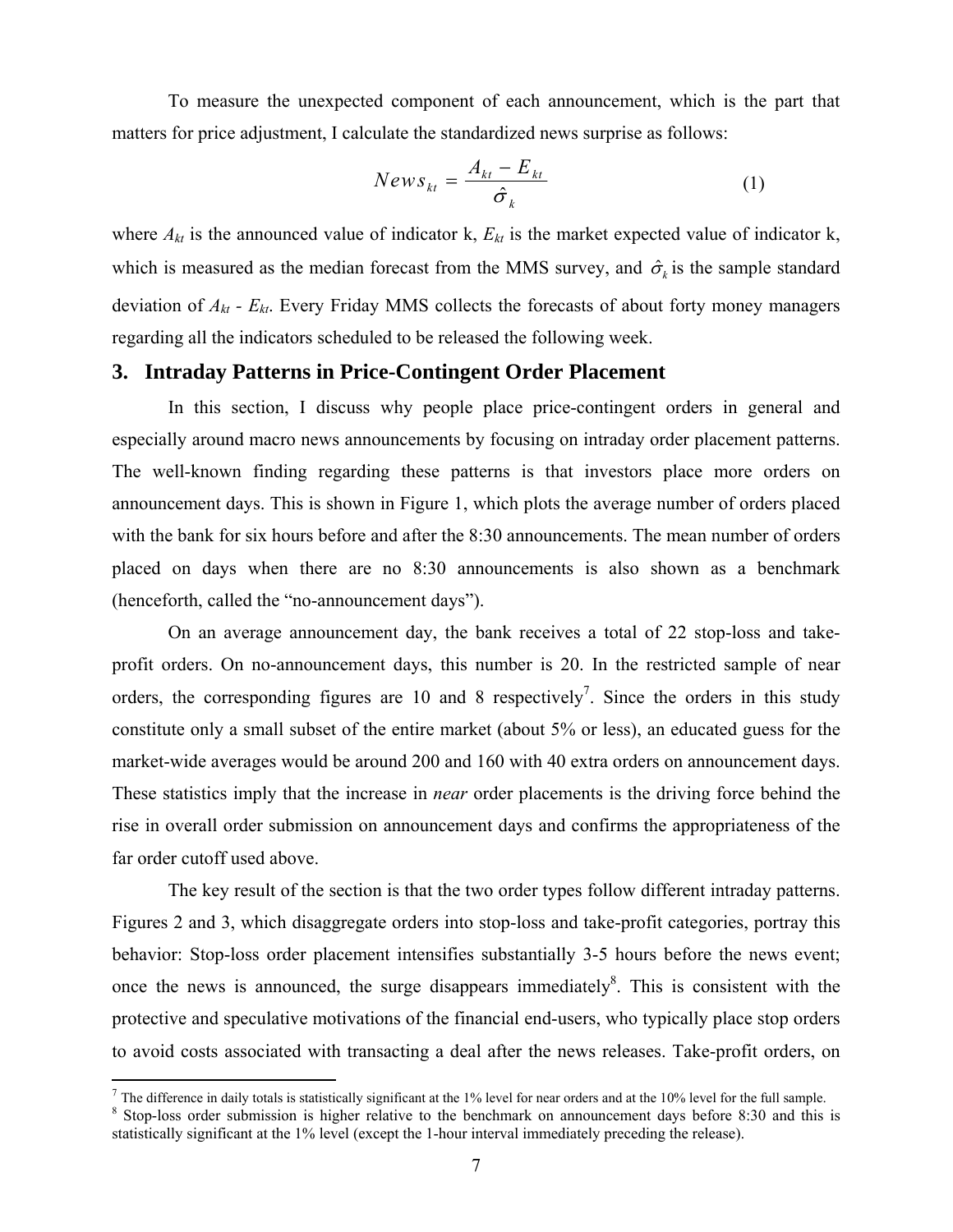the other hand, do not appear to intensify prior to news releases reflecting the risk of these orders being picked off by the news-induced exchange-rate jump at an inferior price. We see that takeprofit order placement picks up only after the news-induced volatility dampens (Figure 3).

One important determinant that gives rise to the observed intraday order placement patterns is the characteristics of the investors. Commercial investors, for instance, are mostly exporters and importers who frequently need to carry out currency conversions to make payments on specific due dates. Provided that the transaction occurs within the day they specify, these firms can wait to transact if they think they can get a better price (Admati and Pfleiderer 1988; Harris 1998; Osler 2002). Due to the nature of their business, it is costly for them to monitor the market actively and carry out a deal at the appropriate time. Besides, carrying out any deal takes time: First, a customer calls a salesperson requesting a two-way quote. The sales person relays the request to the interbank dealers, who provide a two-way quote based on market conditions, their own inventory position, and other relevant information. The sales person then communicates the quote to the customer, who chooses whether to buy at the quoted offer, sell at the quoted bid, or decline to deal altogether (Osler, 2003). Instead, commercial customers delegate this duty to the dealer by placing price-contingent orders. Moreover, monitoring the market is costly even for financial end-users. A small lag in placement or execution can result in significant price risk because of the high speed of the market. Hence, the common rationale of reducing monitoring costs and trading frictions underlies the use of price-contingent orders by commercial and financial investors alike.

The types of orders investors typically place depend on the nature of their business. For instance, financial customers place more stop-loss orders relative to take-profit orders (Table 3b). This behavior is partly due to their protective and speculative motives and partly due to the frequent use of overnight loss limits by financial customers. Loss limits are assigned to dealers by their employing institutions to avoid principal-agent problems since employers who invest in risky assets have to rely on the expertise of the dealers who have only limited liability (Bensaid and De Bandt 2000).

Commercial end-users, on the other hand, place more take-profit orders. The option-like properties of take-profit orders make them attractive for these investors, whose execution needs are not as immediate as financial customers (Foucault 1999). To illustrate this point, suppose there is a conversion that needs to be made for a payment on a specific date and suppose that the firm places a buy order below the current market price. If the rate decreases to the requested rate sometime within the day, the corporate customer is better off placing a take-profit buy order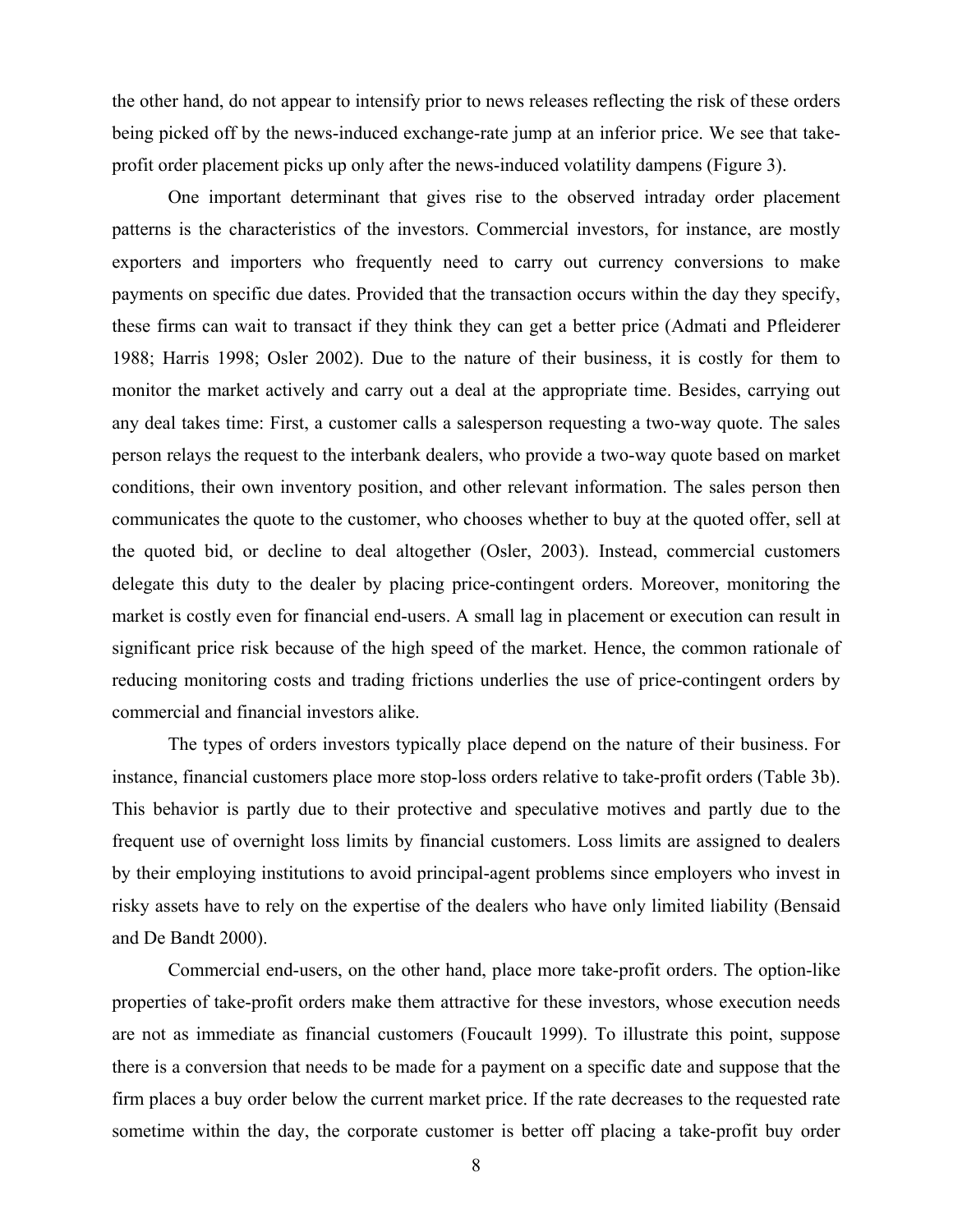instead of just placing a market order at 9:00am when they first come in the office. As soon as the market rate reaches the requested rate, the customer takes the profit and leaves the market with enough currency to make its payment on its due date. Commercial customers do not have to transact immediately. They trade immediacy with the possibility of a trade at a better price by using take-profit orders.

The significance of stop-loss and take-profit orders in the macro news context stems from the rapid reaction of exchange rates to news releases. Andersen et al. (2003) shows that returns adjust to news very fast, within 5 minutes, whereas exchange-rate volatility adjusts only gradually after an hour. Therefore, financial investors, who primarily care about the returns - as opposed to levels- of exchange rates would prefer to trade immediately following an announcement. This way, they can take advantage of the sudden jump in the exchange rate. However, because carrying out a deal in the post-announcement period takes time due to the sequence of events necessary to complete the transaction, these investors tend to place their orders, which are mainly stop-loss orders, *before* the news events. This way, they can be assured of entering the market quickly, which is exactly what we see in Figure 2.

Contrary to financial customers, commercial investors' primary concern is the exchangerate level at which their transaction occurs. They are not in a rush to enter the market immediately following the news release since they are not driven by the sudden news-induced jump in return. Therefore, commercial customers, who typically place take-profit orders, do not seek to submit orders *before* announcements. Moreover, it is not in their interest to do so. News announcements are followed by sudden drastic exchange-rate jumps. Hence, it is quite possible that the market price goes beyond the specified order price (below the price for the buy order or above the price for the sell order) creating the risk of the take-profit order being "picked-off" at an inferior price<sup>9</sup>. In such a situation, it would be a better strategy to wait until the market calms down, which is what we observe in Figure 3.

# **4. Exchange Rates, Fundamentals and Price-Contingent Orders**

# **A. Impact on Returns: Directional Effects**

 $\overline{a}$ 

In this section, I estimate the contribution of the rise in pre-announcement order flow to the subsequent exchange-rate movements. First, I begin with a baseline model which treats the news surprise as the only source of exchange-rate variation. Then, I add signed price-contingent

 $9^9$  For a more detailed discussion of the risk of being picked off in the context of limit orders, see Foucault (1999), Carlson and Lo (2004).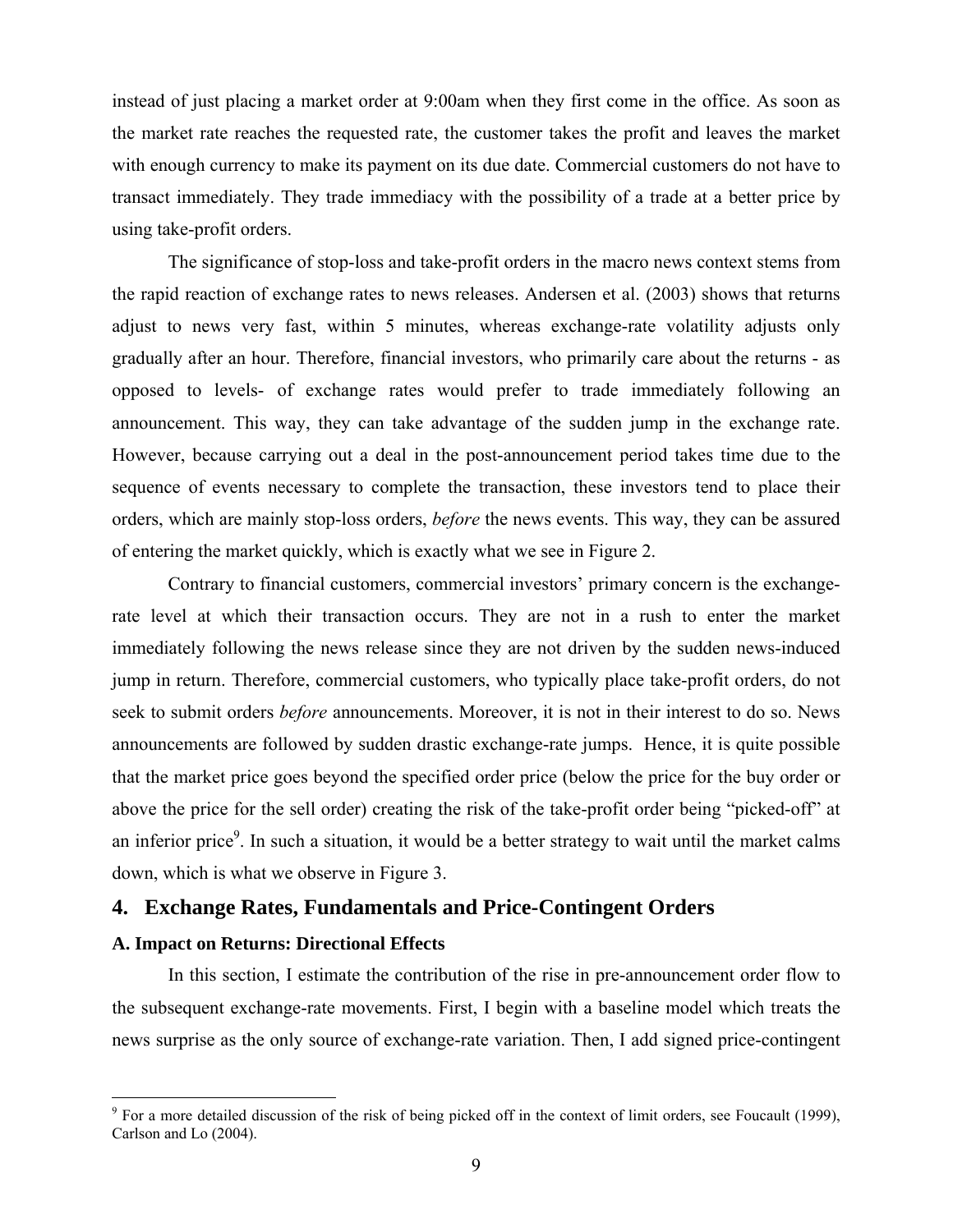order variables, measured as the difference between orders placed in three hours prior to the news events and the normal level of orders placed during those hours:

$$
R_t = \alpha + \sum_{k=1}^{6} \beta_k D_{kt} N ews_{kt} + \eta_t
$$
 (2)

$$
R_t = \alpha + \sum_{k=1}^{6} \beta_k D_{kt} N ews_{kt} + \beta_{sls} (SLS_t - TPB_t) + \beta_{slb} (SLB_t - TPS_t) + \varepsilon_t
$$
 (3)

Here,  $R_t$  is the 5-minute log return from 8:30 to 8:35 on any given news day t. News<sub>kt</sub> is the standardized news corresponding to announcement k at day t ( $k = 1, ..., 6$  (Table 1)).  $D_{kt}$  is equal to 1 if announcement k is released on day t, zero otherwise. SLS-TPB represents the number of stop-loss sell minus take-profit buy orders, in excess of the no-announcement day sample average, placed *within* 3 hours before the announcement. SLB-TPS is defined similarly. A more general regression equation, which includes SLS, SLB, TPS, TPB separately, seems better a priori; I use this method to save degrees of freedom. This is a concise method of grouping the order variables which are activated by a given directional move. An exchange-rate decline triggers stop-loss sells and take-profit buys rendering stop-loss buys and take-profit sells irrelevant. Since these two order types pull in opposite directions, the *net* effect is the difference between them. Depending on whether the news surprise is one that tends to appreciate or depreciate the currency, I impose a zero restriction on the irrelevant orders. For instance, if the news surprise is positive (i.e. indicative of currency appreciation), then the stop-loss sell and take-profit buys assume the value zero. Therefore, in this specification, the respective expected signs of SLB-TPS and SLS-TPB parameters are positive and negative. OLS regressions and standard errors are calculated with Newey-West correction for autocorrelation and heteroskedasticity.

Table 4 provides estimates from the baseline and Andersen et al. (2005) specifications as a reference point. In the latter, authors have enough statistical power to run the following regression on each individual announcement separately:

$$
R_t = \beta_k \, News_{kt} + \varepsilon_t \tag{4}
$$

The contemporaneous news response estimates and  $R^2$ 's in Andersen et al. (2005) are based on futures markets spanning 10 years, from 1992 to 2002. The news estimates here are consistently at the same order of magnitude as theirs and in some instances almost exactly identical to the coefficients they report (e.g. retail sales). Furthermore, our results accord well with their finding that employment news has the largest price impact. A one-standard deviation nonfarm payroll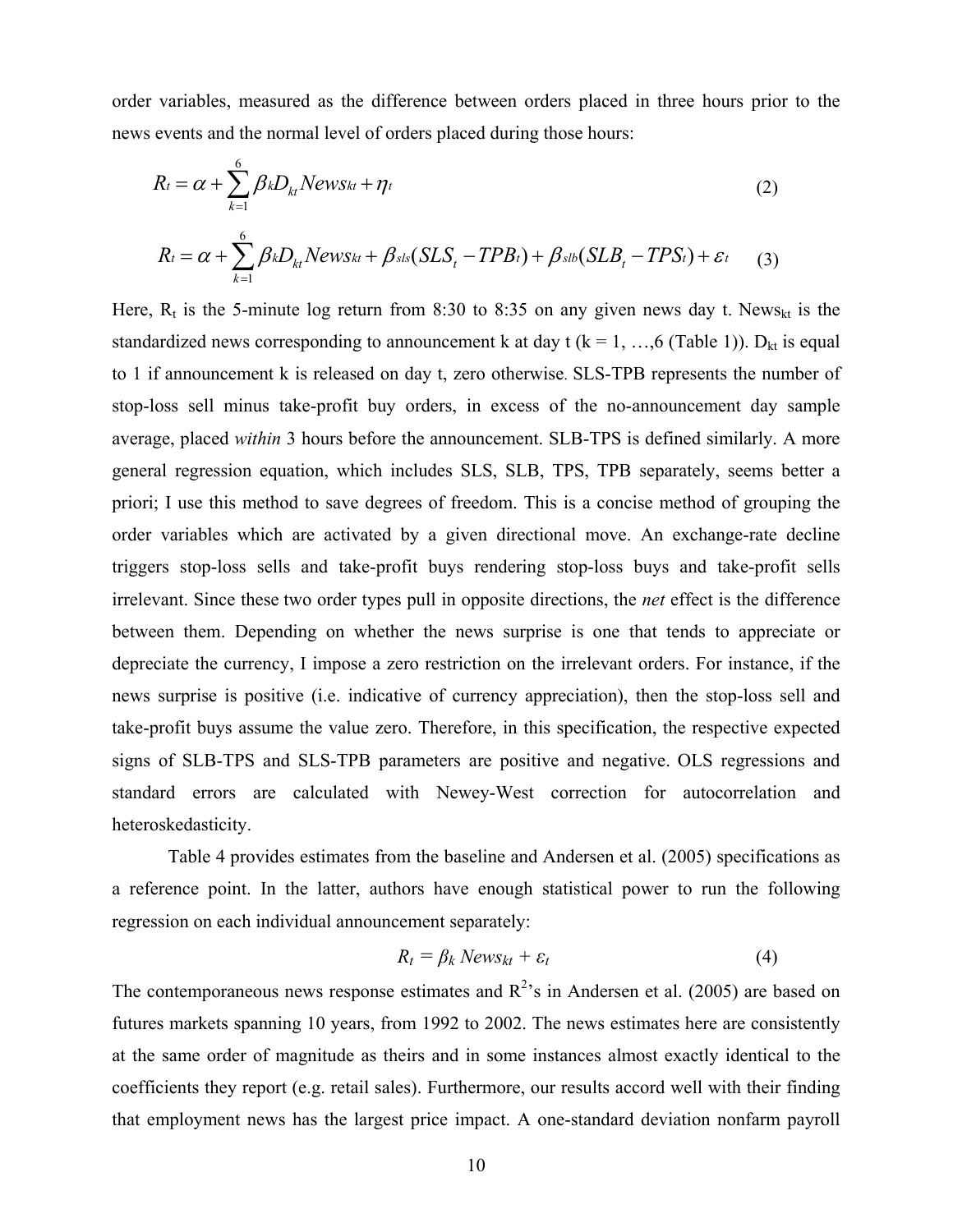employment surprise tends to depreciate (if negative) the dollar against the pound by 0.085 percent in the baseline model and 0.098 percent in Andersen et al. (2005). Trade balance and GDP advance release are the other two news items with the strongest price effect.

In the orders-augmented regression, we see that an additional stop-loss sell in excess of take-profit buy orders tends to depreciate the dollar against the pound by 0.025 percent. This is larger than the effect of a one-standard deviation increase in jobless claims. The negative and significant coefficient is consistent with the expected sign of the net stop-loss sell order. Net stop-loss buy orders have the expected positive coefficient, but lack the statistical significance at the 10% level. I discuss this asymmetry later in section 5.

Price-contingent orders are most influential when the news is most surprising. Large news surprises tend to generate large exchange rate reactions and trigger the execution of stoploss orders. Due to the positive feedback trading effect, once these orders are triggered, they propagate the initial trend, which then leads to the execution of more stop-loss orders generating an even bigger price movement. To test this hypothesis, I interact the stop-loss orders with the six surprise size variables creating 12 variables spanning two directions per each of the 6 news items. Then, I add them to the order-augmented specification in equation 3. The results reveal that interaction terms are significant for the news announcements with greatest impact—payroll employment and trade balance. Therefore, in Table 4, I report those interaction coefficients only. Price-contingent order flow intensifies the impact of news considerably: A one-standard deviation increase in U.S. employment surprise, if negative, exacerbates the depreciation of the dollar against the pound due to a stop-loss sell order by 0.226 percent. Hence, the slight decline in the individual estimates of the employment and stop-loss sell orders compared to the orderaugmented regression is more than compensated by the large interaction coefficient.

Overall, including interaction terms improves the explanatory power of the base line models considerably: The adjusted- $R^2$  increases from 26 percent to 40 percent enhancing our ability to explain price adjustment to news by more than half.

An alternative way of test whether stop-loss order effect depends on how surprising the announcement is, is to partition the sample into two according to the *size* of the standardized news surprises. On days with more than one announcement released at the same time, the surprise variables are aggregated using their estimated news response coefficients as weights to account for possible counteracting price effects. If the absolute value of the standardized surprise variable is smaller (larger) than the sample median, the observation belongs to the small (large) surprise sample. Table 5 shows that the estimated effect of stop-loss sell orders in excess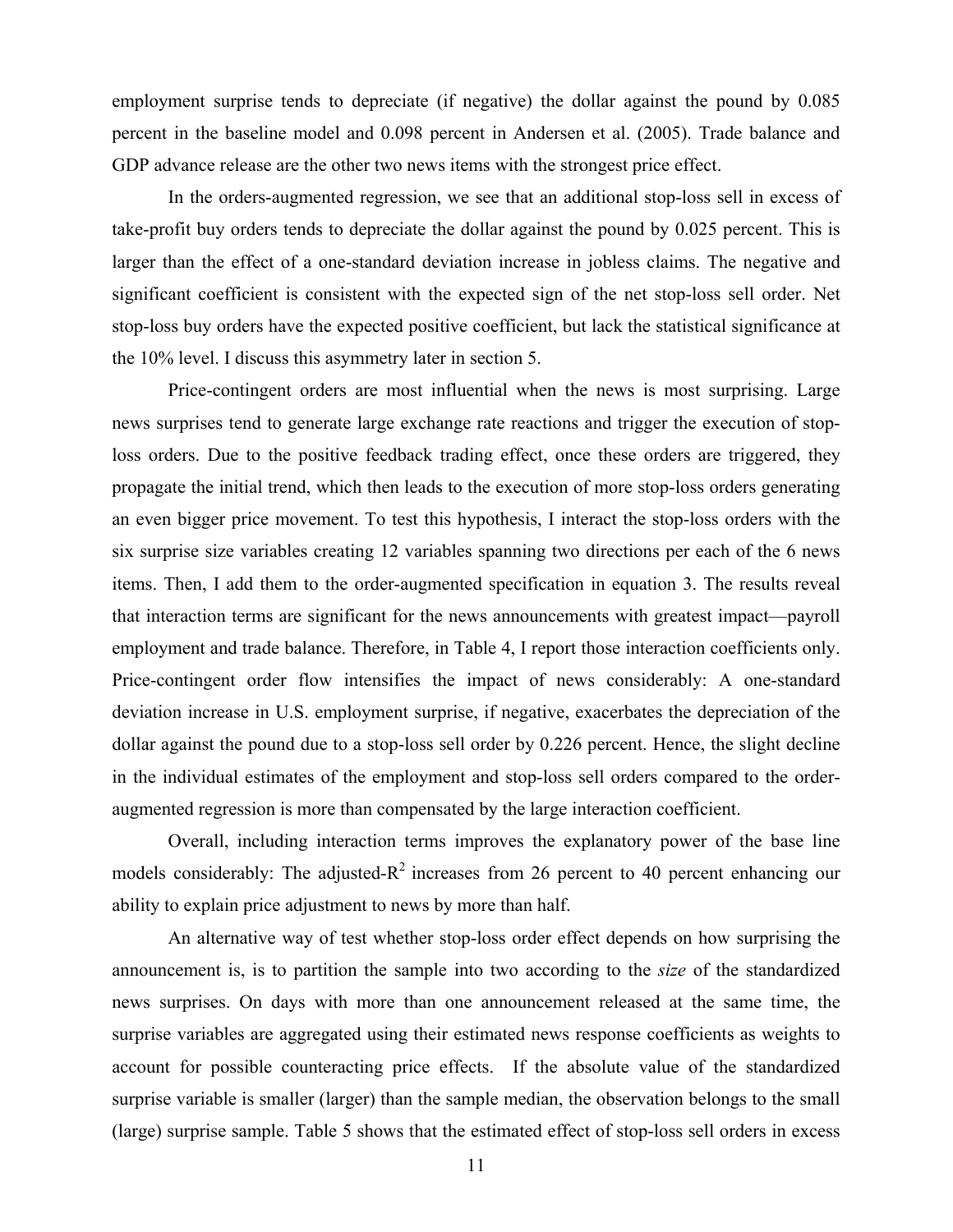of buy orders is 0.049 percent for large surprises but only 0.008 percent for the small ones. This difference in effect is statistically significant at the 1 percent level and provides further support for the claim that stop-loss orders tend to generate larger price movements when news is most surprising.

The novelty in Table 5 is that news coefficients are also larger in the large news sample. One might conjecture that larger news coefficients in the large surprise sample are proxying for the orders in "stock", which are not captured by SLS-TPB and SLB-TPS. Our focus variables measure the flow of orders within 3 hours prior to the news events. Yet, larger surprises tend to trigger not only orders placed just before the announcements but also the ones that were already waiting in the books. Since the dataset does not include execution times, estimating the price effect of the orders in stock explicitly is not possible, but the bigger news coefficients in the large surprise sample provides one possible interpretation of how these orders may factor in to our analysis of post-announcement exchange-rate returns.

The results further suggest that the component of the response mediated through pricecontingent order flow, does not entirely reflect the announcements' information content. The estimated news coefficients are robust to the inclusion of order variables into the baseline specification. Furthermore, in OLS regressions of news surprises on price-contingent orders, the estimated coefficients are all insignificant indicating that these orders do not help predict the news (Table 6). Also, the contemporaneous news response estimates reported in Andersen et al. (2005) are consistently at the same order of magnitude with those found in this study (Table 4). These findings suggest that price-contingent orders can complement the conditional mean specification presented in earlier studies, and also that the part of the price reaction captured by these orders are orthogonal to macro news surprises.

The coefficient estimates, though substantial, constitute a lower bound for stop-loss orders' price impact. The order series come from a single bank as opposed to the entire bank population. Due to this measurement error in the order variable, its coefficient is biased toward zero. Theoretically, this also biases the coefficients of the other explanatory variables as well, although in unknown directions. However, in this case, the stability of the news surprise coefficients over various different specifications, indicate that measurement error in the order variable is not a significant source of bias in other right-hand variable estimates. Similar measurement error concerns might also arise for news surprise variables. However, as long as the incorrectly measured variables are uncorrelated with each other, their coefficient estimates are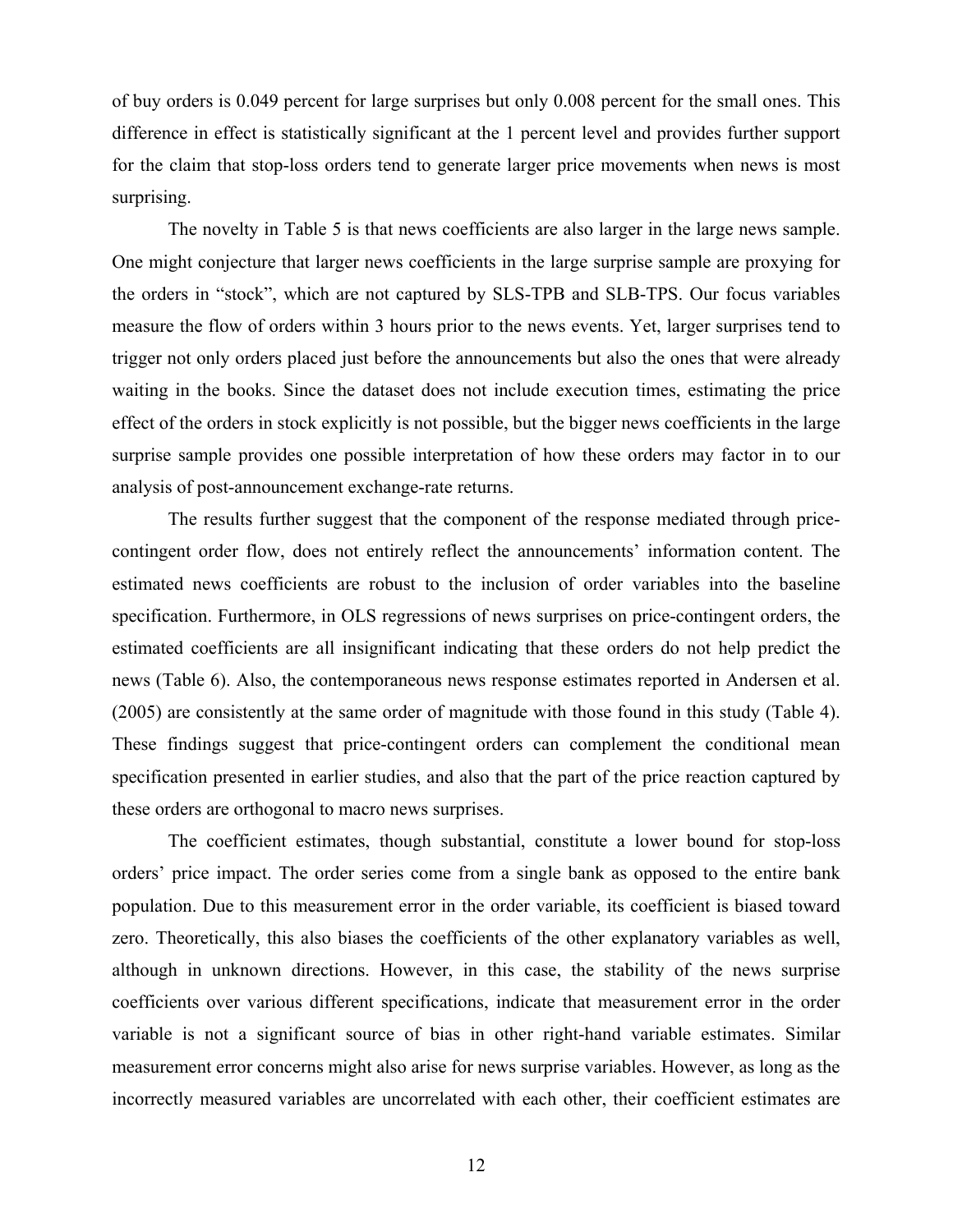attenuated (Garber and Klepper (1980)). Hence, orthogonality of news variables to order flow suggests that there is attenuation bias in the estimated order coefficients.

## **B. Absolute Returns**

 $\epsilon$ 

 $\overline{a}$ 

There is a sizable exchange-rate jump subsequent to news announcements as noted in Cheung and Chinn (2000) and Andersen et al. (2003). This is also documented in our sample in Figure 4, which plots mean absolute returns in each 5-minute interval of the day, averaged separately across announcement and no-announcement days.

In this section, I test whether the price-contingent order effect found in first moments also exists in second moments as well. I estimate how much the *types* of orders placed before a news announcement contributes to the *size* of the ensuing exchange-rate jump. A stop-loss order is a conditional instruction for the dealer to follow the market trend whereas a take-profit order is an instruction to go against it. Therefore, regardless of the sign, stop orders, on average, should be associated with larger exchange-rate moves and take-profit orders with smaller exchange rate moves.

The baseline model, which treats the news surprise size as the only source of exchangerate volatility, and the orders-augmented model are as follows:

$$
|R_t| = \alpha + \sum_{k=1}^{6} \beta_k D_{kt} |News_{kt}| + \eta_t
$$
\n(5)

$$
| R_t | = \alpha + \sum_{k=1}^{6} \beta_k D_{kt} | News_{kt} | + \beta_{sl} SL_t + \beta_{tp} TP_t + \varepsilon_t
$$
\n
$$
\tag{6}
$$

Here,  $SL<sub>t</sub>$  and  $TP<sub>t</sub>$  denote the *excess* stop-loss and take-profit orders placed within 3 hours before the announcement time. OLS regressions and standard errors are calculated with Newey-West correction for autocorrelation and heteroskedasticity.

Table 7 contains the news surprise coefficients from the baseline model. The estimates show that the unanticipated component of the macronews releases explains 21 percent of the variation in absolute exchange-rate returns. News about payroll employment, in particular, has the largest price impact among all 8:30 announcements, a finding confirmed by the previous literature. The table also includes the Andersen et al. (2003) estimates of the contemporaneous volatility response to news. Despite the modeling and time period differences<sup>10</sup>, these estimates

 $10$  Andersen et al. (2003) proxies the intraday exchange-rate volatility by the absolute value of the residuals from a regression of 5-minute returns on lagged returns and news surprise variables. They, then, estimate "5-minute exchange-rate volatility as driven partly by the volatility over the day containing the 5-minute interval in question, partly by news S<sub>kt</sub>, and partly by a calendar effect pattern consisting largely of intraday effects that capture the high-frequency rhythm of deviations of intraday volatility from the daily average". Their findings are based on interbank dealer data spanning 1992-1998.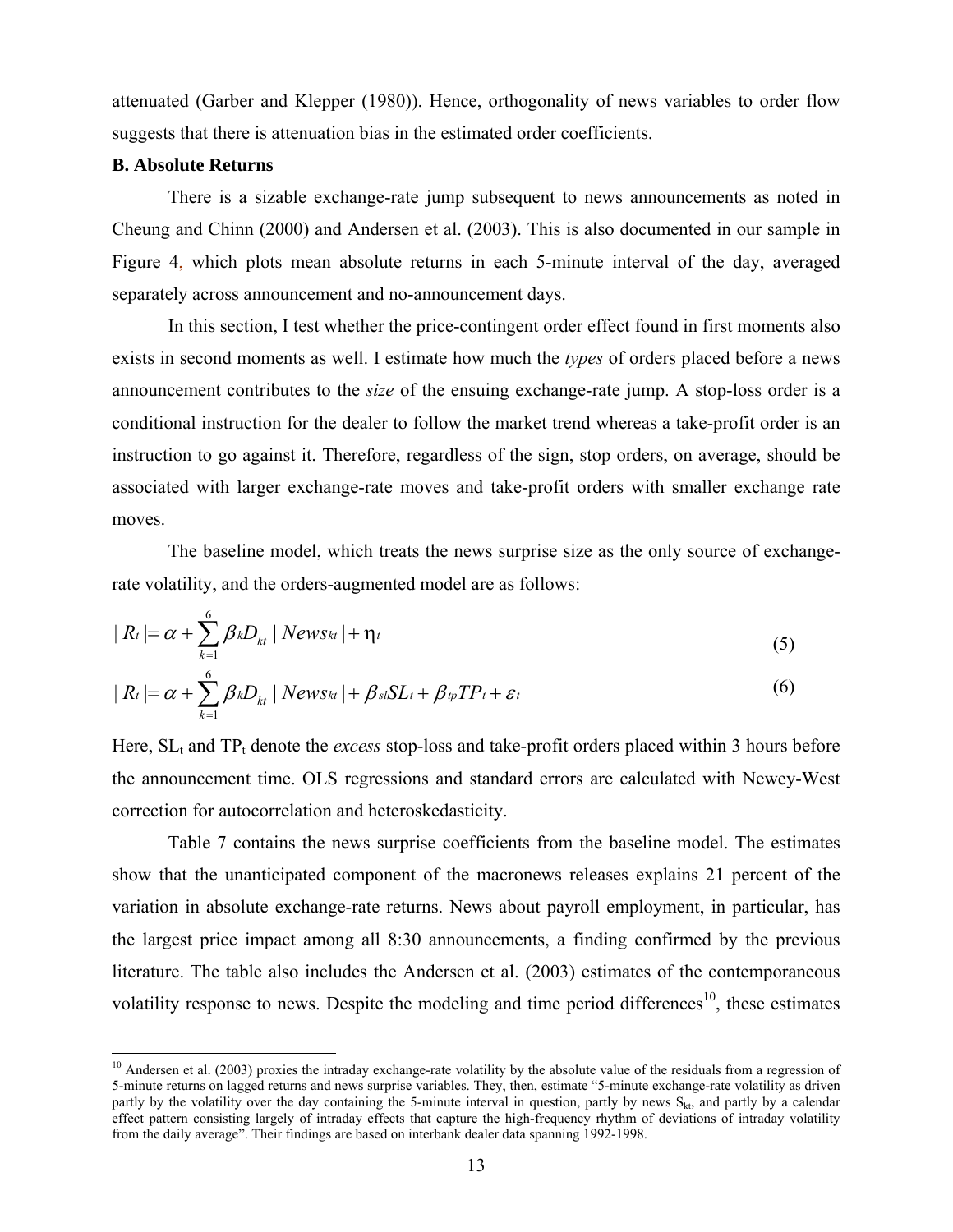provide a useful benchmark for comparing news surprise coefficients and confirm that our control variable estimates are similar in magnitude to the coefficients they report.

Order-augmented specification in Table 7 shows that stop-loss orders are positively correlated with the size of the ensuing exchange-rate jump. An additional unit of stop-loss order placed within 3 hours prior to the news release increases the absolute returns by 0.016 percent. Take-profit orders, on the other hand, are found to be statistically insignificant. This is not surprising in light of the absence of any tendency for agents to intensify the placement of these orders before the news. Here, too, the coefficients of order variables are biased towards zero due to the measurement error in the explanatory variables.

The interaction coefficients in Table 7 provide further support for the observation that price-contingent orders are most influential when the news is most surprising. The adjusted  $R^2$  of the baseline, augmented and the interactions models are 0.21, 0.24 and 0.32 respectively. This implies that, on average, stop-loss order placement in the hours preceding news events enhance our ability to explain post-release exchange-rate volatility by 14 percent. Once the interaction between surprise size and stop-loss orders are taken into account, this figure rises to 52 percent (due to the 0.11 increase over the baseline goodness of fit).

Orthogonality of macro news surprises to the order variables is still valid in the context of absolute returns (Table 8). There is no significant change to the direction or the magnitude of the news effects when order variables are included to the baseline specification providing further support for this claim.

# **C. How long does the price-contingent order effect persist?**

The analysis so far has demonstrated that the surge in stop-loss order placement in the hours preceding news events explains the *immediate* post-release exchange-rate returns. In this section, I examine how long this effect lasts by focusing on cumulative returns. To measure persistence, I replace the dependent variable in equation (3) with 15, 30, 45 and 60-minute cumulative returns, respectively (Table 9). I find that the price effect of stop-loss sell orders is at its peak at the 30-minute horizon disappearing only after 45 minutes.

I also test whether large surprises, which are more likely to entail price cascades, are associated with prolonged stop-loss order effects, by estimating the cumulative returns going forward in the large and small surprise sample separately (Table 10a and 10b). The results reveal that the stop-loss sell orders have a substantial effect on cumulative returns beyond *two hours* when news are most surprising. For small surprise events, the price impact of orders disappears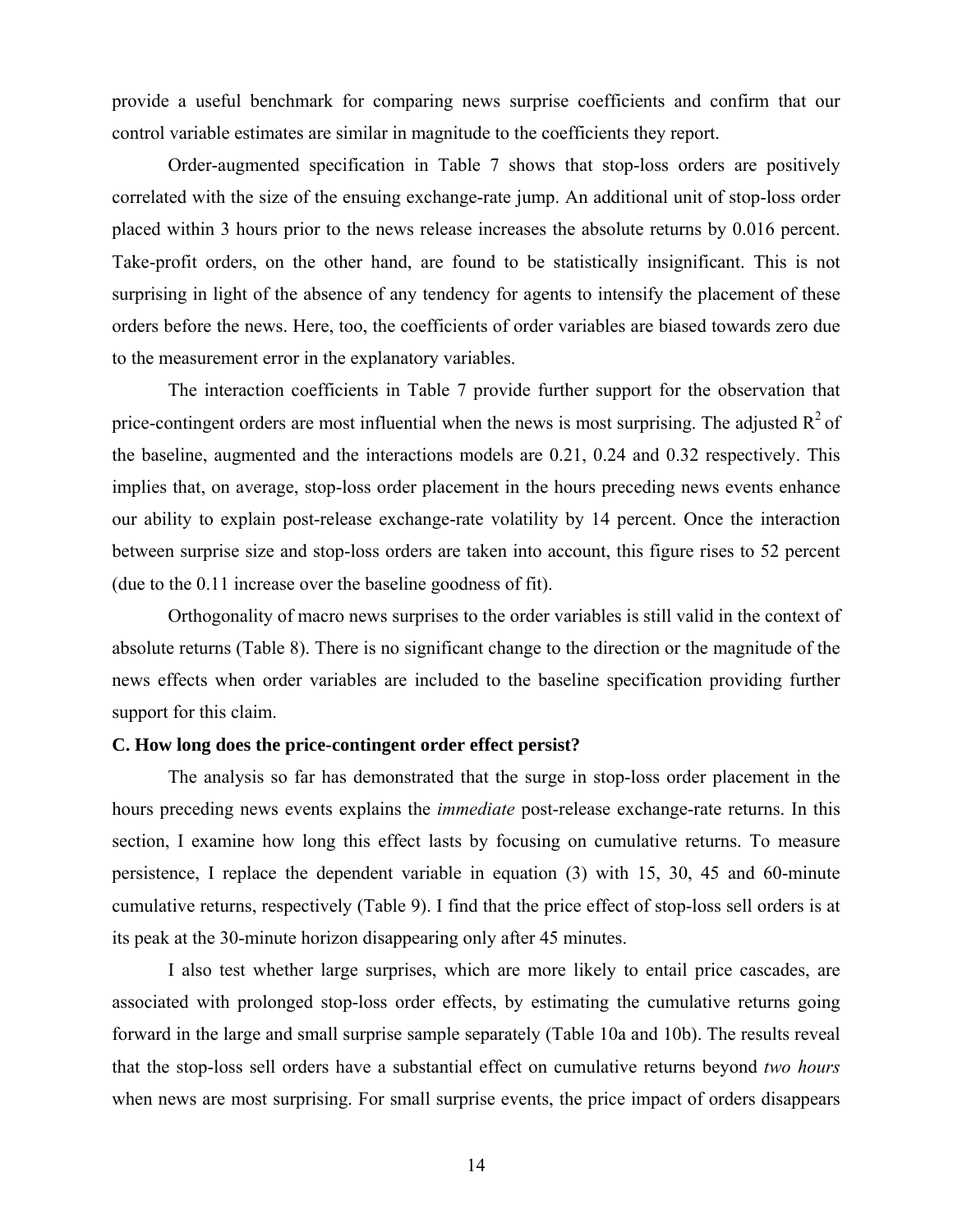much more quickly, after half an hour. This highlights the role that stop-loss trading can play in producing persistent price effects in currency markets.

# **5. Is there an asymmetric response to macro news releases?**

Throughout the analysis, there is a recurring observation: While the coefficients of net stop-loss sell orders are significant both economically and statistically, stop-loss buy orders have negligible price impact. Normally, both order types, buys and sells, should be contributing to the subsequent exchange rate move symmetrically since exactly the same price adjustment mechanism puts the chain of events into motion, which eventually triggers the orders.

In this section, I will discuss why the estimated coefficients reveal such an asymmetry. Part of the reason can be attributed to the macroeconomic developments of the period under analysis. The dataset used here spans September 8, 1999 through April 11, 2000 and June 12, 2001 through September 20, 2002, which includes both the expansion and the recession times of the U.S. economy<sup>11</sup>. After the first quarter of 2001, the U.S. economy went into a recession period. During this time, pound (along with the Swiss Frank) appeared as a safer alternative to the US dollar, creating an increase in demand for the sterling.

While there have been some fluctuations in the parity consistent with growth forecast and productivity growth differentials between the United Kingdom and the United States, the pound continued its strength vis-à-vis the dollar in the interval studied here (BIS 2004). Since 2/3<sup>rd</sup> of the days in the dataset overlaps with the US recessionary period, on average, more stop-loss sell orders could be triggered during this time than stop-loss buys orders. Furthermore, bank's customers placed more stop-loss sell orders compared to stop-loss buys to protect themselves from the declining value of the dollar (Table 2a and 2b). Hence, the previous regression results might merely reflect this asymmetry in the dataset.

An alternative explanation to the question of why the price impact of stop-loss sell orders is larger compared to stop-loss buy orders lies in the news asymmetry literature (Conrad et al., 2001; Veronesi, 1999; Barberis et al.1998). This literature suggests that bad news in "good times" should have an unusually large impact. Particularly, Veronesi's rational-expectations equilibrium approach to the subject also implies that good news in bad times increases an asset's price but by less than it would in a present-value model due to the increased state risk factor. If

1

 $11$  I follow the NBER and the Andersen et al. (2005) recession definition, i.e., recession begins when there are three consecutive monthly declines in non-farm payroll employment and ends when there are three consecutive monthly increases in non-farm payroll employment. The recession dates remain unchanged if industrial production is used instead of the payroll employment statistics as the definition variable.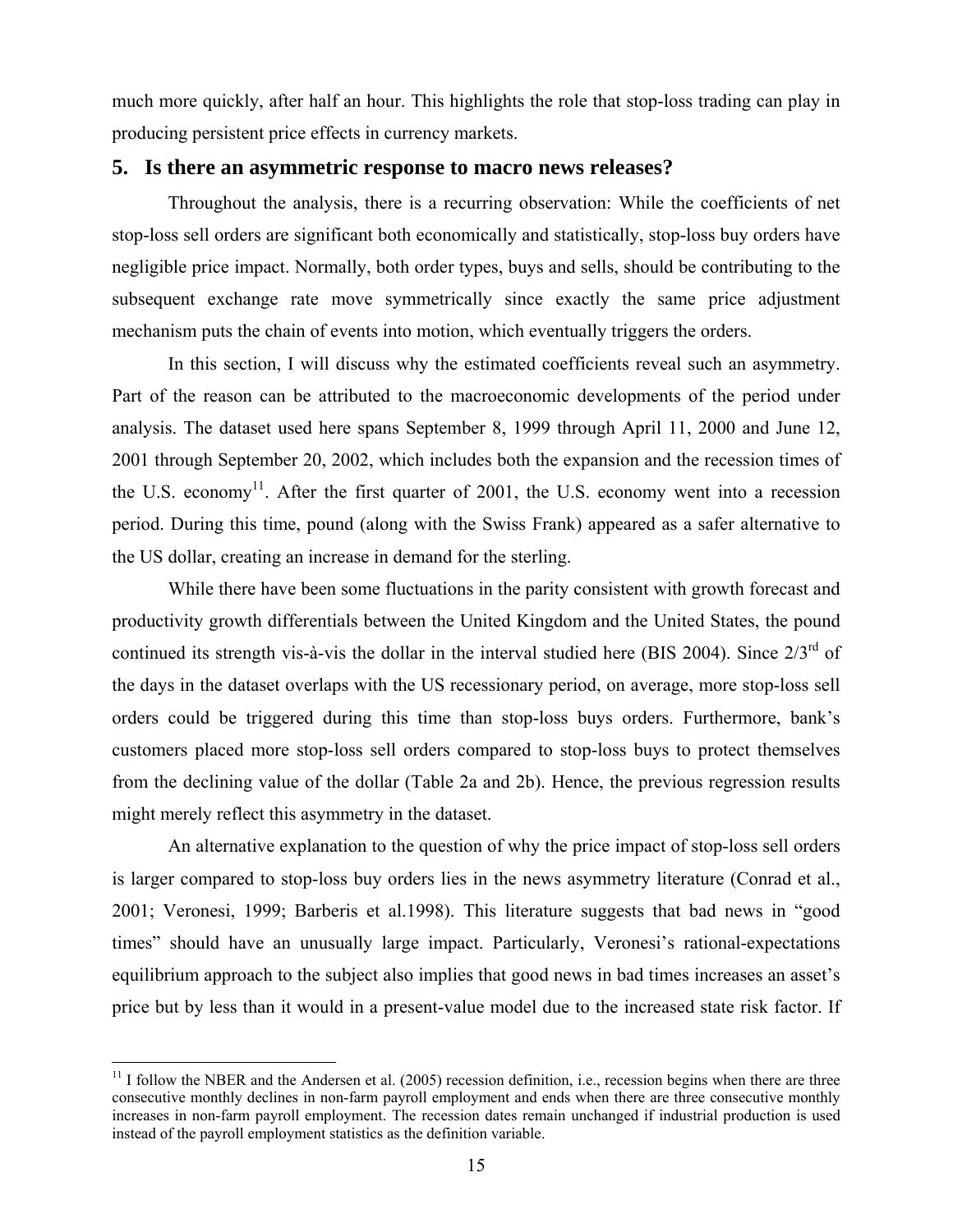so, then the Veronesi model explains why we see significant coefficients associated with stoploss sell orders but not with stop-loss buy orders in this particular sample, which is predominantly composed of recessionary days. Furthermore, another testable implication of this model is that if bad news in good times lead to unusually large initial price reaction, then this would translate into more stop-loss sell orders being triggered and more exchange-rates to be crossed, hence resulting in a larger estimated coefficient for stop-loss sell orders in the expansionary times than in recessionary times.

To test the validity of these two arguments, I partition the dataset into two based on the recession beginning date, February 28, 2001, reported by the NBER and define a dummy variable *Exp* which takes on the value 1 if the day is in the expansionary period and zero else. Table 11 reports the results from the following regression specification:

$$
R_t = \alpha + \sum_{k=1}^{6} \gamma_k [Exp_t * D_{kt} * News_{kt}] + \sum_{k=1}^{6} \beta_k [D_{kt} * News_{kt}] + \gamma_{sls} [Exp_t * SLS - TPB_t]
$$
  
+
$$
\beta_{sls}[SLS - TPB_t] + \gamma_{slb}[Exp_t * SLB - TPS_t] + \beta_{slb}[SLB - TPS_t] + \epsilon_t
$$
(7)

 $Exp<sub>k</sub>$ <sup>\*</sup>News<sub>kt</sub> represents the interaction between the expansion dummy variable and the standardized news surprise coefficient associated with announcement k at time t.  $Exp_t$ \*SLS-TPB<sub>t</sub> and  $Exp<sub>t</sub>*SLB-TPS<sub>t</sub>$  capture the effect of the net stop-loss sell and buy orders on a given day in the expansionary period. The other variables' definition remains the same as in the previous specifications.

 The results show that an additional unit of stop-loss sell order depreciates the dollar against the pound by 0.03 percent in expansionary times (Table 11). Although the corresponding figure is smaller for the recession sample (0.02 percent) as predicted by the Veronesi model, the difference is not statistically significant. Hence, there is no evidence of news asymmetry reflected on the price-contingent order coefficients. Similarly, there is no significant difference between the expansion and recession coefficients associated with news variables aside from the trade balance announcement, which is larger in the expansion period. This is understandable since during expansionary times imports tend to grow. Hence, a narrower trade deficit than expected during periods of economic growth might surprise investors more than it would in recessionary times leading to a larger appreciation.

Stop-loss buy order coefficients become statistically significant at the 5% level and are of the same magnitude as their stop-loss sell counterparts in the expansion sub-sample. As predicted by the news asymmetry models, the stop-loss buy orders' contribution to post-release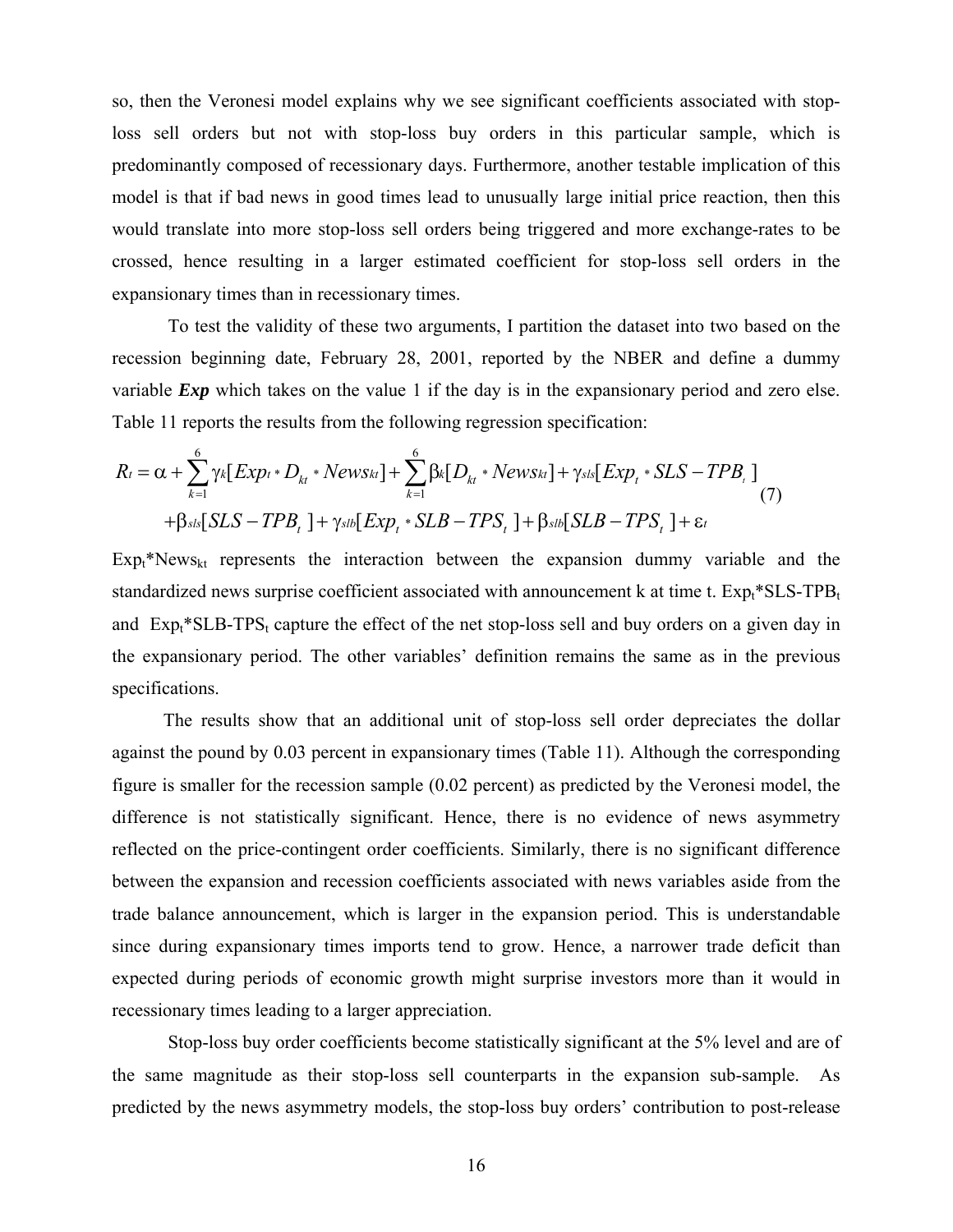price movements remains negligible in the recession period. Hence, the Veronesi approach may provide an explanation for the weak price impact of the stop-loss buy orders: The recession days outnumber the expansion days in the sample, and therefore, the full sample specifications do not reflect significant coefficients for the stop-loss buy orders.

In conclusion, the evidence regarding the presence of asymmetric response to news in the pound/dollar market is mixed: The news asymmetry explains well the weak price impact of stoploss buy orders in the full sample and the strong price effect of the same variable in the expansion sub-sample. On the other hand, the presence of an asymmetric response to news necessitates that the stop-loss sell orders effect be larger in the expansion sample compared to the recession sample (since the arrival of bad news in "good times" trigger stop-loss sell orders, which in turn should have an unusually large impact). However, the findings of this study do not support the last argument. Furthermore, the asymmetry captured directly by the news surprise coefficients themselves is also negligible. This is in line with the findings of Andersen et al. (2003), who show that the evidence for news asymmetry in currency markets is weak.

# **6. Robustness Checks**

The significance of stop-loss orders is not limited to the three-hour interval discussed above. The price effect of orders placed within 4, 5 and 6 hours prior to the announcement time still remains significant. Yet, stop-loss orders placed within 3 hours prior to the announcement time have the largest statistically significant impact on the return size (Figure 5). After three hours, the effect dies out gradually, becoming statistically insignificant at the 24-hour interval. It is not surprising that the stop order placement three and four hours prior to the news release has the largest impact on the return size: In this study, the currency pair under analysis is the dollar/pound, and the majority of the order submission in preparation for the 8:30 EST U.S. macro news events takes place during the busy London morning hours, which correspond to the significant intervals mentioned above. Stop-loss orders placed within one hour and within two hours prior to the announcement time, however, are consistently found to be statistically insignificant. This is due to the relatively fewer number of orders placed in such short intervals, which translate into a lot of zeros in the  $SL<sub>t</sub>$  and  $TP<sub>t</sub>$  series. Similar results apply to the signed orders as well (Figure 6).

The cutoff determining whether an order is far away from the market rate is defined earlier as one standard deviation of the absolute daily exchange rate changes. If the distance between the requested execution rate and the market rate at the time of the placement exceeds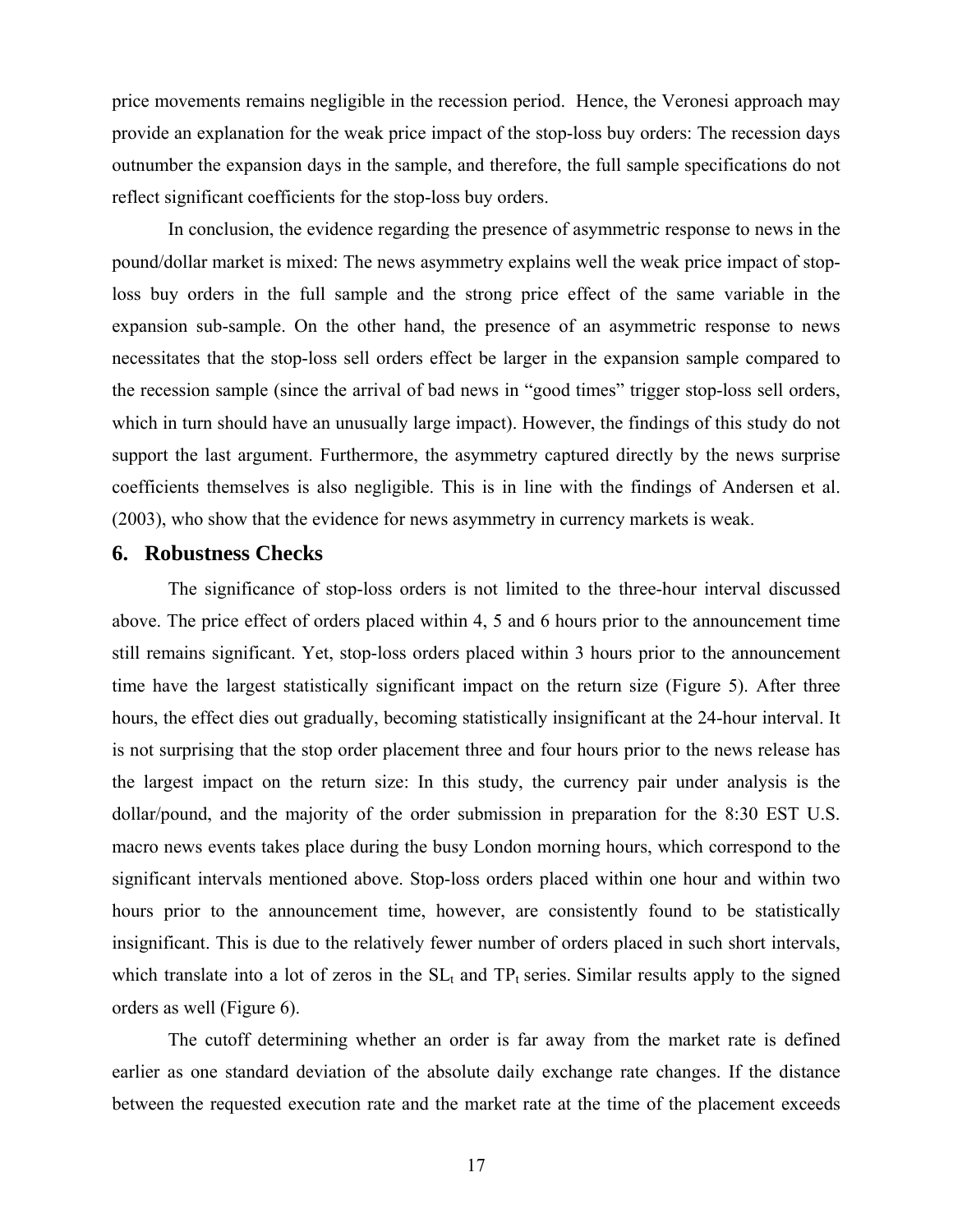one standard deviation, that order is considered as a "far" order and therefore, excluded from the original sample. In this section, I investigate the sensitivity of the results to a change in this cutoff. If the orders within two standard deviations of the market rate are included in the sample, the effect of price-contingent orders decreases in both the absolute return and the signed return regressions. This is an expected outcome since less of the orders in the sample will actually be executed and hence the overall magnitude and significance of the stop-loss and take-profit orders diminishes (Figures 7a, 7b and Figure 8). If, on the other hand, the orders within half a standard deviation of the market rate are included in the sample, the price impact of price contingent orders increases (Figures 9a, 9b and Figure 10). This implies that the results reported in the earlier sections constitute a lower bound for the effect of price-contingent orders. As the cutoff used for filtering out the far orders becomes more and more restrictive, the price impact of stoploss orders becomes larger (Table 12), yet the adjusted- $R^2$  is the highest in regression (3) in Table 12 indicating that orders that are placed within one standard deviation from the market rate constitute a more appropriate representation of the actually executed orders than the other two groups.

 Another important robustness check relates to the announcement sample used in this study. Not all announcements generate a statistically significant price impact. This can be due to the timing of the announcement or the traders' belief that news regarding real variables is more influential than nominal variables (Cheung and Chinn, 2001). Based on an extensive dataset which covers six years, Andersen et al. (2003) find that for the pound/dollar pair, the significant 8:30 announcements are unemployment, durable goods, trade balance, retail sales, jobless claims and GDP advance releases. Therefore, in this study, I focused on these six news items only. This is the general practice in the macro news literature where research is primarily concentrated on major news releases with significant price impact (Love and Payne, 2002; Chaboud et al., 2004; Hautch and Hess, 2001).

The question of whether including all 8:30 announcements into the analysis would change the previous results can arise nonetheless. In theory, this should, on average, reduce the magnitude of the stop-loss orders' effect on post-release returns: Less significant announcements imply smaller news surprises, which lead to smaller initial price reactions, which in turn, trigger fewer stop-loss orders. Hence, overall, the price impact of stop-loss orders will be more modest compared to the results from the significant announcement sample. This dilution effect is indeed what Tables 13 and 14 show. The estimated net stop-loss coefficients from both the absolute and signed return regressions are smaller and adding the price-contingent order variables increase the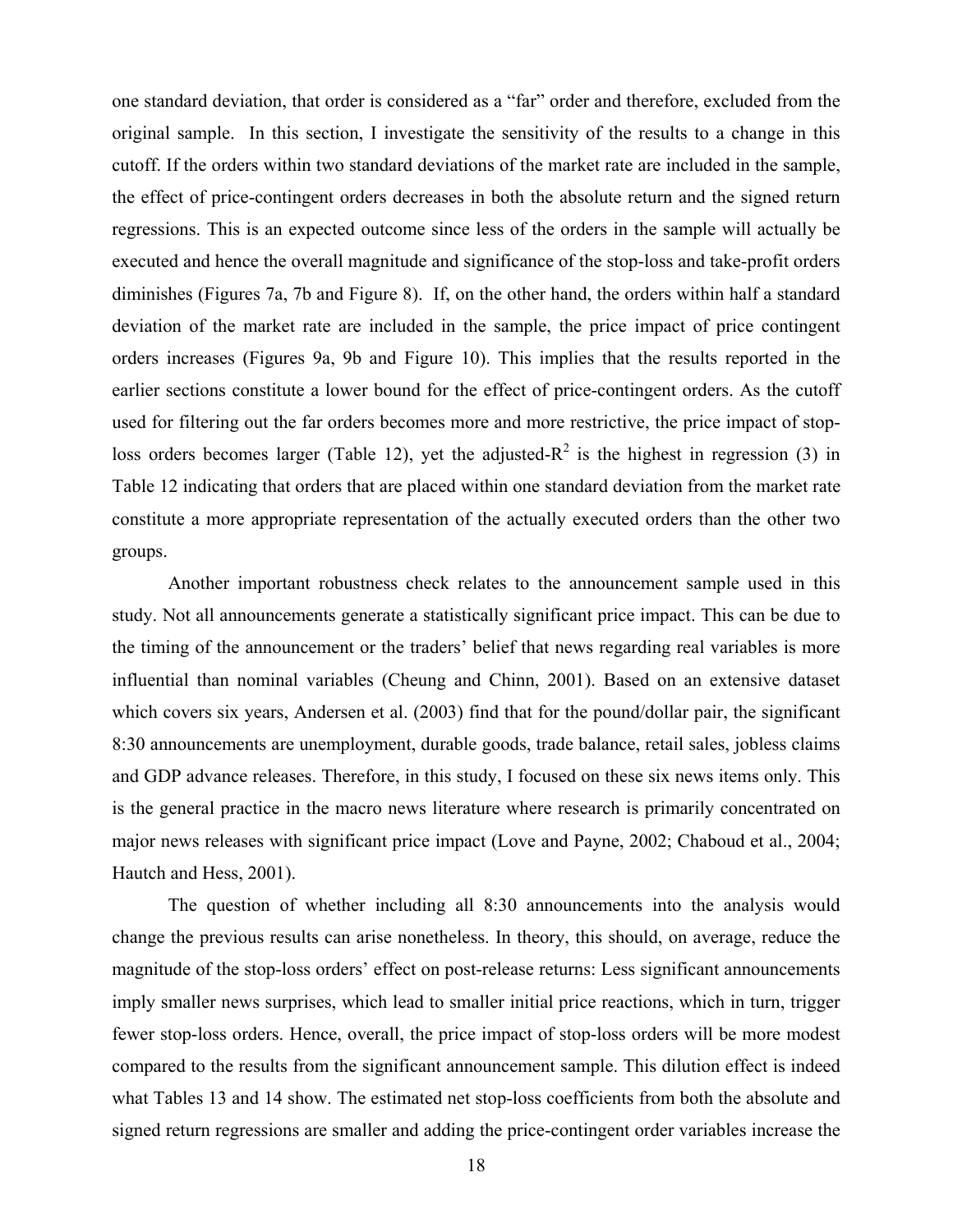adjusted  $\mathbb{R}^2$  by 1% in the signed and by 2% in the absolute return specifications. These are smaller increments compared to the previous sections' findings. Nonetheless, even in samples that include all announcement types, an additional stop-loss order placed before the announcement intensifies the post-release price move by 0.01 percent, which implies that the effect is comparable to that of the jobless claims reports announced weekly.

The effect of price-contingent orders prevails at other U.S. announcement times, too. However, only one or two news series are released at those times making it hard to conduct statistical analysis with 21 months of order data. At 10:00 EST, a total of five news items are released (construction spending, consumer confidence, factory orders, NAPM index and new home sales). Andersen et al. (2003) finds that out of the five, only construction spending, consumer confidence and NAPM index have statistically significant price impact. Hence, I analyze the effect of price-contingent orders on the days of these three news releases. Table 15 suggests that an additional net stop-loss sell order, placed within an hour of the 10 o'clock announcements, tends to depreciate the dollar against the pound by .045 percent. This confirms the previous result that price-contingent order flow has substantial effects on post-release returns. It is not surprising to see a lower the adjusted  $R^2$  in this case since 10 o'clock announcements are less significant in their price impact compared to big news events such as GDP or unemployment, which are released at 8:30 EST. As before, estimated news coefficients are similar to those reported in Andersen et al. (2003) and are robust to the inclusion of order variables.

One might also wonder whether the length of the sample, which spans a total of 21 months, is a cause of concern for the validity of the news variable t-statistics since the dataset contains 21 observations for each monthly announcement. As a check on the robustness of the results, I also performed all of the empirical work using bootstrapped standard errors with no change in any of the qualitative results although the coefficients of advanced GDP were no longer significant).

# **7. Conclusion**

In this study, I examine whether the post-release exchange rate movements are linked to pre-announcement price-contingent order placements and if so, how much they contribute to the following exchange-rate jump. I find that investors with rational timing incentives intensify their stop order submissions prior to news releases and that this surge in placement enhances our ability to explain the following exchange rate jump by more than half. This particular finding is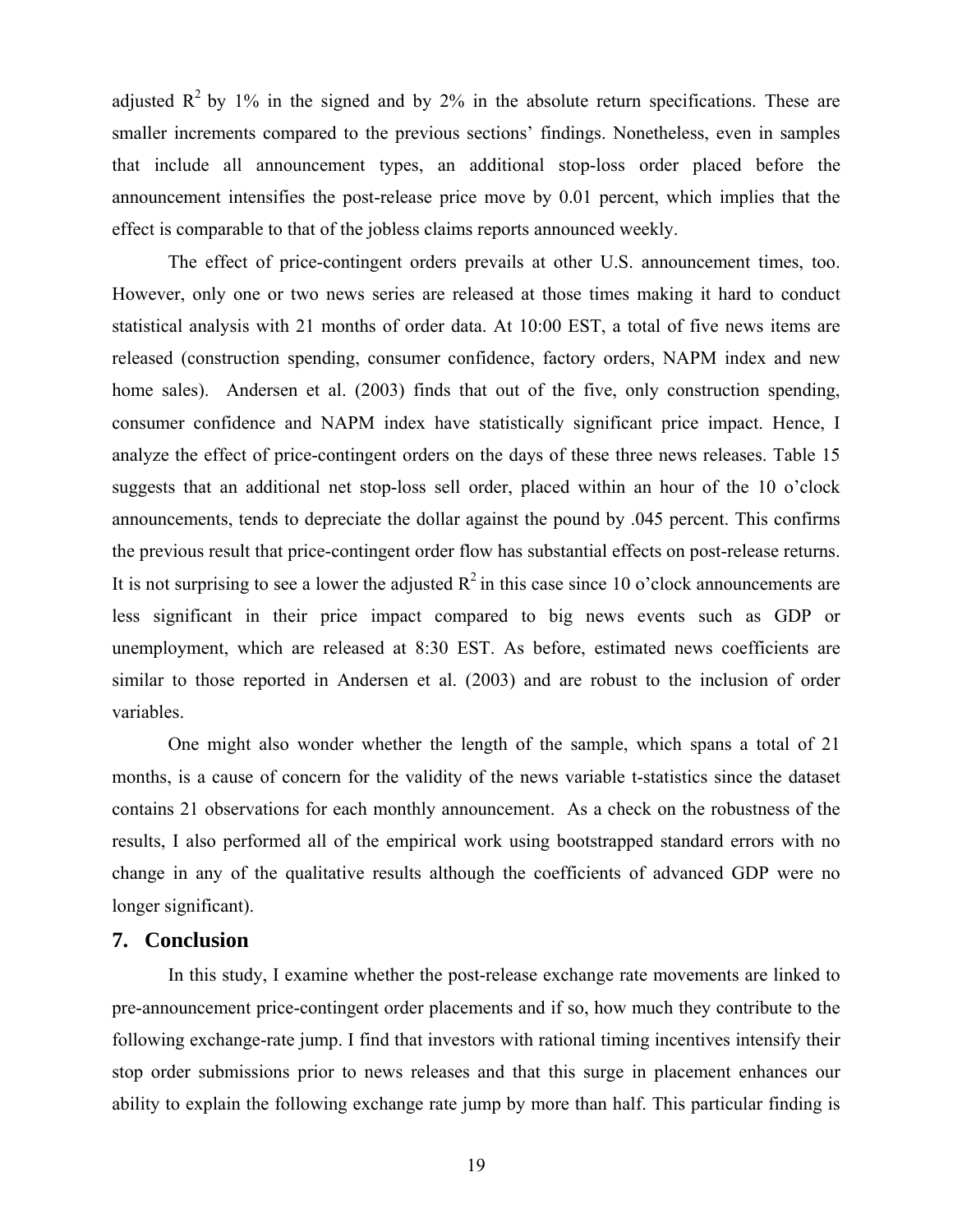relevant for improved high-frequency volatility estimation since a better understanding of conditional mean jumps is essential for modeling purposes.

In addition, the results reveal that the component of the news response captured by pricecontingent orders might be independent of the announcement's information content. This suggests that news-induced price-contingent order placements can have significant impact on exchange-rates without necessarily conveying incremental information about the state of the macroeconomy.

The results also extend the recent findings in the exchange-rate literature, which suggest that order flow volatility remains elevated hours even days after the macronews announcements (Andersen et al. 2003, Evans and Lyons 2005). According to these studies, investors continue to evaluate and interpret the new information by carrying out post-announcement transactions. Since investors can use price-contingent orders to prepare for scheduled announcements conditional on the outcome and take positions accordingly in advance, an increase in the placement of these orders might be associated with reduced order flow volatility following the news releases. Exploring this relationship between price-contingent orders and postannouncement volatility persistence will be the prime candidate for future research.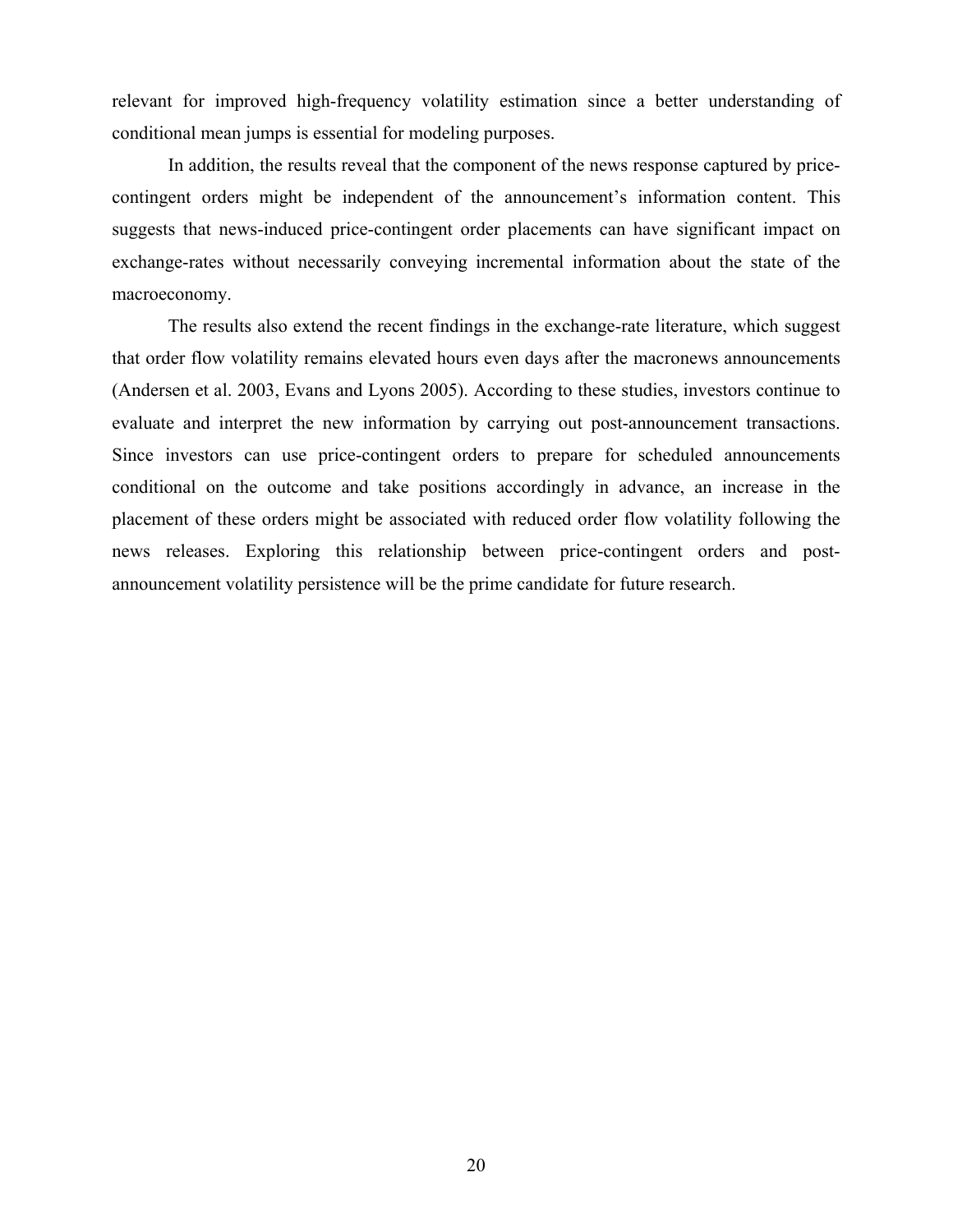# **References**

- Admati, A. R., Pfleiderer, P., 1988. A theory of intraday trading patterns: volume and price variability. *Review of Financial Studies* 1, 3-40.
- Andersen, T.G., Bollerslev, T., Diebold, F., Vega, C., 2003. Micro effects of macro announcements: real-time price discovery in foreign exchange. *American Economic Review* 93, 38-62.
- Andersen, T.G., Bollerslev, T., Diebold, F., Vega, C., 2005. Real-time price discovery in stock, bond and foreign exchange markets. NBER Working Paper 11312.
- Balduzzi, P., Elton, E., Green, C., 2001. Economic news and the yield curve: evidence from the U.S. treasury market. *Journal of Financial and Quantitative Analysis* 36, 523- 543.
- Bank for International Settlements, 2004. Triennial central bank survey of foreign exchange and derivatives market activity in april 2004.Publication of the Monetary and Economic Department, BIS.
- Bacchetta, P., van Wincoop, E., 2004. A scapegoat model of exchange rate fluctuations. NBER Working Paper 10245, January.
- Barberis, N., Shleifer, A., Vishny, R., 1998. A model of investor sentiment. *Journal of FinancialEconomics,* 49, 307-343*.*
- Bensaid, B., DeBandt, O., 2000. Les strategies "stop-loss": Theorie et application au contrat notionnel du matif, Annales d'Economie et de Statistique 0, 21-56.
- Bessembinder, H., 1994. Bid-ask spreads in the interbank foreign exchange market, *Journal of Financial Economics,*35, 317-348.
- Carlson, J.A. and M. Lo, 2004. One minute in the life of the DM/\$: public information in an electronic market., forthcoming, Journal of International Money and Finance.
- Chaboud, A. P., Chernenko, S. V., Howorka, E., Krishnasami Iyer, R.S., Liu D., Wright, J.H., 2004. The high-frequency effects of U.S. macroeconomic data releases on prices and trading activity in the global interdealer foreign exchange market. Board of Governors of the Federal Reserve System International Finance Discussion Papers 823.
- Cheung, Y. W.,Chinn, M. D., 2001. Currency traders and exchange rate dynamics: a survey of theU.S.market. *Journal of International Money and Finance* 20, 439-471.
- Conrad, J., Cornell, B., Landsman, W., 2001. When is bad news really bad news? Working Paper, University of North Carolina, Chapel Hill.
- Cornell, B.,1982. Money supply announcements, interest rates, and foreign Exchange. *Journal of International Money and Finance*, 1: 201-208.
- DeLong, J. B., Shleifer, A., Summers, L.H.and Waldmann R.J., 1990. Positive feedback investment strategies and destabilizing rational speculation. *The Journal of Finance* 54, 379-395.
- Dybvig, P.H., 1988. Inefficient dynamic portfolio strategies or how to throwaway a million dollars in the stock market. *The Review of Financial Studies* 1, 67-88.
- Easley, D., O' Hara, M., 1991. Order form and information in securities markets. *Journal of Finance* 46, 905-927.
- Ederington, L., Lee, J., 1995. The short-run dynamics of price adjustment to new information. *Journal of Financial and Quantitative Analysis* 30, 117-134.
- Engel, C., Frankel, J, 1984. Why interest rates react to money announcements: An answer from the foreign exchange market, *Journal of Monetary Economics*, 13: 31-39.
- Evans, M. D., Lyons, R. K., 2003. How is macro news transmitted to exchange rates? NBER Working Paper 9433, January.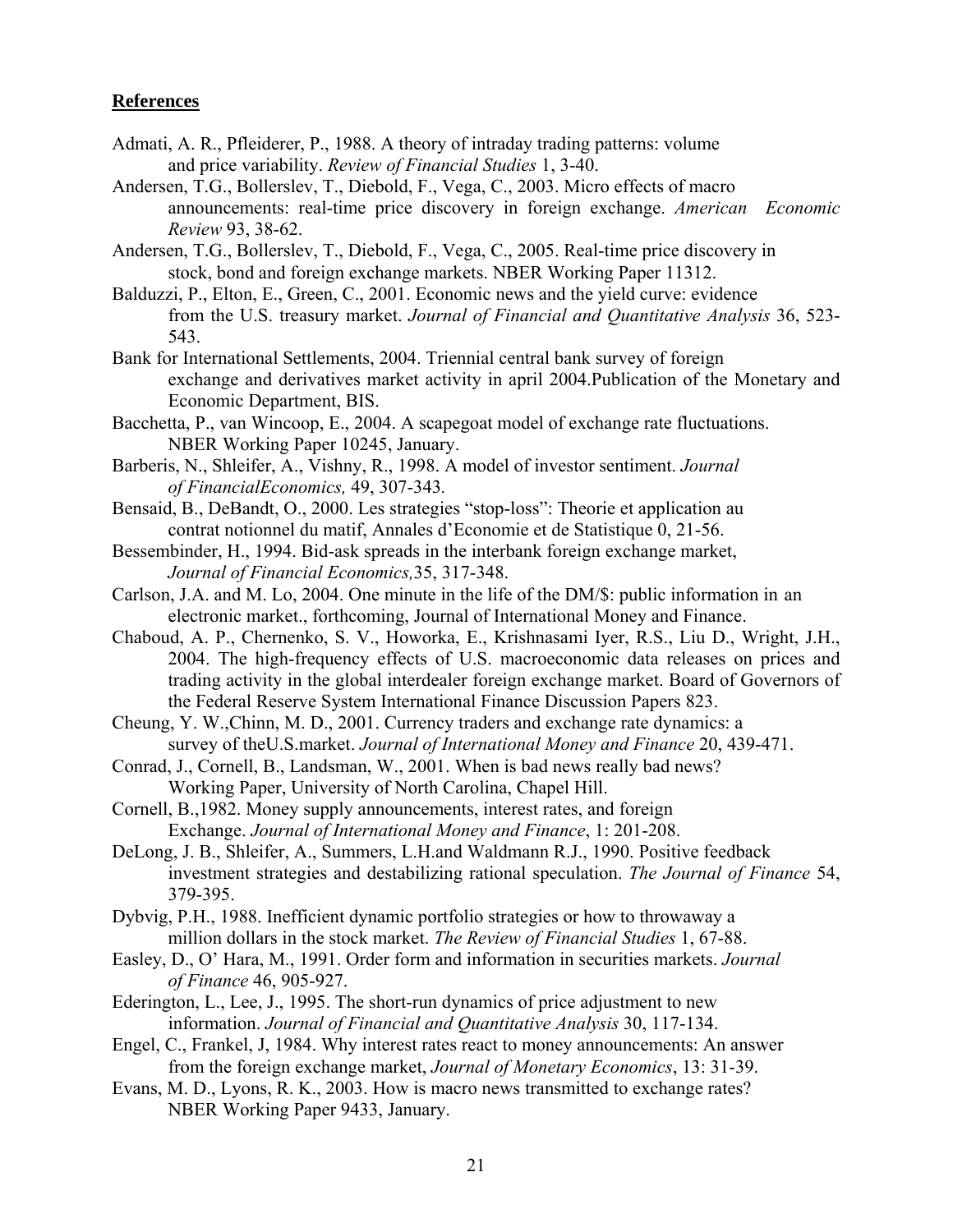- Evans, M. D., Lyons, R. K., 2005. Do currency markets absorb news quickly? *Journal of International Money and Finance* 24, 197-217.
- Fleming, M., Remolona, E., 1999. Price formation and liquidity in the U.S. treasury market. *Journal of Finance* 54, 1901-1915.
- Foucault, T., 1999. Order flow composition and trading costs in a dynamic limit order market. *Journal of Financial Markets* 2, 99-134.
- Garber, S., Klepper, S., 1980. Extending the classical normal errors-in-variables model. *Econometrica* 48, No. 6, 1541-1546.
- Glosten, L., Milgrom, P., 1985. Bid, ask, and transaction prices in a specialist market with heterogeneously informed agents. *Journal of Financial Economics* 14, 71- 100.
- Goodhart, C., Hall, S., Henry, S., Pesaran, B., 1993. News effects in a high-frequency model of the sterling-dollar exchange rate. *Journal of Applied Econometrics* 8, 1- 13.
- Grinblatt, Mark, Keloharju, M., 2000. What makes investors trade? Yale International Center for FinanceWorking Paper No. 00-02.
- Hakkio C., Pearce, D., 1985. The reaction of exchange rates to economic news, *Economic Inquiry*, 23: 621-635.
- Hardouvelis, G., 1988. Economic news, exchange rates, and interest rates, *Journal of International Money and Finance*, 7: 23-25.
- Harris, L., 1998. Optimal dynamic order submission strategies in some stylized trading problems. Financial Markets, Institutions and Instriments 7, 1-75.
- Hasbrouck, J., 1991. Measuring the information content of stock trades. *Journal of Finance* 46, 179-207.
- Hautsch, N., Hess D., 2001. A mean variance king?Creation and resolution of uncertainty under theemployment report's reign. Working paper, University of Konstanz.
- Ito, T., Roley V., 1987. News from the U.S. and Japan: Which moves the yen/dollar exchange rate? *Journal of Monetary Economics*, 19: 255-277.
- Klein, M., 1991. Managing the dollar: has the Plaza Agreement mattered? *Journal of Money, Credit, and Banking* 23, 742–751.
- Krugman, P., Miller, M., 1993. Why have a target zone? *Carnegie Rochester Conference Series on Public Policy* 38, 279-314.
- Love, R., Payne, R., 2002. Macroeconomic news, order flows, and exchange rates. Typescript, London School of Economics, December.
- Lyons, R.K., 2001. *The Microstructure Approach to Exchange Rates.* MIT Press, Cambridge, MA (chapters at faculty.haas.berkeley.edu/lyons).
- Odean,T., 1998. Are investors reluctant to realize their losses? *Journal of Finance* 53, 1775-1798.
- O'Hara, Maureen, 1995, Market Microstructure Theory (Blackwell Publishers Ltd., Oxford).
- Osler, C.L., 2003. Currency orders and exchange-rate dynamics: an explanation for the predictive success of technical analysis. *Journal of Finance*, 58(5), 1791-1820.
- Osler, C.L., 2005. Stop-loss orders and price cascades in currency markets. *Journal of International Money and Finance*. 24, 219-241.
- Osler, C.L., Savaser, T., 2004. Currency orders and exchange rate kurtosis. Working Paper, Brandeis University.
- Payne, R., 2003. Informed trade in spot foreign exchange markets: an empirical analysis. *Journal of International Economics* 61, 307-329.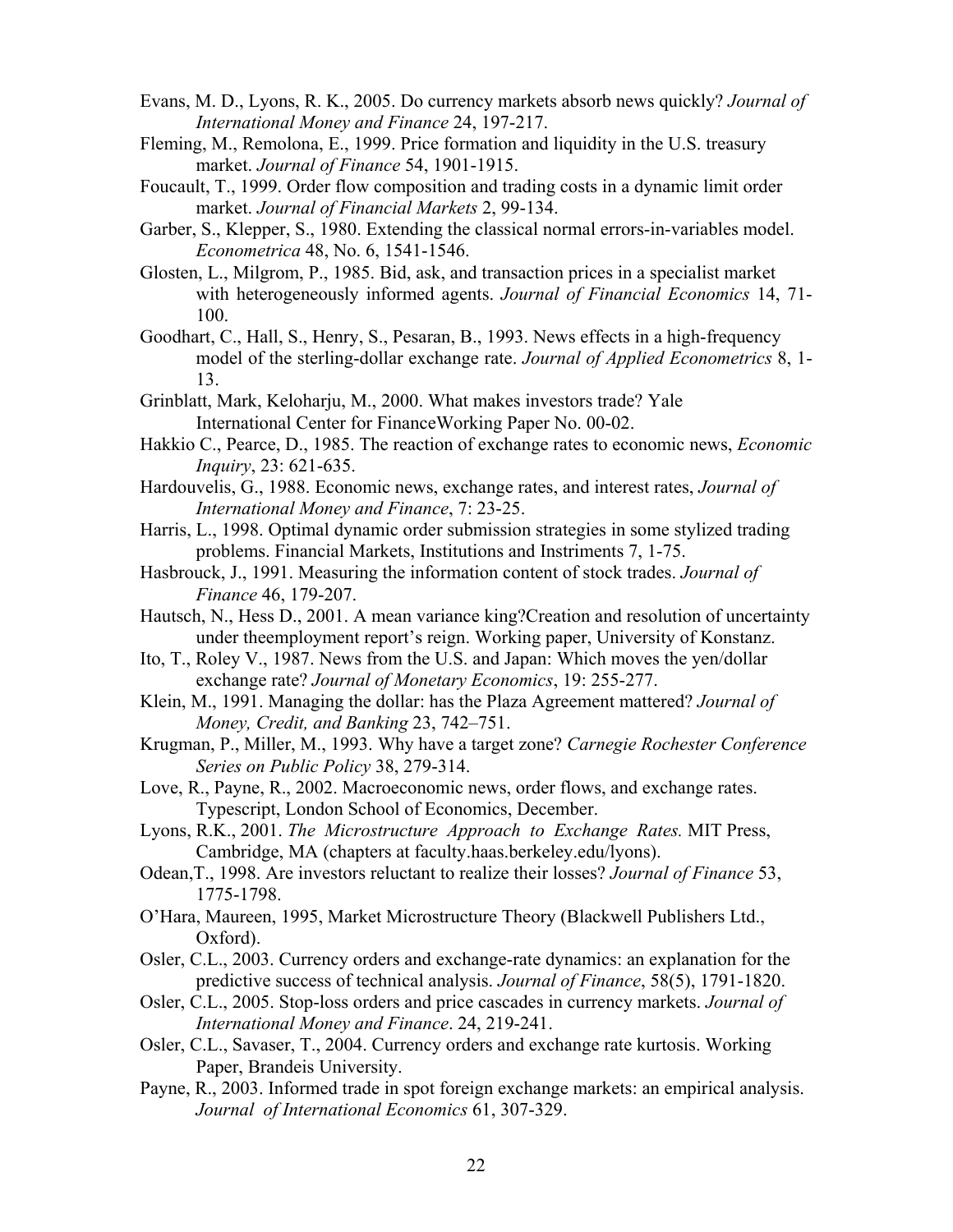Shefrin, Hersh, Statman M., 1985. The disposition to sell winners too early and ride losers too long: Theory and evidence. *Journal of Finance* 40, 777-791. Veronesi, P., 1999. Stock market overreaction to bad news in good times: a rational

expectations equilibrium model. *Review of Financial Studies*, 12, 975-1007.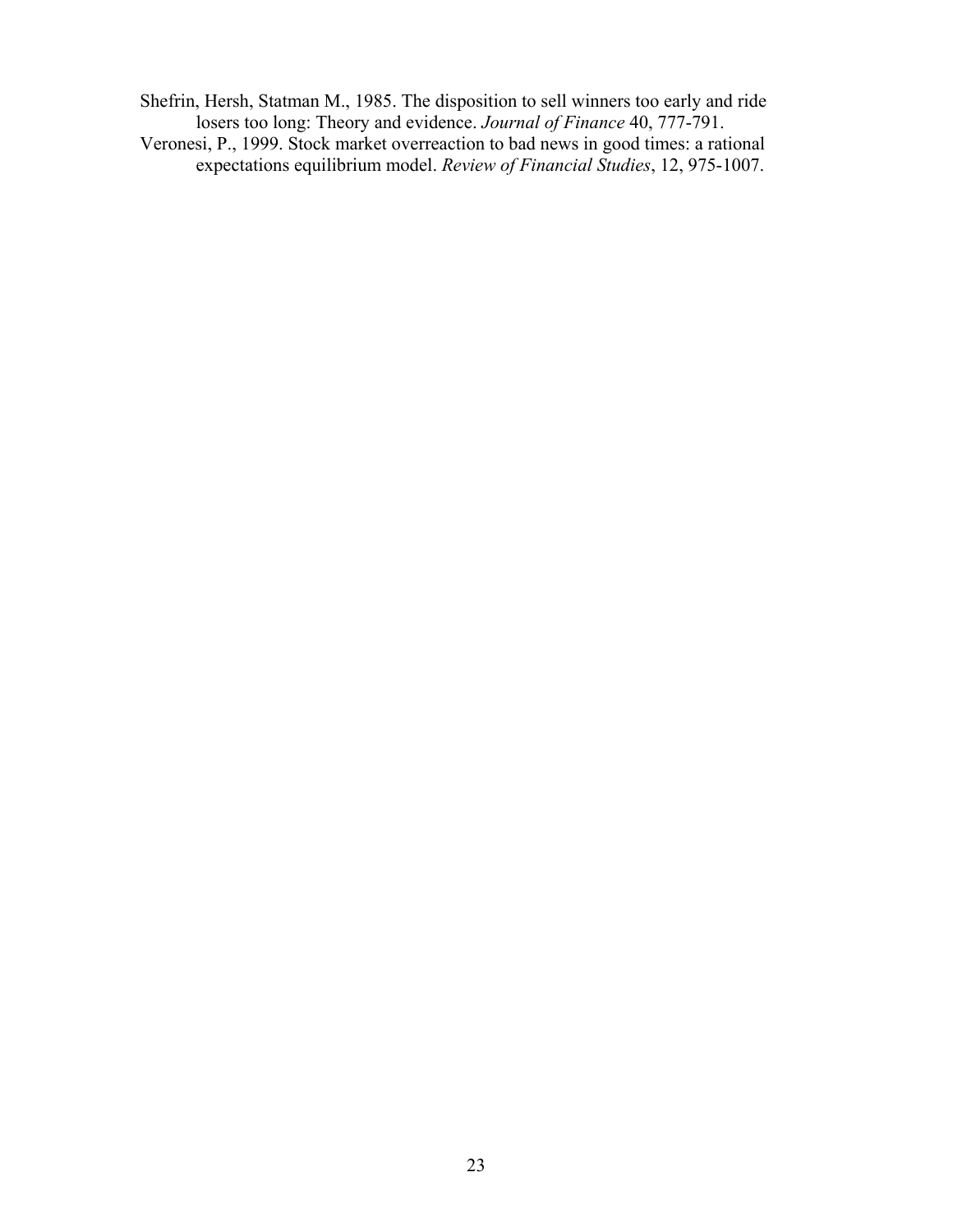# **Table 1: U.S. News Announcements**

The table lists the US macroeconomic news announcements that are released at 8:30 EST over September 8, 1999 through April 11, 2000 and June 12, 2001 through September 20, 2002.

| Announcement                     | <b>Frequency</b> | Source <sup>1</sup> | Units <sup>2</sup> |
|----------------------------------|------------------|---------------------|--------------------|
| 1- GDP (Advance) $*$             | Quarterly        | BEA                 | % change qoq       |
| 2- GDP (Preliminary)             | Quarterly        | <b>BEA</b>          | % change qoq       |
| 3- GDP (Final)                   | Quarterly        | <b>BEA</b>          | % change qoq       |
| 4- Nonfarm Payroll Employment*   | Monthly          | <b>BLS</b>          | <b>Thousands</b>   |
| 5- Retail Sales*                 | Monthly          | BC                  | Change $%$         |
| 6- Durable Goods Orders*         | Monthly          | ВC                  | Change $%$         |
| 7- Business Inventories          | Monthly          | ВC                  | Change $%$         |
| 8- Trade Balance*                | Monthly          | <b>BEA</b>          | \$ Billions        |
| 9- Producer Price Index          | Monthly          | <b>BLS</b>          | Change %           |
| 10- Consumer Price Index         | Monthly          | <b>BLS</b>          | Change $%$         |
| 11- Housing Starts               | Monthly          | BC                  | Millions of units  |
| 12- Index of Leading Indicators  | Monthly          | CВ                  | Change %           |
| 13- Personal Consumption         | Monthly          | <b>BEA</b>          | Change $%$         |
| 14- Personal Income              | Monthly          | <b>BEA</b>          | Change $%$         |
| 15- Initial Unemployment Claims* | Weekly           | ETA                 | Thousands          |

<sup>1</sup>Bureau of Labor Statistics (BLS), Bureau of the Census (BC), Bureau of Economic Analysis (BEA), Conference Board (CB), Employment and Training Administration (ETA)

<sup>2</sup> Expressed at an annualized rate.

\*Asterisks refer to the announcements that are included in the significant announcement sample in this study. The selection is based on whether Andersen et al. (2003) found statistically significant price impact associated with the given news item.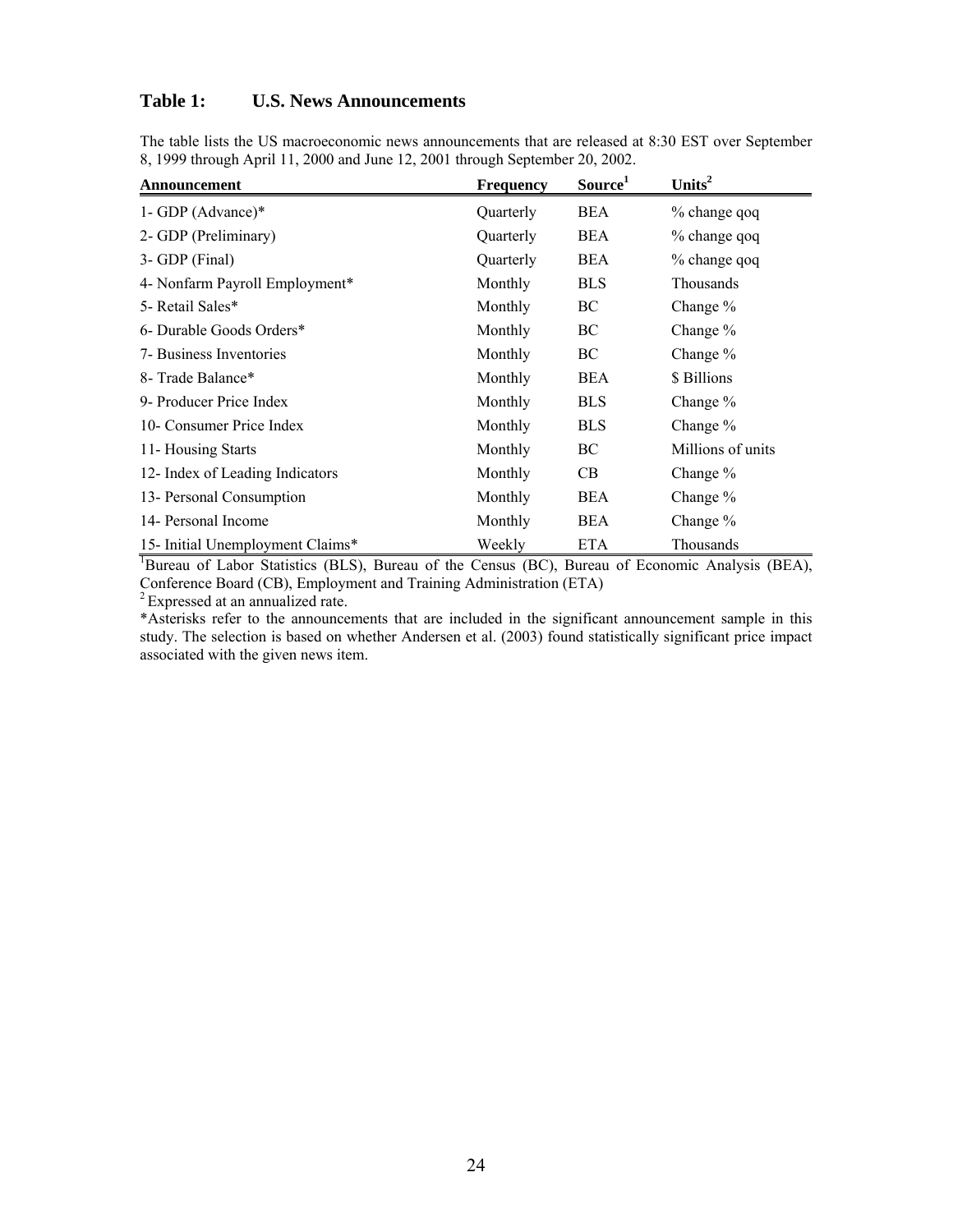# **Table 2.a: Descriptive Information on Stop-Loss and Take-Profit Orders**

The table describes the stop-loss and take-profit orders for the pound-dollar currency pair processed by a major foreign exchange dealing bank over September 8, 1999 through April 11, 2000 and June 12, 2001 through September 20, 2002. There are 10,413 orders with aggregate value in excess of \$61 billion.

|                                   |                   | ິ                |                    |
|-----------------------------------|-------------------|------------------|--------------------|
|                                   | <b>All Orders</b> | <b>Stop-Loss</b> | <b>Take-Profit</b> |
| <b>Number Orders</b>              | 10,413            | 5,020            | 5,393              |
| <b>Share of Orders</b>            | 100.0             | 48.2             | 51.8               |
| Size $(\$$ Mill.):<br><b>Mean</b> | 5.92              | 5.89             | 5.96               |
| <b>Median</b>                     | 3.58              | 4.01             | 3.10               |
| Dist. To Mkt. (%): Mean           | 1.13              | 1.11             | 1.14               |
| <b>Median</b>                     | 0.52              | 0.53             | 0.51               |
| Share of buy orders $(\% )$       | 52                | 4.               | 56                 |
| <b>Share Executed</b> $(\% )$     | 27.78             | 23.45            | 31.82              |

# **Table 2.b: Descriptive Information on Stop-Loss and Take-Profit Orders (Excluding Far Orders)**

The table describes the stop-loss and take-profit orders that lie within one standard deviation of the daily market rate for the pound-dollar currency pair processed by a major foreign exchange dealing bank over September 8, 1999 through April 11, 2000 and June 12, 2001 through September 20, 2002. The reason for focusing on this subset of orders is that only those orders, which are near the market rate can be triggered and thus have a high frequency price impact. In this subset, there are 4,281 orders with aggregate value in excess of \$23 billion.

|                             | <b>All Orders</b> | <b>Stop-Loss</b> | <b>Take-Profit</b> |
|-----------------------------|-------------------|------------------|--------------------|
| <b>Number Orders</b>        | 4,281             | 2,081            | 2,200              |
| <b>Share of Orders</b>      | 100.0             | 48.61            | 51.39              |
| Size $(\$$ Mill.):<br>Mean  | 5.54              | 5.49             | 5.60               |
| <b>Median</b>               | 3.61              | 4.27             | 3.11               |
| Dist. To Mkt. (%): Mean     | 0.23              | 0.24             | 0.23               |
| <b>Median</b>               | 0.24              | 0.24             | 0.23               |
| Share of buy orders $(\% )$ | 49                | 43               | 54                 |
| <b>Share Executed</b>       | 41.37             | 37 29            | 45.23              |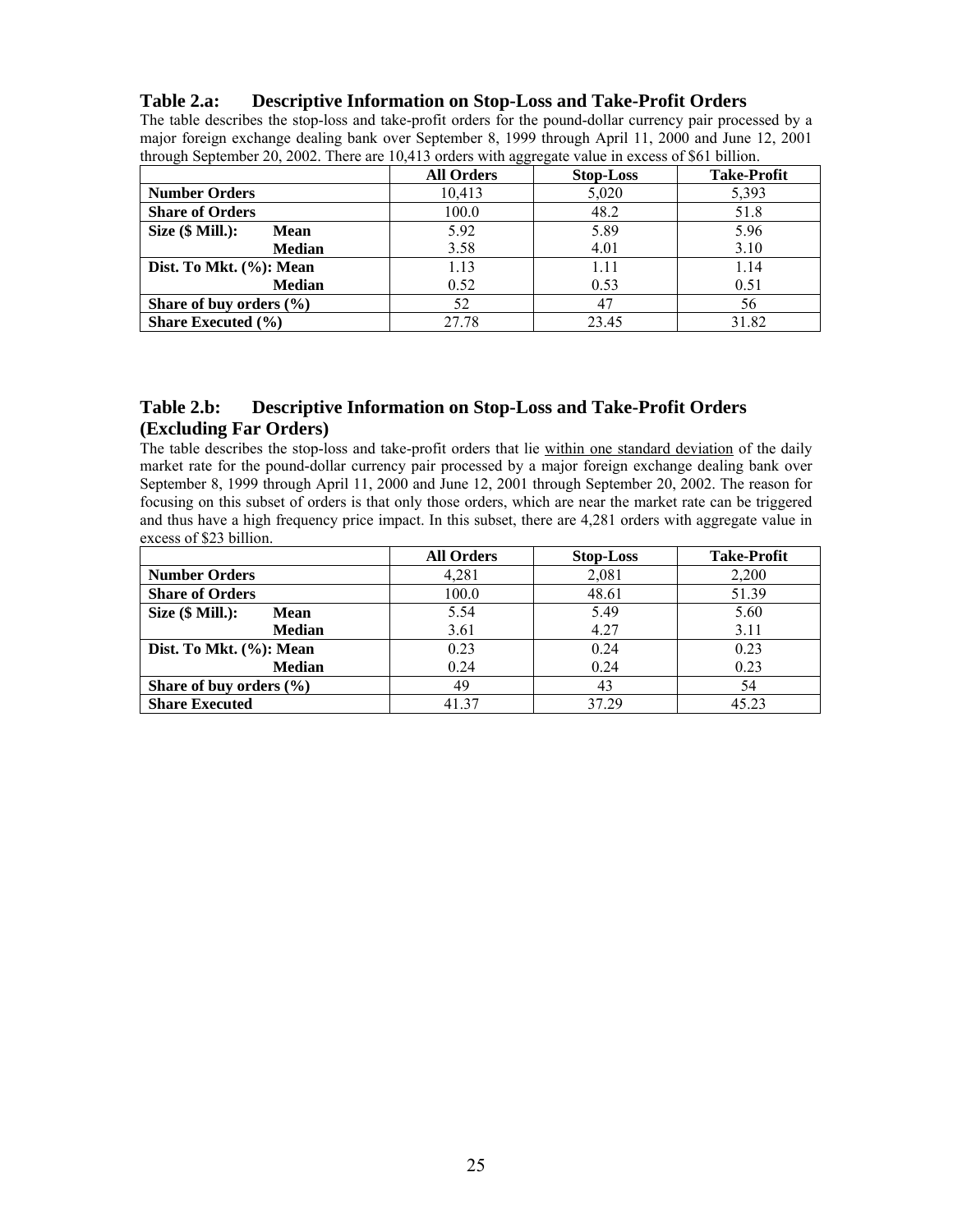# **Table 3.a: Sources of Stop-Loss and Take-Profit Orders**

The table lists the stop-loss and take-profit orders for the pound-dollar currency pair processed by a major foreign exchange dealing bank over September 8, 1999 through April 11, 2000 and June 12, 2001 through September 20, 2002. There are 10,413 orders with aggregate value in excess of \$61 billion. "Other" customer orders are orders from unidentified desks within the bank. "Internal" orders are those placed by agents within the bank.

|                        | <b>Number</b><br>оf<br><b>Orders</b> | <b>Percent</b><br>of<br><b>Orders</b> | <b>Dollar Value of</b><br><b>Orders</b><br>(\$ Billions) | <b>Percent</b><br>of<br><b>Order Value</b> |  |
|------------------------|--------------------------------------|---------------------------------------|----------------------------------------------------------|--------------------------------------------|--|
| <b>All Orders</b>      | 10,413                               | 100.0                                 | 61.7                                                     | 100.0                                      |  |
| <b>Customer Orders</b> | 6,347                                | 61.0                                  | 33.9                                                     | 54.9                                       |  |
| Fin. Inst.             | 4,181                                | 40.2                                  | 22.0                                                     | 35.7                                       |  |
| Non-Fin. Inst.         | 2,109                                | 20.3                                  | 11.8                                                     | 19.1                                       |  |
| <b>Other</b>           | 57                                   | 0.5                                   | 0.1                                                      | 0.1                                        |  |
| <b>Internal</b>        | 4.066                                | <b>39.0</b>                           | 27.8                                                     | 45.1                                       |  |

# **Table 3.b: Sources of Stop-Loss and Take-Profit Orders (Excluding Far Orders)**

The table lists the stop-loss and take-profit orders that lie within one standard deviation of the daily market rate for the pound-dollar currency pair processed by a major foreign exchange dealing bank over September 8, 1999 through April 11, 2000 and June 12, 2001 through September 20, 2002. The reason for focusing on this subset of orders is that only those orders, which are near the market rate can be triggered and thus have a high frequency price impact. There are 4,281 orders with aggregate value in excess of \$23 billion. "Other" customer orders are orders from unidentified desks within the bank. "Internal" orders are those placed by agents within the bank.

|                        |       | <b>Number</b>              |              | <b>Percent</b> | <b>Dollar Value of</b>         | <b>Percent</b>           |
|------------------------|-------|----------------------------|--------------|----------------|--------------------------------|--------------------------|
|                        |       | <b>of</b><br><b>Orders</b> |              | of<br>Orders   | <b>Orders</b><br>(\$ Billions) | of<br><b>Order Value</b> |
| "All Orders"           | 4,281 |                            | <b>100.0</b> |                | 23.7                           | <b>100.0</b>             |
| <b>Customer Orders</b> | 2,732 |                            | 63.8         |                | 14.6                           | 61.7                     |
| Fin. Inst.             |       | 1,757                      |              | 41.0           | 9.4                            | 39.7                     |
| Non-Fin. Inst.         |       | 968                        |              | 22.6           | 5.2                            | 21.9                     |
| <b>Other</b>           |       | 7                          |              | 0.2            | 0.0                            | 0.1                      |
| <b>Internal</b>        | 1,549 |                            | 36.2         |                | 9.1                            | 38.3                     |
|                        |       |                            |              |                |                                |                          |
| "Stop-Loss Orders"     | 2,084 |                            | 100.0        |                | 11.4                           | 100.0                    |
| <b>Customer Orders</b> | 1,213 |                            | 58.2         |                | 6.1                            | 53.5                     |
| Fin. Inst.             |       | 974                        |              | 46.7           | 5.1                            | 44.7                     |
| Non-Fin. Inst.         |       | 238                        |              | 11.4           | 1.0                            | 8.8                      |
| <b>Other</b>           |       |                            |              | 0.1            | 0.0                            | 0.0                      |
| <b>Internal</b>        | 871   |                            | 41.8         |                | 5.3                            | 46.5                     |
|                        |       |                            |              |                |                                |                          |
| "Take-Profit Orders"   | 2,264 |                            | 100.0        |                | 12.6                           | 100.0                    |
| <b>Customer Orders</b> | 1,550 |                            | 68.5         |                | 8.6                            | 68.3                     |
| Fin. Inst.             |       | 803                        |              | 35.5           | 4.4                            | 34.9                     |
| Non-Fin. Inst.         |       | 741                        |              | 32.7           | 4.2                            | 33.4                     |
| <b>Other</b>           |       | 6                          |              | 0.3            | 0.0                            | 0.0                      |
| <b>Internal</b>        | 714   |                            | 31.5         |                | 4.0                            | 31.7                     |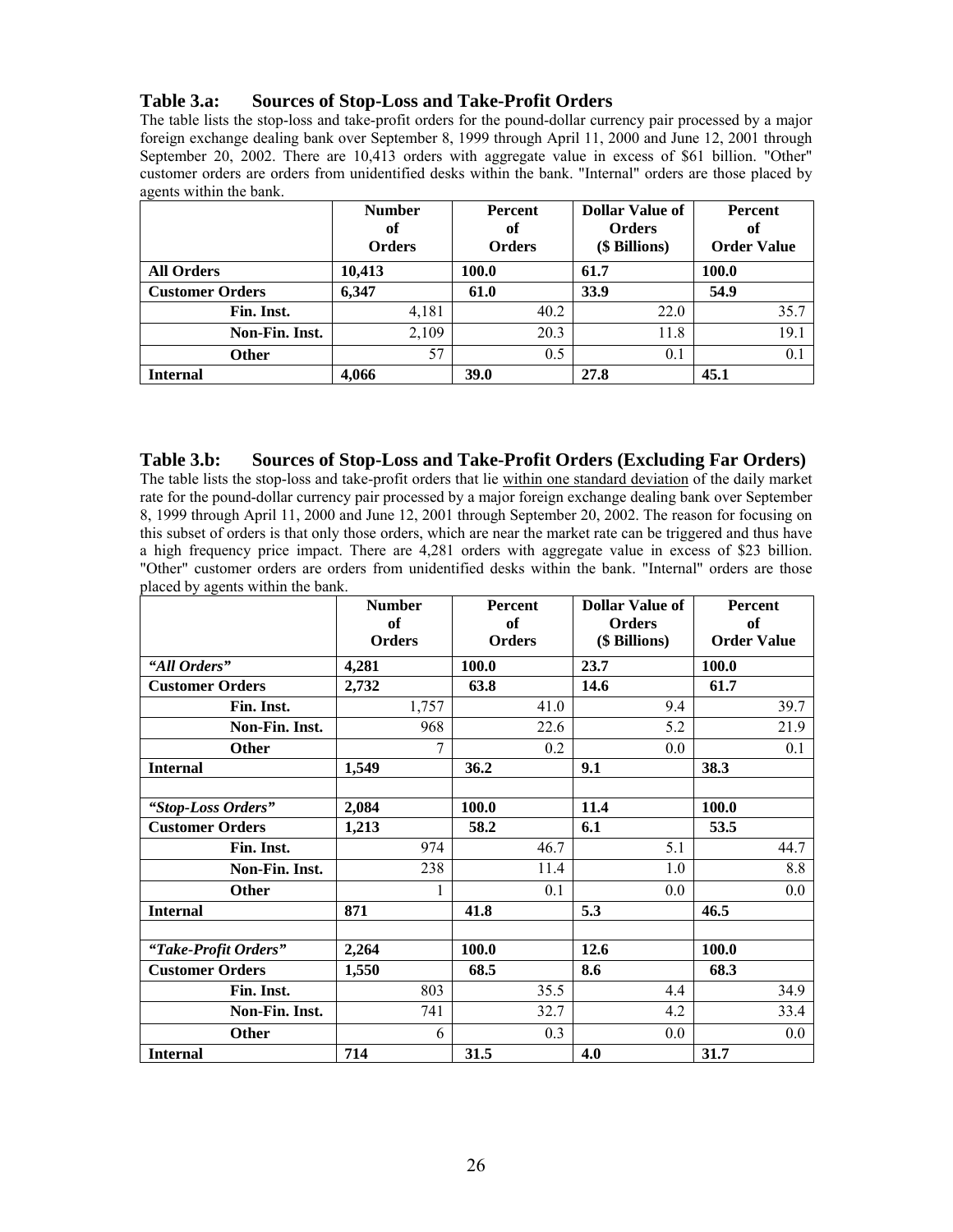### **Table 4: Impact on Returns: Signed Effects**

The dependent variable is *5-minute Returns*, the 5-minute pound-dollar log return from 8:30-8:35. The base currency is the dollar. *Employment, Durable Goods, Trade Balance, Retail Sales, Jobless Claims and GDP Advance* represent the standardized news surprise variables corresponding to each major US macroeconomic announcement released at 8:30 EST. In regression 2-4, *SLS-TPB* (*SLB-TPS)* denote the number of stop-loss sell (buy) orders in excess of take-profit buy (sell) orders placed 3 hours before the announcement time. The remaining variables are the interactions between the order variables defined above and the two most significant news items—unemployment and trade balance. Heteroskedasticity and autocorrelation robust t-statistics are in parentheses. The last column presents the contemporaneous news response coefficients and  $R^2$  from Andersen et al. (2005). The estimates are based on futures returns from 1992-2002.

|                            |                 |                 | News, Orders, |             | Andersen            |
|----------------------------|-----------------|-----------------|---------------|-------------|---------------------|
| 5-minute Returns           | <b>Baseline</b> | News and Orders | Interactions  | Orders Only | et al. (2005)       |
|                            | (1)             | (2)             | (3)           | (4)         | (5)                 |
| <b>Employment</b>          | $0.085**$       | $0.085**$       | $0.066**$     |             | $0.098**$           |
|                            | (2.09)          | (2.03)          | (2.45)        |             | $(R^2=0.16)$        |
| <b>Durable Goods</b>       | 0.027           | $0.027*$        | $0.027*$      |             | $0.038**$           |
|                            | (1.61)          | (1.78)          | (1.73)        |             | $(R^2=0.17)$        |
| <b>Trade Balance</b>       | $0.069***$      | $0.068***$      | $0.073***$    |             | $0.049**$           |
|                            | (3.18)          | (3.04)          | (4.57)        |             | $(R^2=0.16)$        |
| <b>Retail Sales</b>        | $0.042***$      | $0.039***$      | $0.040***$    |             | $0.042**$           |
|                            | (3.00)          | (2.84)          | (2.79)        |             | $(R^2=0.15)$        |
| <b>Jobless Claims</b>      | $-0.013***$     | $-0.012**$      | $-0.013***$   |             | $-0.017**$          |
|                            | $(-2.64)$       | $(-2.45)$       | $(-2.60)$     |             | $(R^2=0.04)$        |
| <b>GDP</b> Advance         | $0.063***$      | $0.068***$      | $0.067***$    |             | $0.054**$           |
|                            | (2.70)          | (3.17)          | (3.01)        |             | $(R^2=0.22)$        |
| <b>SLS-TPB</b>             |                 | $-0.025***$     | $-0.021**$    | $-0.028***$ |                     |
|                            |                 | $(-3.18)$       | $(-2.44)$     | $(-3.19)$   |                     |
| <b>SLB-TPS</b>             |                 | 0.009           | 0.007         | 0.013       |                     |
|                            |                 | (1.10)          | (0.89)        | (1.36)      |                     |
| <b>Employment x SLS</b>    |                 |                 | $0.226***$    |             |                     |
|                            |                 |                 | (2.57)        |             |                     |
| <b>Trade Balance x SLS</b> |                 |                 | $-0.020$      |             |                     |
|                            |                 |                 | $(-0.67)$     |             |                     |
| <b>Employment x SLB</b>    |                 |                 | $-0.019$      |             |                     |
|                            |                 |                 | $(-0.56)$     |             |                     |
| <b>Trade Balance x SLB</b> |                 |                 | $0.130***$    |             |                     |
|                            |                 |                 | (3.51)        |             |                     |
| Adjusted $R^2$             | 0.26            | 0.29            | 0.40          | 0.04        | $\vec{\mathcal{I}}$ |
| N. of Observations         | 162             | 162             | 162           | 162         |                     |

The symbols \*\*\*, \*\* and \* indicate statistical significance at the 1, 5 and 10 percent level, respectively.  $\hat{f}$  Individual  $R^2$ 's are given separately for each announcement.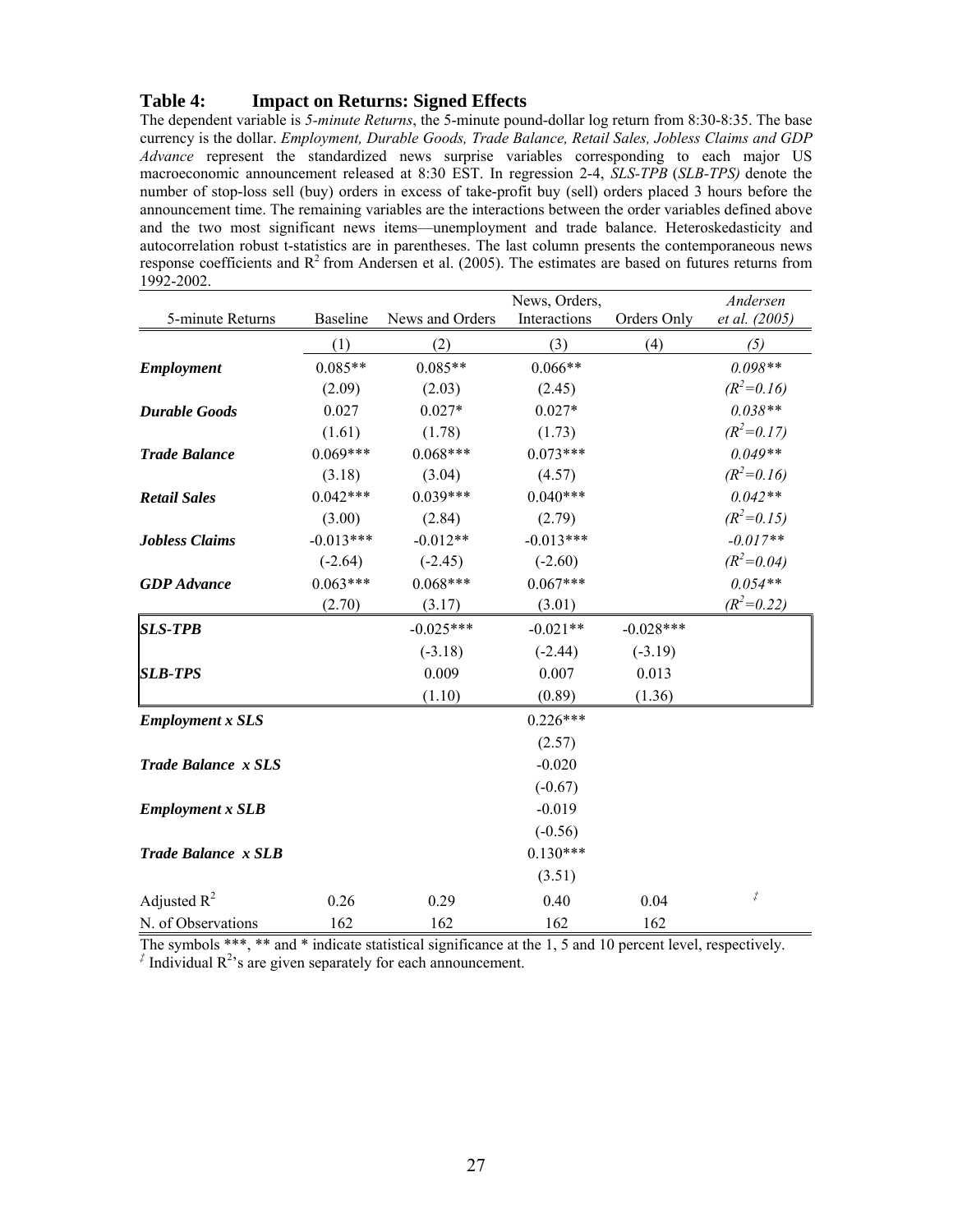### **Table 5: Directional Effects: Small vs. Large Surprises**

The dependent variable is *5-minute Returns*, the 5-minute pound-dollar log return from 8:30-8:35. The base currency is the dollar. *Employment, Durable Goods, Trade Balance, Retail Sales, Jobless Claims and GDP Advance* represent the standardized news surprise variables corresponding to each major US macroeconomic announcement released at 8:30 EST. In regression 2 and 4, *SLS-TPB* (*SLB-TPS)* denote the number of stop-loss sell (buy) orders in excess of take-profit buy (sell) orders placed 3 hours before the announcement time. The sample is divided into two depending on whether the absolute value of the weighted standardized news surprises is smaller or larger than the sample median. Heteroskedasticity and autocorrelation robust t-statistics are in parentheses.

|                       |                 | Small Surprise |                 | Large Surprise |
|-----------------------|-----------------|----------------|-----------------|----------------|
|                       | <b>Baseline</b> | News, Orders   | <b>Baseline</b> | News, Orders   |
|                       | (1)             | (2)            | (3)             | (4)            |
| <b>Employment</b>     | $\ddagger$      | $-1$           | $0.113**$       | $0.112**$      |
|                       |                 |                | (2.06)          | (1.97)         |
| <b>Durable Goods</b>  | 0.003           | 0.006          | $0.034*$        | $0.035**$      |
|                       | (0.24)          | (0.42)         | (1.81)          | (2.02)         |
| <b>Trade Balance</b>  | $0.010*$        | $0.009*$       | $0.073*$        | $0.072*$       |
|                       | (1.70)          | (1.74)         | (1.85)          | (1.71)         |
| <b>Retail Sales</b>   | 0.014           | 0.013          | $0.044***$      | $0.040***$     |
|                       | (0.70)          | (0.72)         | (2.99)          | (2.90)         |
| <b>Jobless Claims</b> | $-0.005$        | $-0.005$       | $-0.021**$      | $-0.019**$     |
|                       | $(-1.34)$       | $(-1.38)$      | $(-2.26)$       | $(-2.12)$      |
| <b>GDP</b> Advance    | -‡              | -‡             | $0.066***$      | $0.070***$     |
|                       |                 |                | (2.81)          | (3.21)         |
| <b>SLS-TPB</b>        |                 | $-0.008***$    |                 | $-0.049***$    |
|                       |                 | $(-2.62)$      |                 | $(-4.21)$      |
| <b>SLB-TPS</b>        |                 | $-0.003$       |                 | 0.007          |
|                       |                 | $(-0.70)$      |                 | (0.53)         |
| Adjusted $R^2$        | 0.01            | 0.06           | 0.24            | 0.30           |
| N. of Observations    | 81              | 81             | 81              | 81             |

The symbols \*\*\*, \*\* and \* indicate statistical significance at the 1, 5 and 10 percent level, respectively. ‡All Employment and GDP Advance announcements during the period under analysis here are associated with large news surprises, hence, in the small surprise sample, the these variables are absent.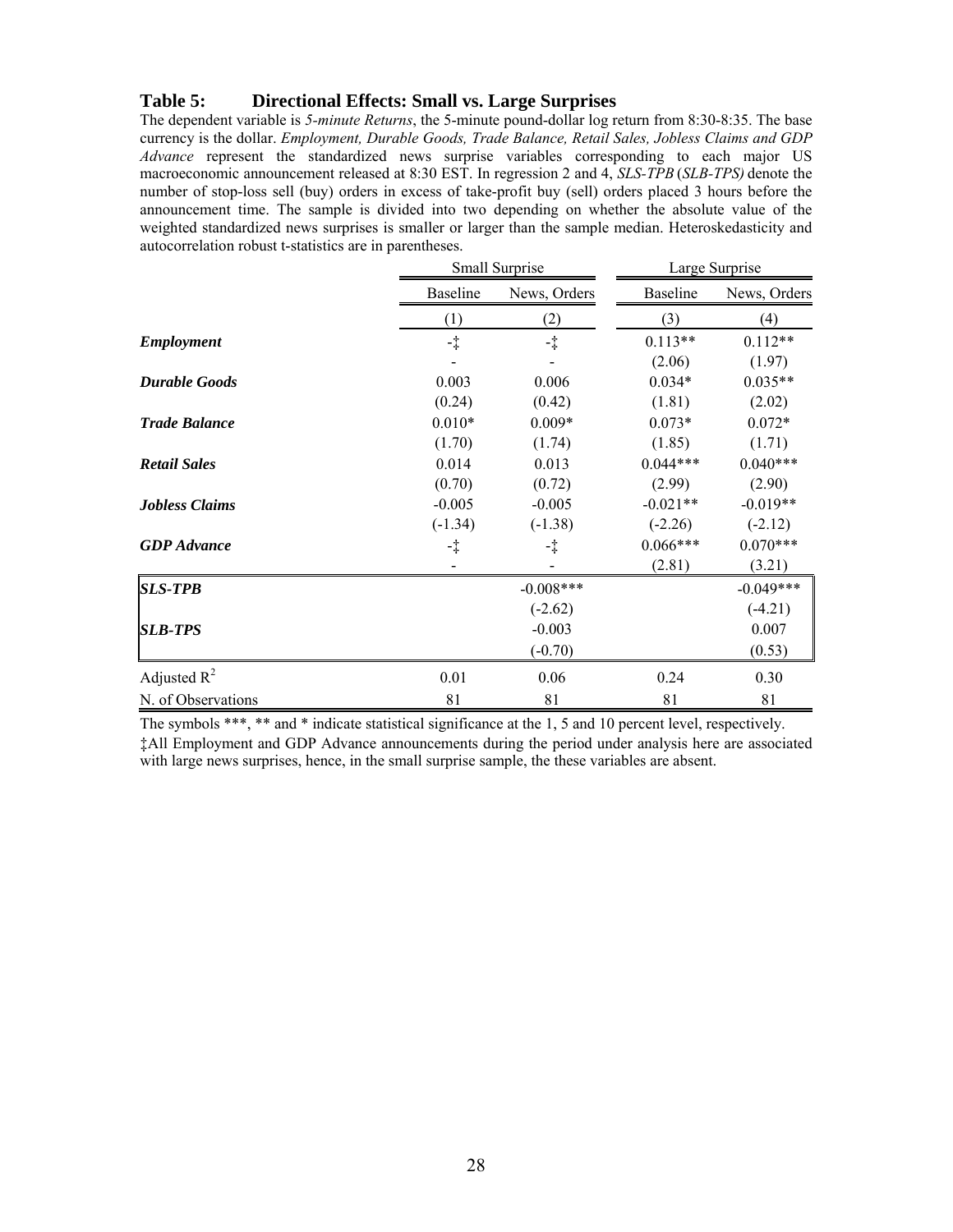### **Table 6: Orthogonality – Signed News and Orders**

The dependent variables, *Employment, Durable Goods, Trade Balance, Retail Sales, Jobless Claims and GDP Advance*, represent the standardized news surprise variables corresponding to each major US macroeconomic announcement released at 8:30 EST. *SLS-TPB* (*SLB-TPS)* denote the *total* number stop-loss sell (buy) orders in excess of take-profit buy (sell) orders placed 3 hours before the announcement time. Heteroskedasticity robust t-statistics are reported in parentheses.

|                       | <b>SLS-TPB</b> | <b>SLB-TPS</b> | Adjusted $R^2$ | N. of Observations |
|-----------------------|----------------|----------------|----------------|--------------------|
| <b>Employment</b>     | $-0.14$        | $-0.01$        | 0.01           | 21                 |
|                       | $(-0.56)$      | $(-0.02)$      |                |                    |
| <b>Durable Goods</b>  | $-0.09$        | 0.18           | 0.04           | 20                 |
|                       | $(-0.29)$      | (0.89)         |                |                    |
| <b>Trade Balance</b>  | $-0.01$        | 0.13           | 0.02           | 22                 |
|                       | $(-0.05)$      | (0.57)         |                |                    |
| <b>Retail Sales</b>   | 0.32           | 0.28           | 0.09           | 21                 |
|                       | (0.81)         | (1.02)         |                |                    |
| <b>Jobless Claims</b> | 0.11           | $-0.02$        | 0.01           | 93                 |
|                       | (1.24)         | $(-0.32)$      |                |                    |
| <b>GDP</b> Advance    | 0.17           | $-0.74$        | 0.31           | 7                  |
|                       | (0.24)         | $(-1.57)$      |                |                    |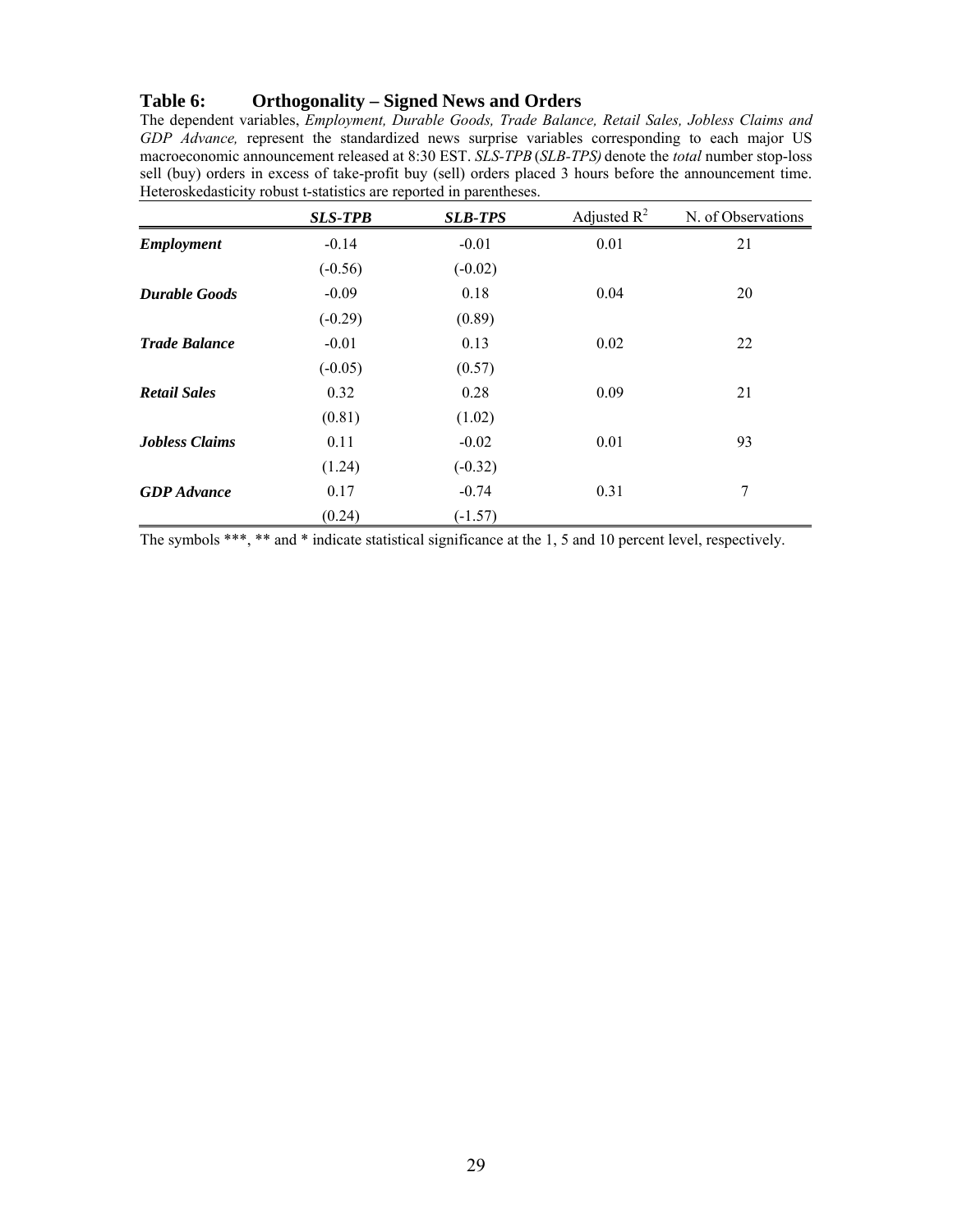### **Table 7: Contemporaneous Volatility Response**

In regressions 1-4, the dependent variable is *Absolute 5-minute Returns*, the absolute value of the 5-minute pound-dollar return from 8:30-8:35. The base currency is the dollar. *Abs\_Employment, Abs\_Durable Goods, Abs\_Trade Balance, Abs\_Retail Sales, Abs\_Jobless Claims and Abs\_GDP Advance* represent the absolute values of the standardized news surprise variables corresponding to each major US macroeconomic announcement released at 8:30 EST. *SL* and *TP* denote the number of stop-loss and takeprofit orders placed 3 hours before the announcement time respectively. Heteroskedasticity and autocorrelation robust t-statistics are in parentheses. Regression (5) provides the Andersen et al. (2003) estimates of the contemporaneous response of exchange-rate volatility to news.

|                                  |            | News and   | News, Orders, | Orders     | Andersen       |
|----------------------------------|------------|------------|---------------|------------|----------------|
| <b>Absolute 5-minute Returns</b> | Baseline   | Orders     | Interactions  | Only       | et al.(2003)   |
|                                  | (1)        | (2)        | (3)           | (4)        | (5)            |
| Abs_Employment                   | $0.074**$  | $0.073**$  | $0.053**$     |            | $0.058**$      |
|                                  | (2.03)     | (2.06)     | (2.09)        |            |                |
| Abs_Durable Goods                | $0.021*$   | 0.014      | 0.017         |            | $0.017**$      |
|                                  | (1.78)     | (1.06)     | (1.25)        |            |                |
| Abs_Trade Balance                | $0.030**$  | $0.024*$   | $0.026**$     |            | $0.023**$      |
|                                  | (2.41)     | (1.69)     | (1.96)        |            |                |
| <b>Abs_Retail Sales</b>          | $0.036***$ | $0.034***$ | $0.035***$    |            | $\cdot^f$      |
|                                  | (2.72)     | (2.52)     | (2.61)        |            |                |
| Abs_Jobless Claims               | $-0.004$   | $-0.004$   | $-0.004$      |            | $0.003**$      |
|                                  | $(-0.74)$  | $(-0.84)$  | $(-0.72)$     |            |                |
| Abs_GDP Advance                  | $0.049**$  | $0.053**$  | $0.050**$     |            | $\overline{f}$ |
|                                  | (2.18)     | (2.32)     | (2.22)        |            |                |
| SL                               |            | $0.016***$ | $0.017**$     | $0.017***$ |                |
|                                  |            | (2.79)     | (1.84)        | (2.89)     |                |
| <b>TP</b>                        |            | 0.002      | 0.001         | 0.002      |                |
|                                  |            | (0.55)     | (1.38)        | (0.46)     |                |
| Abs_Employment x SL              |            |            | $0.071***$    |            |                |
|                                  |            |            | (2.74)        |            |                |
| Abs_Durable Goods x SL           |            |            | $-0.001$      |            |                |
|                                  |            |            | $(-0.72)$     |            |                |
| Abs_Trade Balance x SL           |            |            | $-0.001$      |            |                |
|                                  |            |            | $(-0.69)$     |            |                |
| Abs_Retail Sales x SL            |            |            | $-0.027$      |            |                |
|                                  |            |            | $(-1.25)$     |            |                |
| Abs_Jobless Claims x SL          |            |            | $-0.001$      |            |                |
|                                  |            |            | $(-0.71)$     |            |                |
| Abs_GDP Advance x SL             |            |            | 0.368         |            |                |
|                                  |            |            | (1.02)        |            |                |
| Adjusted $R^2$                   | 0.21       | 0.24       | 0.32          | 0.04       | $\overline{f}$ |
| N. of Observations               | 162        | 162        | 162           | 162        |                |

The symbols \*\*\*, \*\* and \* indicate statistical significance at the 1, 5 and 10 percent level, respectively. *‡* The R2 and the coefficients of *Abs\_Retail Sales* and *Abs\_GDP Advance* are missing from the Andersen et al. (2003) regression as the authors report only four of the major news' coefficients.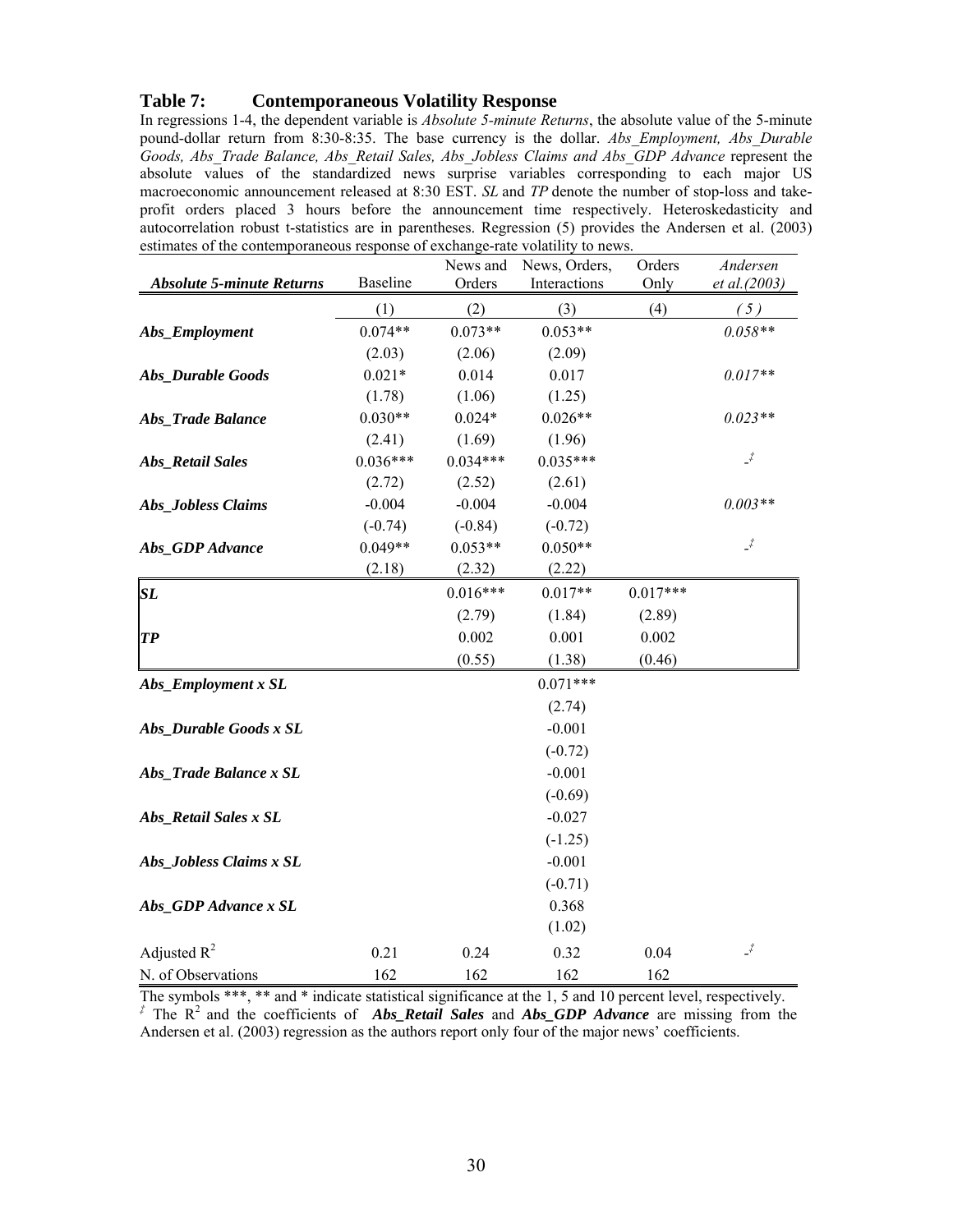#### **Table 8: Orthogonality – News and Orders**

The dependent variables, *Abs\_Employment, Abs\_Durable Goods, Abs\_Trade Balance, Abs\_Retail Sales, Abs\_Jobless Claims and Abs\_GDP Advance,* represent the absolute values of the standardized news surprise variables corresponding to each major US macroeconomic announcement released at 8:30 EST. *SL* and *TP* denote the number of stop-loss and take-profit orders placed 3 hours before the announcement time respectively. Heteroskedasticity and autocorrelation robust t-statistics are in parentheses.

|                          | SL        | TP        | Adjusted $R^2$ | N. of Observations |
|--------------------------|-----------|-----------|----------------|--------------------|
| Abs_Employment           | 0.35      | $-0.09$   | 0.00           | 21                 |
|                          | (1.39)    | $(-0.34)$ |                |                    |
| Abs Durable Goods        | 0.38      | $-0.03$   | 0.07           | 20                 |
|                          | (1.44)    | $(-0.44)$ |                |                    |
| <b>Abs_Trade Balance</b> | 0.23      | $-0.08$   | 0.08           | 22                 |
|                          | (1.27)    | $(-0.75)$ |                |                    |
| <b>Abs_Retail Sales</b>  | 0.04      | $-0.24$   | 0.00           | 21                 |
|                          | (0.28)    | $(-1.03)$ |                |                    |
| Abs_Jobless Claims       | $-0.03$   | $-0.02$   | 0.00           | 93                 |
|                          | $(-0.36)$ | $(-0.82)$ |                |                    |
| Abs_GDP Advance          | $-2.98$   | 0.38      | 0.00           | 7                  |
|                          | $(-1.26)$ | (0.95)    |                |                    |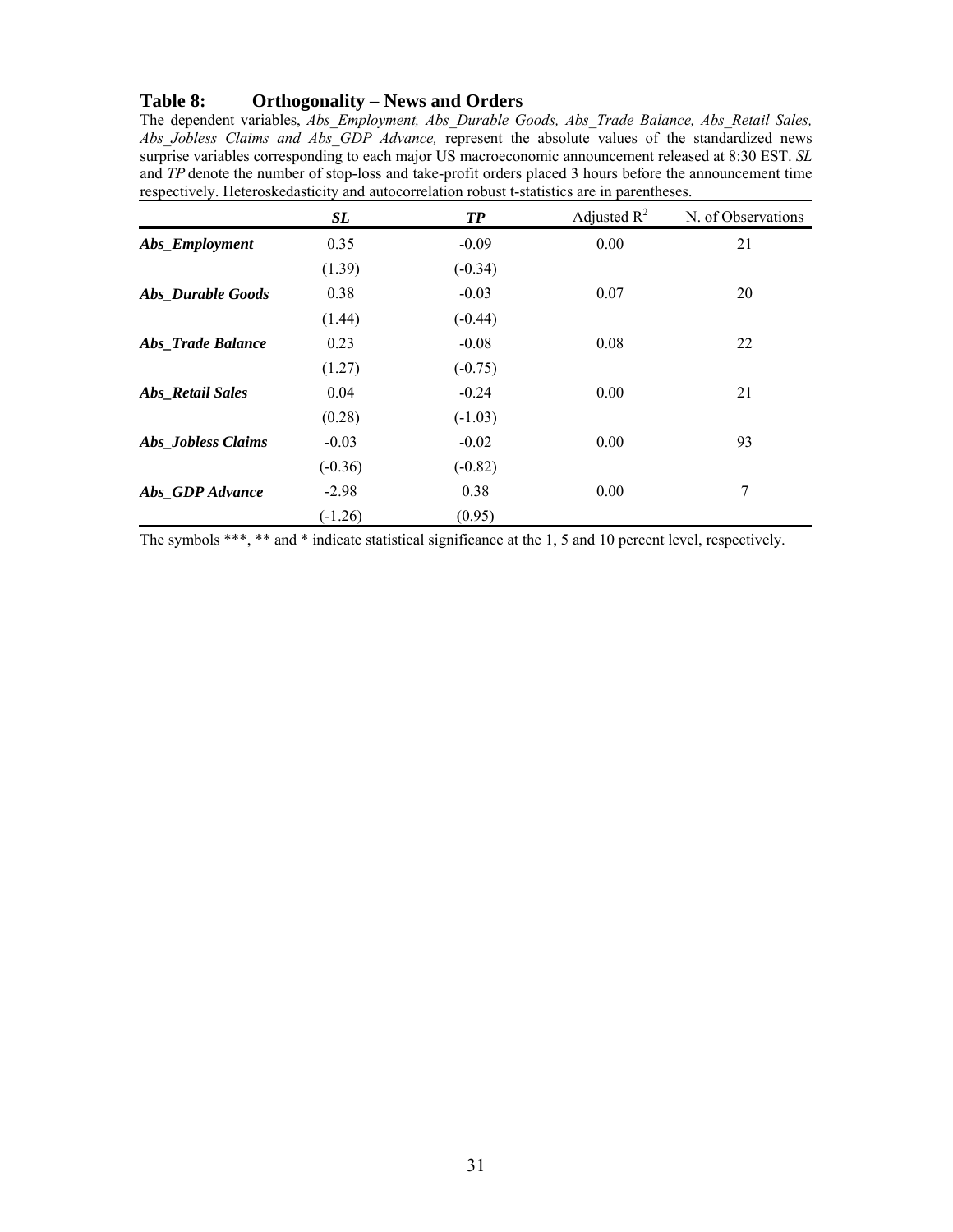#### **Table 9: Persistence — Cumulative Returns**

The dependent variables are the cumulative pound-dollar log returns from 8:30-8:45, 8:30-9:00, 8:30-9:15 and 8:30-9:30. The base currency is the dollar. *Employment, Durable Goods, Trade Balance, Retail Sales, Jobless Claims and GDP Advance* represent the standardized news surprise variables corresponding to each major US macroeconomic announcement released at 8:30 EST. *SLS-TPB* (*SLB-TPS)* denote the number of stop-loss sell (buy) orders in excess of take-profit buy (sell) orders placed 3 hours before the announcement time. Heteroskedasticity and autocorrelation robust t-statistics are in parentheses.

|           | Payroll                         | <b>Durable</b> | Trade          | <b>Retail</b>     | <b>Jobless</b>      | GDP       |            |                                       |            |
|-----------|---------------------------------|----------------|----------------|-------------------|---------------------|-----------|------------|---------------------------------------|------------|
|           | <b>Returns Employment Goods</b> |                | <b>Balance</b> | <b>Sales</b>      |                     |           |            | <b>Claims Advance SLS-TPB SLB-TPS</b> | Adj- $R^2$ |
| $15$ -min | $0.067*$                        | $0.037*$       |                | $0.067**0.043***$ | $-0.01$             | $0.069**$ | $-0.020**$ | 0.008                                 | 0.14       |
|           | (1.66)                          | (1.71)         | (2.04)         | (3.14)            | $(-1.54)$           | (2.02)    | $(-2.05)$  | (0.69)                                |            |
| $30$ -min | 0.073                           | $0.063***$     | 0.057          |                   | $0.055***$ -0.019** | 0.021     | $-0.031**$ | $-0.003$                              | 0.12       |
|           | (1.36)                          | (2.77)         | (1.55)         | (2.85)            | $(-2.46)$           | (0.38)    | $(-2.38)$  | $(-0.14)$                             |            |
| $45$ -min | $0.101*$                        | $0.055***$     | 0.058          |                   | $0.058** -0.025***$ | $-0.024$  | $-0.028*$  | $-0.009$                              | 0.10       |
|           | (1.73)                          | (2.76)         | (1.54)         | (2.36)            | $(-2.57)$           | $(-0.44)$ | $(-1.86)$  | $(-0.51)$                             |            |
| $60$ -min | 0.094                           | $0.044***$     | 0.040          | 0.038             | $-0.019*$           | $-0.024$  | $-0.026$   | $-0.011$                              | 0.04       |
|           | (1.59)                          | (2.59)         | (0.76)         | (1.38)            | $(-1.63)$           | $(-0.39)$ | $(-1.45)$  | $(-0.48)$                             |            |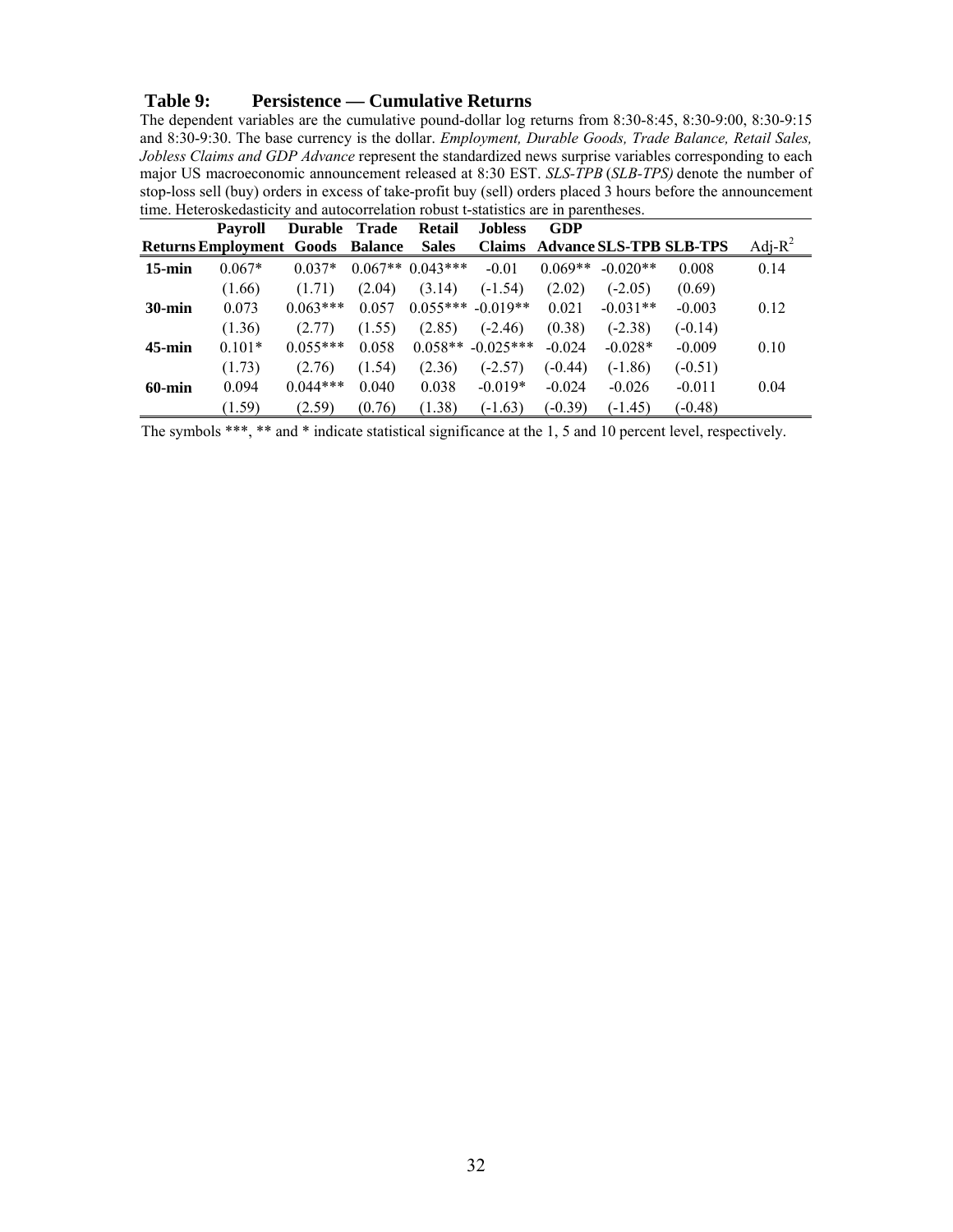#### **Table 10.a: Cumulative Returns: Large Surprise Sample**

The dependent variables are pound-dollar cumulative log returns. The base currency is the dollar. *Employment, Durable Goods, Trade Balance, Retail Sales, Jobless Claims and GDP Advance* represent the standardized news surprise variables corresponding to each major US macroeconomic announcement released at 8:30 EST. *SLS-TPB* (*SLB-TPS)* denote the number of stop-loss sell (buy) orders in excess of take-profit buy (sell) orders placed 3 hours before the announcement time. The sample is divided into two depending on whether the absolute value of the weighted standardized news surprises is smaller or larger than the sample median. Heteroskedasticity and autocorrelation robust t-statistics are in parentheses.

|                | <b>Payroll</b>    | <b>Durable</b> | Trade          | <b>Retail</b> | <b>Jobless</b> | <b>GDP</b> |             |                                   |      |
|----------------|-------------------|----------------|----------------|---------------|----------------|------------|-------------|-----------------------------------|------|
| <b>Returns</b> | <b>Employment</b> | Goods          | <b>Balance</b> | <b>Sales</b>  | <b>Claims</b>  |            |             | Advance SLS-TPB SLB-TPS $Adj-R^2$ |      |
| $8:30-8:35$    | $0.112**$         | $0.035**$      | 0.032          | $0.040***$    | $-0.019**$     | $0.07***$  | $-0.049***$ | 0.007                             | 0.30 |
|                | (1.97)            | (2.02)         | (0.71)         | (2.90)        | $(-2.12)$      | (3.21)     | $(-4.21)$   | (0.53)                            |      |
| $8:30-8:45$    | 0.080             | 0.029          | 0.023          | $0.041***$    | $-0.006$       | $0.072*$   | $-0.038**$  | 0.010                             | 0.10 |
|                | (1.36)            | (1.36)         | (0.57)         | (3.25)        | $(-0.48)$      | (1.92)     | $(-2.07)$   | (0.62)                            |      |
| 8:30-9:00      | 0.109             | $0.061**$      | 0.002          | $0.056***$    | $-0.015$       | 0.017      | $-0.040*$   | $-0.009$                          | 0.12 |
|                | (1.55)            | (2.37)         | (0.05)         | (2.77)        | $(-1.25)$      | (0.30)     | $(-1.80)$   | $(-0.40)$                         |      |
| 8:30-9:15      | $0.135*$          | $0.061***$     | $-0.012$       | $0.053**$     | $-0.019$       | $-0.022$   | $-0.051**$  | $-0.009$                          | 0.17 |
|                | (1.83)            | (2.85)         | $(-0.30)$      | (2.36)        | $(-1.17)$      | $(-0.37)$  | $(-2.23)$   | $(-0.39)$                         |      |
| 8:30-9:30      | 0.122             | $0.046**$      | $-0.018$       | 0.028         | 0.000          | $-0.016$   | $-0.063***$ | 0.000                             | 0.10 |
|                | (1.59)            | (2.47)         | $(-0.36)$      | (1.14)        | $(-0.02)$      | $(-0.23)$  | $(-2.65)$   | (0.01)                            |      |
| 8:30-9:45      | $0.153**$         | $0.062***$     | $-0.014$       | 0.011         | $-0.005$       | $-0.017$   | $-0.074***$ | 0.001                             | 0.16 |
|                | (2.19)            | (4.06)         | $(-0.32)$      | (0.69)        | $(-0.25)$      | $(-0.17)$  | $(-2.55)$   | (0.05)                            |      |
| 8:30-10:00     | $0.139*$          | $0.087***$     | $-0.016$       | $-0.001$      | $-0.025$       | $-0.028$   | $-0.079**$  | 0.011                             | 0.14 |
|                | (1.92)            | (4.01)         | $(-0.32)$      | $(-0.05)$     | $(-0.83)$      | $(-0.31)$  | $(-2.48)$   | (0.45)                            |      |
| 8:30-10:15     | $0.117*$          | 0.056          | $-0.006$       | $-0.028*$     | $-0.018$       | $-0.023$   | $-0.086***$ | 0.016                             | 0.08 |
|                | (1.85)            | (1.54)         | $(-0.15)$      | $(-1.70)$     | $(-0.45)$      | $(-0.35)$  | $(-3.02)$   | (0.66)                            |      |
| 8:30-10:30     | $0.146***$        | 0.065          | 0.041          | $-0.028$      | $-0.024$       | 0.014      | $-0.090***$ | 0.004                             | 0.11 |
|                | (2.62)            | (1.51)         | (0.92)         | $(-1.19)$     | $(-0.48)$      | 0.24)      | $(-3.28)$   | (0.13)                            |      |
| 8:30-10:45     | $0.140**$         | 0.057          | 0.031          | $-0.04$       | $-0.003$       | 0.076      | $-0.063**$  | $-0.016$                          | 0.04 |
|                | (2.01)            | (0.97)         | (0.52)         | $(-1.53)$     | $(-0.06)$      | (0.96)     | $(-2.02)$   | $(-0.43)$                         |      |
| $8:30-11:00$   | 0.130             | 0.080          | 0.023          | $-0.047$      | $-0.019$       | 0.04       | $-0.065*$   | $-0.008$                          | 0.02 |
|                | (1.62)            | (1.44)         | (0.32)         | $(-1.16)$     | $(-0.37)$      | (0.68)     | $(-1.85)$   | $(-0.21)$                         |      |

The symbols \*\*\*, \*\* and \* indicate statistical significance at the 1, 5 and 10 percent level, respectively.

#### **Table 10.b: Cumulative Returns: Small Surprise Sample**

|                | <b>Durable</b> | Trade          | Retail       | <b>Jobless</b> |                |                |            |
|----------------|----------------|----------------|--------------|----------------|----------------|----------------|------------|
| <b>Returns</b> | Goods          | <b>Balance</b> | <b>Sales</b> | <b>Claims</b>  | <b>SLS-TPB</b> | <b>SLB-TPS</b> | Adj- $R^2$ |
| $8:30-8:35$    | 0.006          | $0.009*$       | 0.013        | $-0.005$       | $-0.008***$    | $-0.003$       | 0.06       |
|                | (0.42)         | (1.74)         | (0.72)       | $(-1.38)$      | $(-2.62)$      | $(-0.70)$      |            |
| $8:30-8:45$    | $0.097***$     | 0.047          | 0.137        | $-0.015$       | $-0.005$       | $-0.007$       | 0.06       |
|                | (4.48)         | (1.51)         | (1.00)       | $(-1.56)$      | $(-0.73)$      | $(-0.60)$      |            |
| $8:30-9:00$    | $0.080**$      | $0.071*$       | 0.059        | $-0.021$       | $-0.023**$     | $-0.013$       | 0.05       |
|                | (2.87)         | (1.81)         | (0.32)       | $(-1.71)$      | $(-2.26)$      | $(-0.81)$      |            |
| $8:30-9:15$    | 0.002          | $0.083*$       | 0.269        | $-0.039**$     | $-0.011$       | $-0.021$       | 0.03       |
|                | (0.04)         | (1.92)         | (1.07)       | $(-2.45)$      | $(-0.66)$      | $(-1.14)$      |            |
| $8:30-9:30$    | 0.009          | 0.058          | 0.390        | $-0.049***$    | $-0.002$       | $-0.003$       | 0.02       |
|                | $(-0.20)$      | (0.95)         | (1.63)       | $(-2.71)$      | $(-0.10)$      | $(-1.04)$      |            |

The symbols \*\*\*, \*\* and \* indicate statistical significance at the 1, 5 and 10 percent level, respectively. ‡All Employment and GDP Advance announcements during the period under analysis here are associated with large news surprises, hence, in the small surprise sample, the these variables are absent.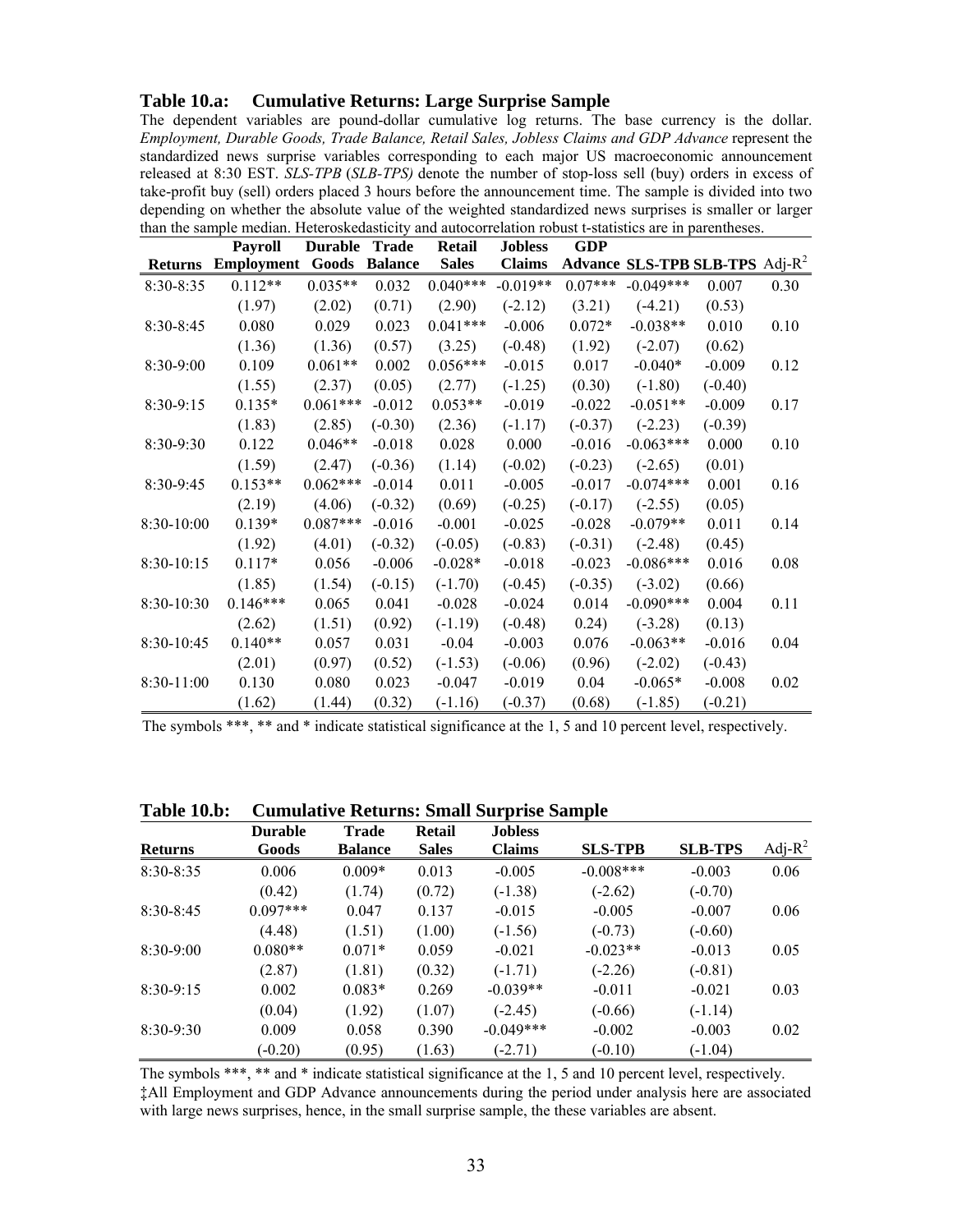# **Table 11: Directional Effects: Is there an asymmetric response?**

The dependent variable is *5-minute Returns*, the 5-minute pound-dollar log return from 8:30-8:35. The base currency is the dollar. *Employment, Durable Goods, Trade Balance, Retail Sales, Jobless Claims and GDP Advance* represent the standardized news surprise variables corresponding to each major US macroeconomic announcement released at 8:30 EST. In regression 1 and 2, *SLS-TPB* (*SLB-TPS)* denotes the number of stop-loss sell (buy) orders in excess of take-profit buy (sell) orders placed 3 and 4 hours before the announcement time respectively. *Exp* is a dummy variable that takes on the value 1 for days within the expansionary period. The dataset spans September 8, 1999 through April 11, 2000 and June 12, 2001 through September 20.Days following February 28, 2001constitute the recessionary period. Heteroskedasticity and autocorrelation robust t-statistics are in parentheses.

| 5-minute Returns          |             |
|---------------------------|-------------|
| <b>Exp x Employment</b>   | $0.079*$    |
|                           | (1.82)      |
| <b>Exp xDurable Goods</b> | $0.045**$   |
|                           | (2.12)      |
| <b>Exp xTrade Balance</b> | $0.123***$  |
|                           | (2.62)      |
| <b>Exp x Retail Sales</b> | $-0.046$    |
|                           | $(-0.56)$   |
| Exp x Jobless Claims      | 0.012       |
|                           | (0.61)      |
| <b>Exp x GDP</b> Advance  | 0.035       |
|                           | (0.28)      |
| <b>Employment</b>         | $0.086*$    |
|                           | (1.93)      |
| <b>Durable Goods</b>      | $0.033*$    |
|                           | (1.90)      |
| <b>Trade Balance</b>      | 0.020       |
|                           | (0.76)      |
| <b>Retail Sales</b>       | $0.043***$  |
|                           | (2.96)      |
| <b>Jobless Claims</b>     | $-0.017***$ |
|                           | $(-3.20)$   |
| <b>GDP</b> Advance        | $0.074***$  |
|                           | (4.05)      |
| Exp x SLS-TPB             | $-0.030**$  |
|                           | $(-2.03)$   |
| <b>SLS-TPB</b>            | $-0.022**$  |
|                           | $(-2.37)$   |
| Exp x SLB-TPS             | $0.031**$   |
|                           | (2.41)      |
| <b>SLB-TPS</b>            | $-0.003$    |
|                           | $(-0.27)$   |
| Adjusted $R^2$            | 0.25        |
| N. of Observations        | 162         |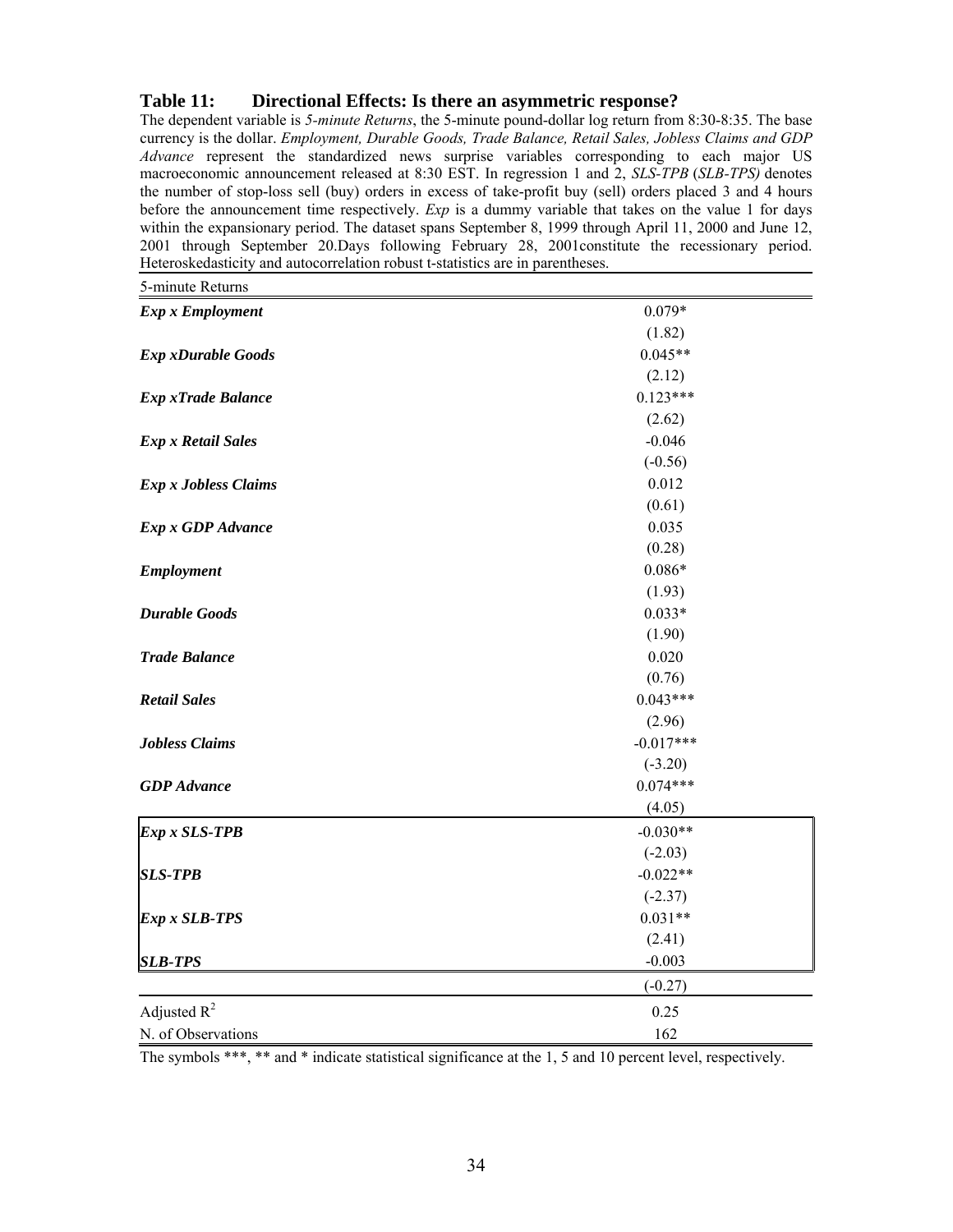#### **Table 12: Robustness Checks: Far vs. Near Orders**

The dependent variable is *5-minute Returns*, the 5-minute pound-dollar log return from 8:30-8:35. The base currency is the dollar. *Employment, Durable Goods, Trade Balance, Retail Sales, Jobless Claims and GDP Advance* represent the standardized news surprise variables corresponding to each major US macroeconomic announcement released at 8:30 EST. *SLS-TPB* (*SLB-TPS)* denote the number of stop-loss sell (buy) orders in excess of take-profit buy (sell) orders placed 3 hours before the announcement time. Regressions 2, 3 and 4 use price continent orders from three different samples, those that are placed within half, one and two standard deviations of the daily market rate respectively. Heteroskedasticity and autocorrelation robust t-statistics are in parentheses.

| 5-minute Returns      | <b>Baseline</b> | Cutoff= $0.5^* \sigma$ | Cutoff= $\sigma$ | Cutoff= $2*\sigma$ |
|-----------------------|-----------------|------------------------|------------------|--------------------|
|                       | (1)             | (2)                    | (3)              | (4)                |
| <b>Employment</b>     | $0.085**$       | $0.080**$              | $0.085**$        | $0.085**$          |
|                       | (2.09)          | (2.02)                 | (2.03)           | (2.02)             |
| <b>Durable Goods</b>  | 0.027           | $0.027*$               | $0.027*$         | $0.028*$           |
|                       | (1.61)          | (1.45)                 | (1.78)           | (1.78)             |
| <b>Trade Balance</b>  | $0.069***$      | $0.065***$             | $0.068***$       | $0.064***$         |
|                       | (3.18)          | (3.02)                 | (3.04)           | (3.16)             |
| <b>Retail Sales</b>   | $0.042***$      | $0.041***$             | $0.039***$       | $0.041***$         |
|                       | (3.00)          | (3.11)                 | (2.84)           | (2.98)             |
| <b>Jobless Claims</b> | $-0.013***$     | $-0.013**$             | $-0.012**$       | $-0.011**$         |
|                       | $(-2.64)$       | $(-2.34)$              | $(-2.45)$        | $(-2.39)$          |
| <b>GDP</b> Advance    | $0.063***$      | $0.063***$             | $0.068***$       | $0.068***$         |
|                       | (2.70)          | (2.67)                 | (3.17)           | (2.83)             |
| <b>SLS-TPB</b>        |                 | $-0.029**$             | $-0.025***$      | $-0.013***$        |
|                       |                 | $(-2.08)$              | $(-3.18)$        | $(-1.94)$          |
| <b>SLB-TPS</b>        |                 | $-0.011$               | 0.009            | 0.003              |
|                       |                 | $(-0.61)$              | (1.11)           | (0.69)             |
| Adjusted $R^2$        | 0.26            | 0.28                   | 0.29             | 0.27               |
| N. of Observations    | 162             | 162                    | 162              | 162                |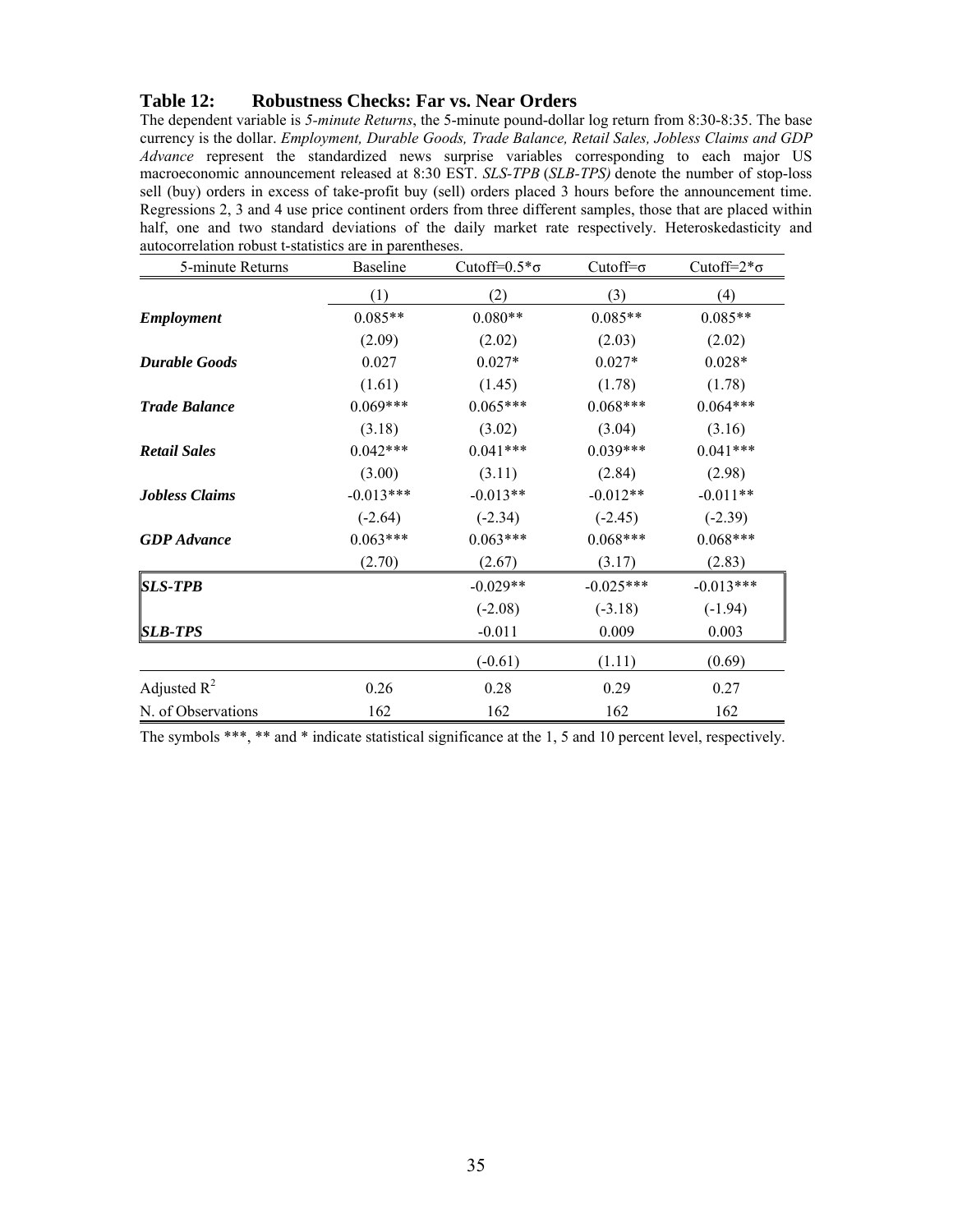| <b>Absolute 5-minute Returns</b>          | Baseline    | 3 hours    | 4 hours    |
|-------------------------------------------|-------------|------------|------------|
|                                           | (1)         | (2)        | (3)        |
| Abs_Employment                            | $0.076**$   | $0.076**$  | $0.075**$  |
|                                           | (2.09)      | (2.13)     | (2.08)     |
| Abs_CPI                                   | $-0.005$    | $-0.005$   | $-0.007$   |
|                                           | $(-0.73)$   | $(-0.73)$  | $(-1.03)$  |
| <b>Abs_Durable Goods</b>                  | $0.024*$    | 0.02       | $0.023*$   |
|                                           | (1.89)      | (1.39)     | (1.69)     |
| <b>Abs_Housing Starts</b>                 | $-0.007$    | $-0.008$   | $-0.008$   |
|                                           | $(-1.37)$   | $(-1.52)$  | $(-1.62)$  |
| <b>Abs_Leading Indicators</b>             | 0.004       | 0.005      | 0.003      |
|                                           | (0.81)      | (1.17)     | (0.57)     |
| Abs_Trade Balance                         | 0.033       | $0.031**$  | $0.032***$ |
|                                           | (1.55)      | (2.32)     | (2.52)     |
| Abs_PPI                                   | $0.029**$   | $0.031**$  | $0.027**$  |
|                                           | (2.05)      | (2.28)     | (1.85)     |
| <b>Abs_Retail Sales</b>                   | $0.035***$  | $0.034***$ | $0.035***$ |
|                                           | (3.09)      | (2.97)     | (2.95)     |
| <b>Abs_Business Inventories</b>           | $-0.003$    | 0.000      | 0.000      |
|                                           | $(-0.61)$   | $(-0.03)$  | $(-0.04)$  |
| <b>Abs_Pers. Consumption Expenditures</b> | $-0.015***$ | $-0.014**$ | $-0.015**$ |
|                                           | $(-2.58)$   | $(-2.18)$  | $(-2.41)$  |
| Abs_Personal Income                       | $0.039*$    | 0.033      | $0.036*$   |
|                                           | (1.87)      | (1.50)     | (1.70)     |
| Abs_Jobless Claims                        | 0.000       | 0.000      | 0.000      |
|                                           | $(-0.06)$   | (0.03)     | $(-0.09)$  |
| Abs_GDP Advance                           | $0.054**$   | $0.058**$  | $0.055**$  |
|                                           | (2.35)      | (2.45)     | (2.27)     |
| <b>Abs_GDP</b> Preliminary                | $0.015*$    | 0.01       | 0.008      |
|                                           | (1.63)      | (0.93)     | (0.78)     |
| Abs_GDP Final                             | 0.008       | 0.012      | 0.011      |
|                                           | (0.96)      | (1.32)     | (1.22)     |
| SL                                        |             | $0.010***$ | $0.006**$  |
|                                           |             | (2.56)     | (1.95)     |
| $\boldsymbol{TP}$                         |             | 0.002      | 0.000      |
|                                           |             | (0.90)     | (0.09)     |
| Adjusted $R^2$                            | 0.21        | 0.23       | 0.23       |
| N. of Observations                        | 240         | 240        | 240        |

**Table 13: Robustness Checks: All Announcements**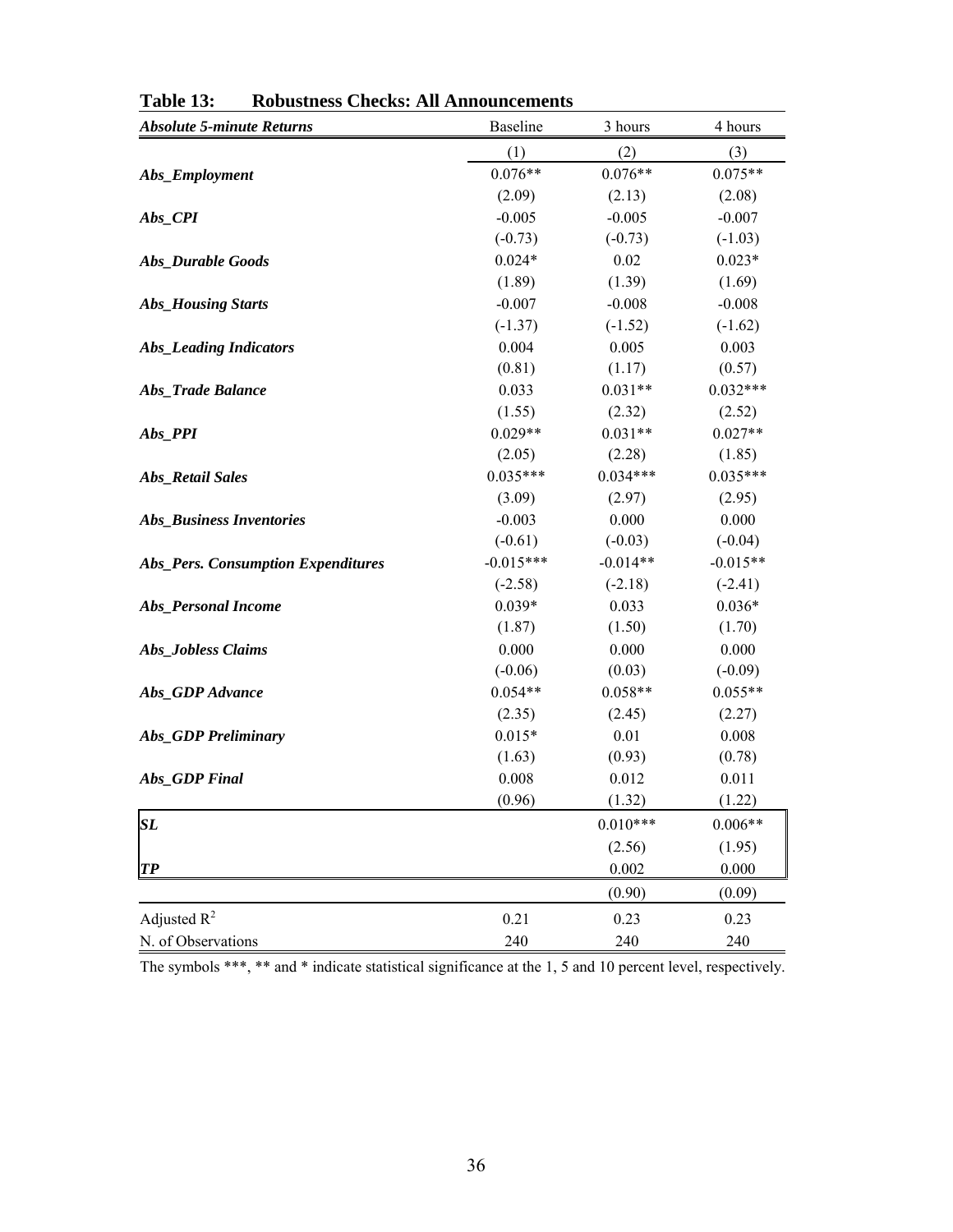| <b>5-minute Returns</b>                  | <b>Baseline</b> | 3 hours    | 4 hours    |
|------------------------------------------|-----------------|------------|------------|
|                                          | (1)             | (2)        | (3)        |
| <b>Employment</b>                        | $0.080**$       | $0.080**$  | $0.081**$  |
|                                          | (2.02)          | $(-2.00)$  | $(-2.04)$  |
| <b>CPI</b>                               | 0.005           | 0.004      | 0.007      |
|                                          | (0.86)          | (0.66)     | (1.08)     |
| <b>Durable Goods</b>                     | 0.026           | 0.026      | 0.026      |
|                                          | (1.49)          | (1.56)     | (1.55)     |
| <b>Housing Starts</b>                    | 0.003           | $-0.002$   | 0.003      |
|                                          | (0.38)          | $(-0.25)$  | (0.31)     |
| <b>Leading Indicators</b>                | $-0.004$        | $-0.003$   | $-0.017$   |
|                                          | $(-0.84)$       | $(-0.57)$  | $(-1.31)$  |
| <b>Trade Balance</b>                     | $0.068***$      | $0.068***$ | $0.068***$ |
|                                          | (3.00)          | (2.96)     | (2.82)     |
| <b>PPI</b>                               | $-0.012$        | $-0.010$   | $-0.013$   |
|                                          | $(-0.68)$       | $(-0.54)$  | $(-0.72)$  |
| <b>Retail Sales</b>                      | $0.041***$      | $0.040***$ | $0.041***$ |
|                                          | (2.86)          | (2.78)     | (2.92)     |
| <b>Business Inventories</b>              | $-0.003$        | $-0.004$   | $-0.004$   |
|                                          | $(-0.27)$       | $(-0.45)$  | $(-0.43)$  |
| <b>Personal Consumption Expenditures</b> | $-0.008$        | $-0.005$   | $-0.007$   |
|                                          | $(-0.82)$       | $(-0.49)$  | $(-0.61)$  |
| <b>Personal Income</b>                   | $-0.013$        | $-0.009$   | $-0.014$   |
|                                          | $(-0.82)$       | $(-0.40)$  | $(-0.62)$  |
| <b>Jobless Claims</b>                    | $-0.012**$      | $-0.012**$ | $-0.011**$ |
|                                          | $(-2.26)$       | $(-2.24)$  | $(-2.12)$  |
| <b>GDP</b> Advance                       | $0.061***$      | $0.064***$ | $0.061***$ |
|                                          | (2.52)          | (2.79)     | (2.54)     |
| <b>GDP</b> Preliminary                   | 0.012           | 0.011      | 0.016      |
|                                          | (0.63)          | (0.49)     | (0.72)     |
| <b>GDP</b> Final                         | $-0.009$        | $-0.008$   | $-0.007$   |
|                                          | $(-0.57)$       | $(-0.48)$  | $(-0.44)$  |
| <b>SLS-TPB</b>                           |                 | $-0.010*$  | $-0.008*$  |
|                                          |                 | $(-1.72)$  | $(-1.87)$  |
| <b>SLB-TPS</b>                           |                 | 0.005      | $-0.001$   |
|                                          |                 | (0.69)     | $(-0.22)$  |
| Adjusted $R^2$                           | 0.21            | 0.22       | 0.22       |
| N. of Observations                       | 240             | 240        | 240        |

**Table 14: Robustness Checks: All Signed Announcements**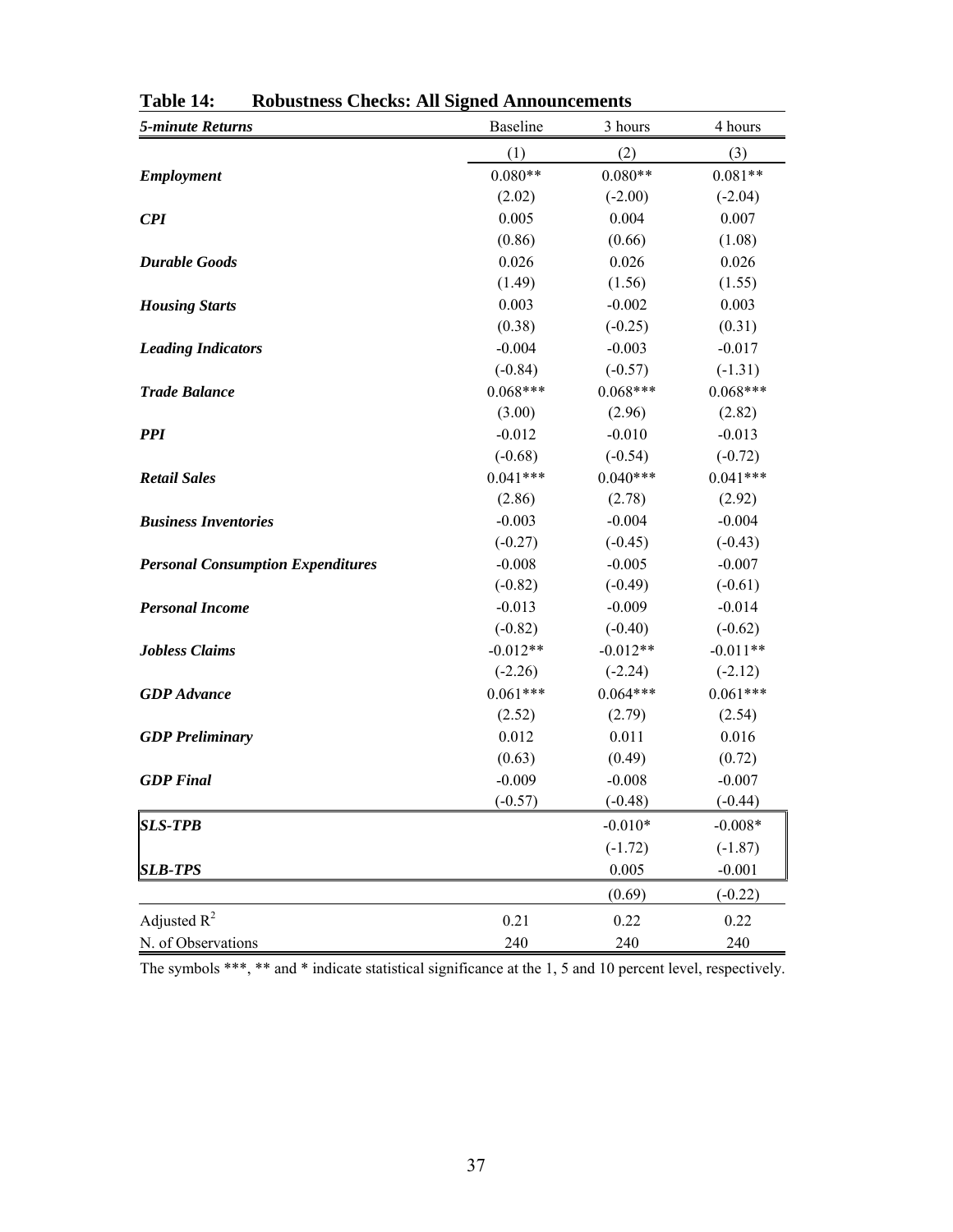| 5-minute Returns             | Benchmark | Orders placed<br>within 1 hr | Orders placed<br>within 2 hrs | Orders placed<br>within 3 hrs |
|------------------------------|-----------|------------------------------|-------------------------------|-------------------------------|
|                              | (1)       | (2)                          | (3)                           | (4)                           |
| <b>Construction Spending</b> | $0.025**$ | $0.026**$                    | $0.027**$                     | $0.025**$                     |
|                              | (2.16)    | (2.02)                       | (2.12)                        | (2.11)                        |
| <b>Consumer Confidence</b>   | $0.028**$ | $0.035**$                    | $0.034**$                     | $0.031**$                     |
|                              | (2.29)    | (2.35)                       | (2.30)                        | (2.29)                        |
| <b>NAPM</b> Index            | 0.020     | 0.020                        | 0.012                         | 0.020                         |
|                              | (1.21)    | (1.17)                       | (0.55)                        | (1.17)                        |
| <b>SLS-TPB</b>               |           | $-0.045**$                   | $-0.031$                      | $-0.025$                      |
|                              |           | $(-2.00)$                    | $(-1.50)$                     | $(-1.43)$                     |
| <b>SLB-TPS</b>               |           | $-0.002$                     | $-0.001$                      | 0.000                         |
|                              |           | $(-0.13)$                    | $(-0.53)$                     | (0.06)                        |
| Adjusted $R^2$               | 0.05      | 0.06                         | 0.03                          | 0.03                          |
| N. of Observations           | 44        | 44                           | 44                            | 44                            |

**Table 15: Robustness Checks: 10:00 EST Announcements** 

The symbols \*\*\*, \*\* and \* indicate statistical significance at the 1, 5 and 10 percent level, respectively. Construction spending is measured as % change, consumer confidence and NAPM (National Association of Purchasing Managers) indices as % level.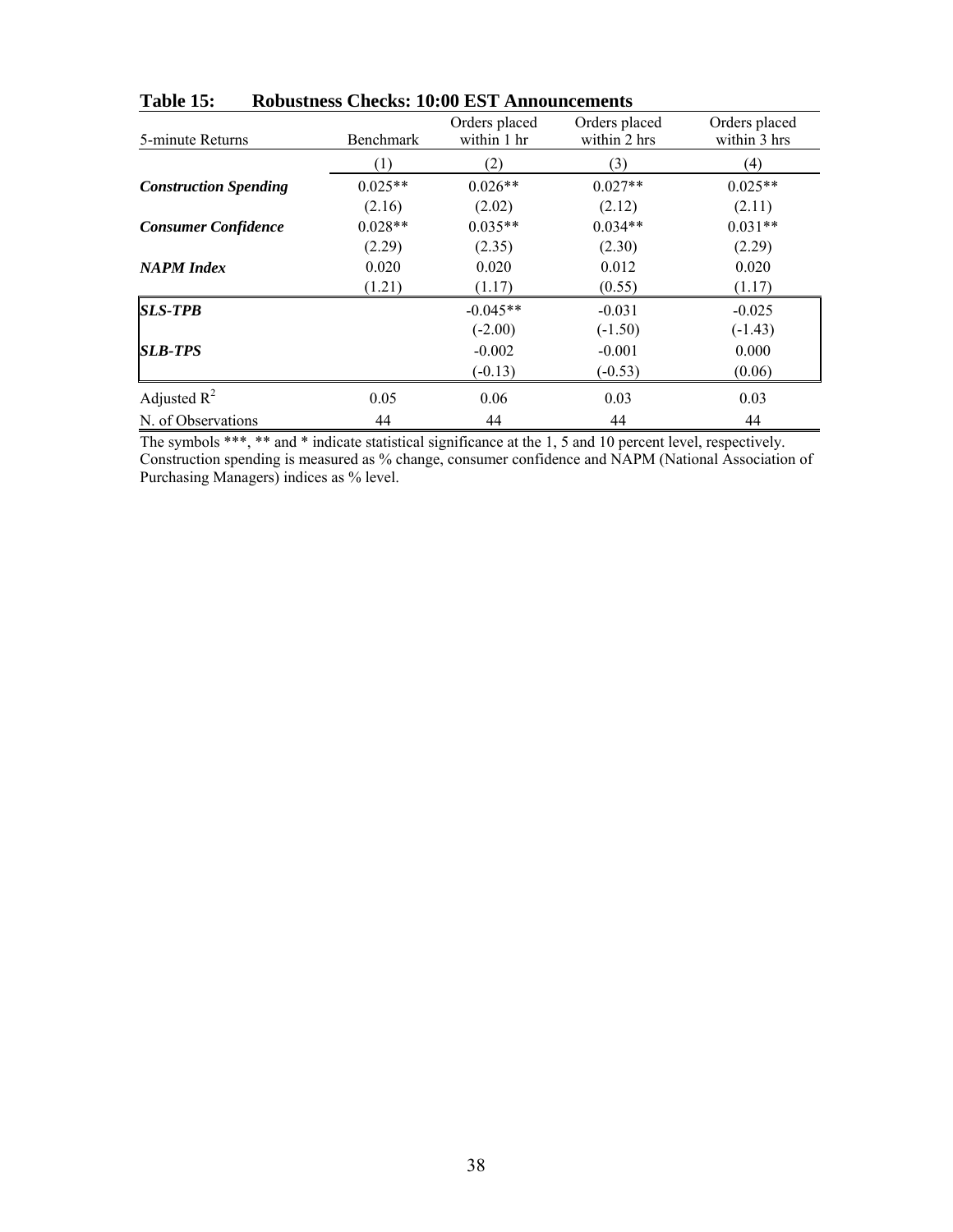# **Figure 1: Intraday Pattern of Price-Contingent Orders**

This figure shows the number of price-contingent orders placed in each hour preceding and following 8:30EST, averaged across all announcement days versus the benchmark (days with no announcements). The dotted line represents the benchmark.



# **Figure 2: Intraday Pattern of Stop-Loss Orders**

This figure shows the number of stop-loss orders placed in each hour preceding and following 8:30EST, averaged across all announcement days versus the benchmark (days with no announcements). The dotted line represents the benchmark.

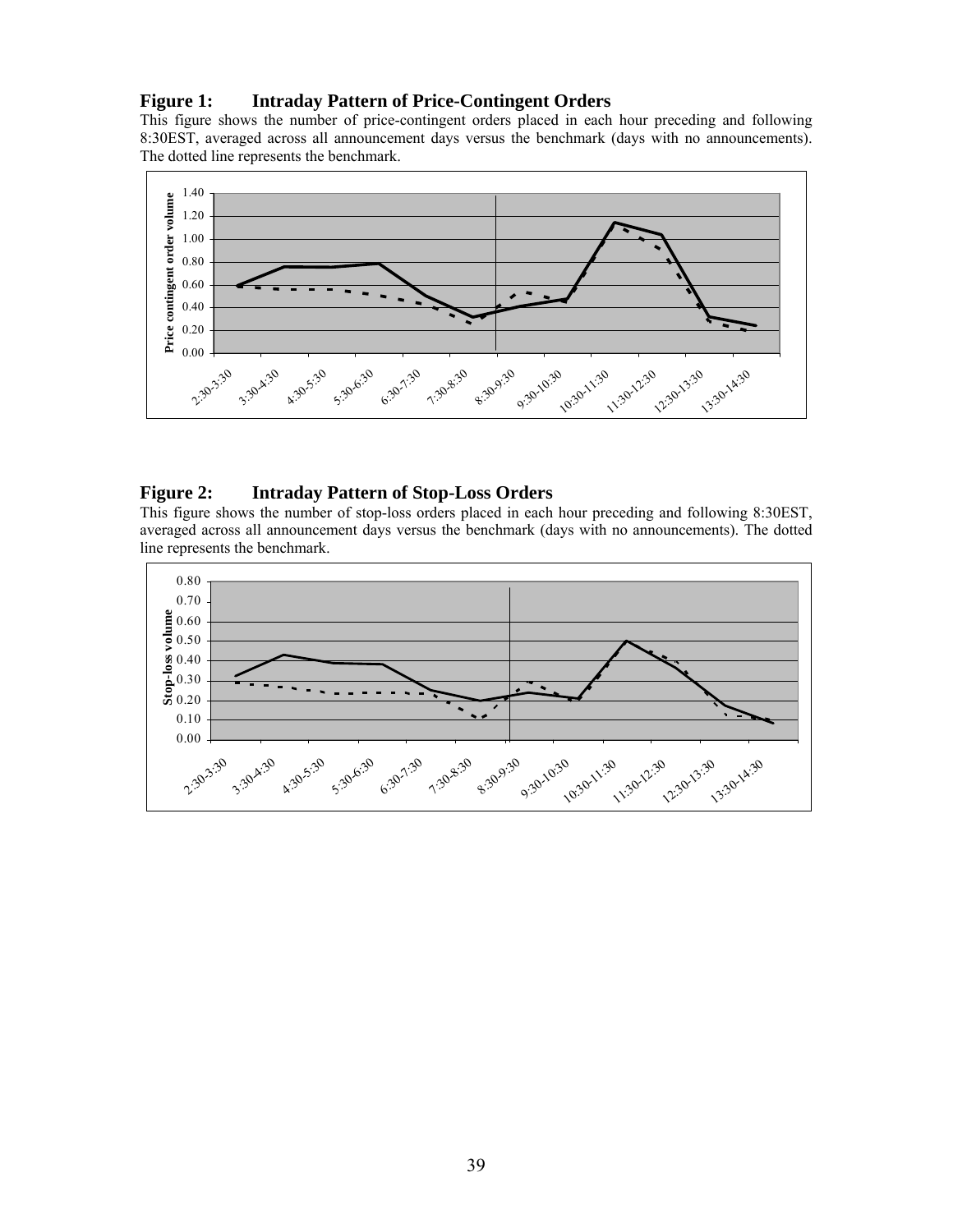# **Figure 3: Intraday Pattern of Take-Profit Orders**

This figure shows the number of take-profit orders placed in each hour preceding and following 8:30EST, averaged across all announcement days versus the benchmark (days with no announcements). The dotted line represents the benchmark.



### **Figure 4: Intraday Pattern of Exchange-Rate Volatility**

This figure plots the absolute returns in each 5-minute interval of the day, averaged across all announcement days in the sample versus the benchmark (days with no announcements). The thin line represents the benchmark. To avoid contamination from shifts in and out of day light saving time, the figure only shows the returns corresponding to U.S. daylight saving time.

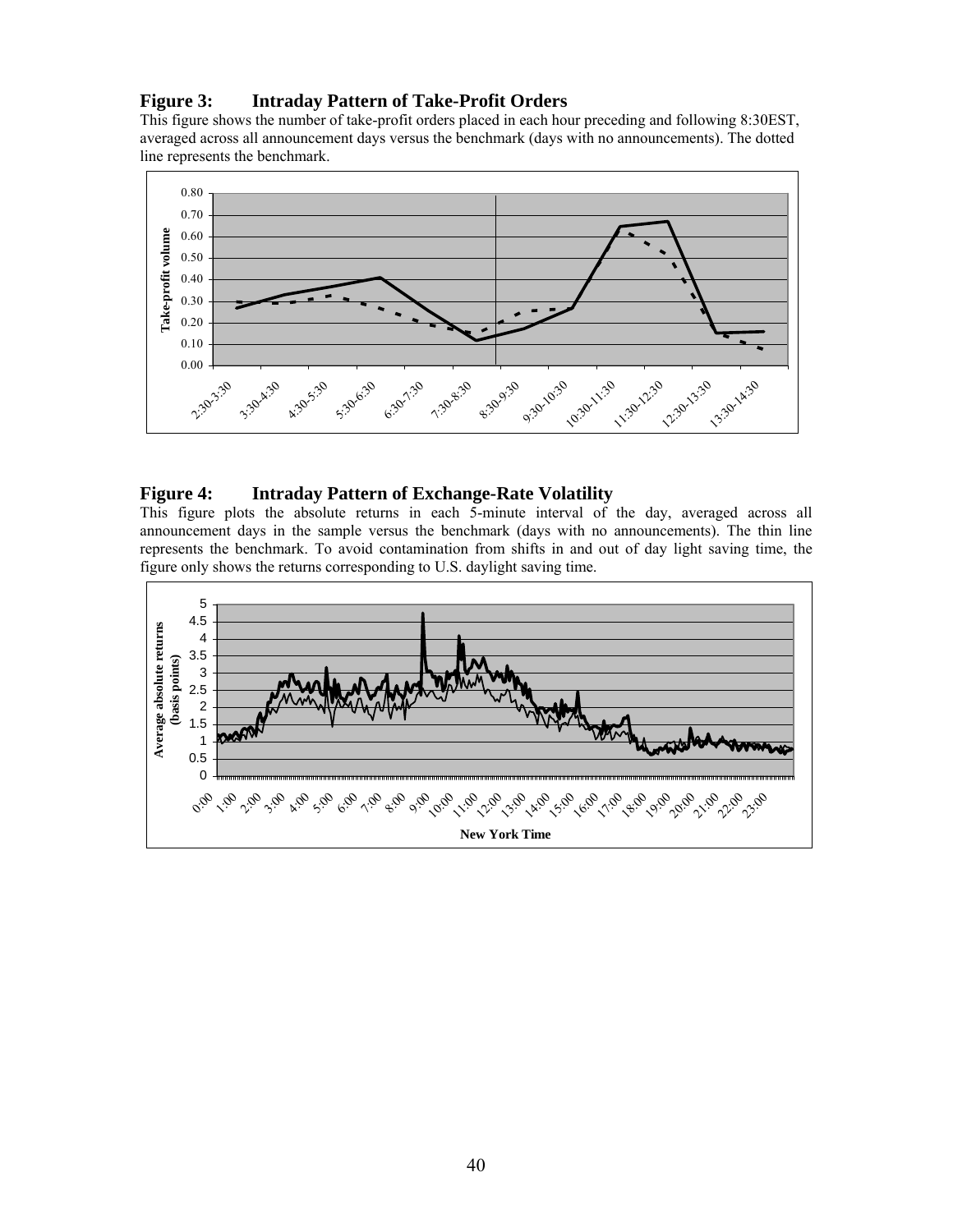#### **Figure 5: Impact on Return Size: Stop-Loss Orders**

Figure 5 and 6 plot the estimated stop-loss and take-profit order slope coefficients respectively against the associated interval, h, from the regression equation:



#### **Figure 6: Impact on Returns: Directional Effects**

Figure 6 plots the estimated coefficients of stop-loss sell orders (net of take-profit buys) against the associated hourly time window, h, from the signed returns regression equation:

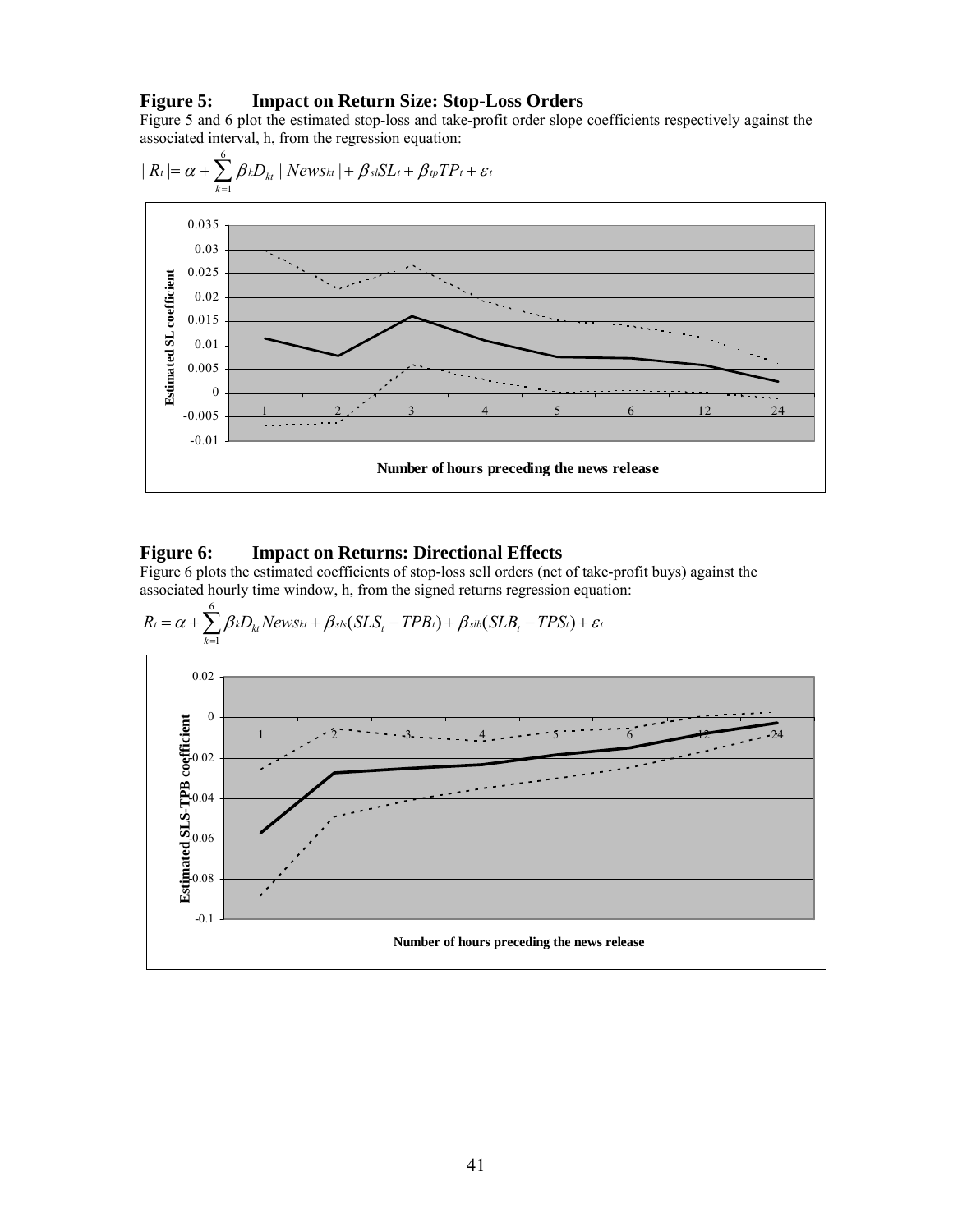**Figure 7: Estimated Stop-loss and Take-Profit Coefficients—Very Far Orders** Figures 7 (a) and (b) plot the estimated stop-loss and take-profit coefficients from the far order sample against the associated interval, h, based on the regression equation below, where far orders are those that are placed within two standard deviations away from the daily market rate at the time of the placement.

$$
| R_{t} | = \alpha + \sum_{k=1}^{6} \beta_{k} D_{kt} | News_{kt} | + \beta_{sl} SL_{t} + \beta_{tp} TP_{t} + \varepsilon_{t}
$$







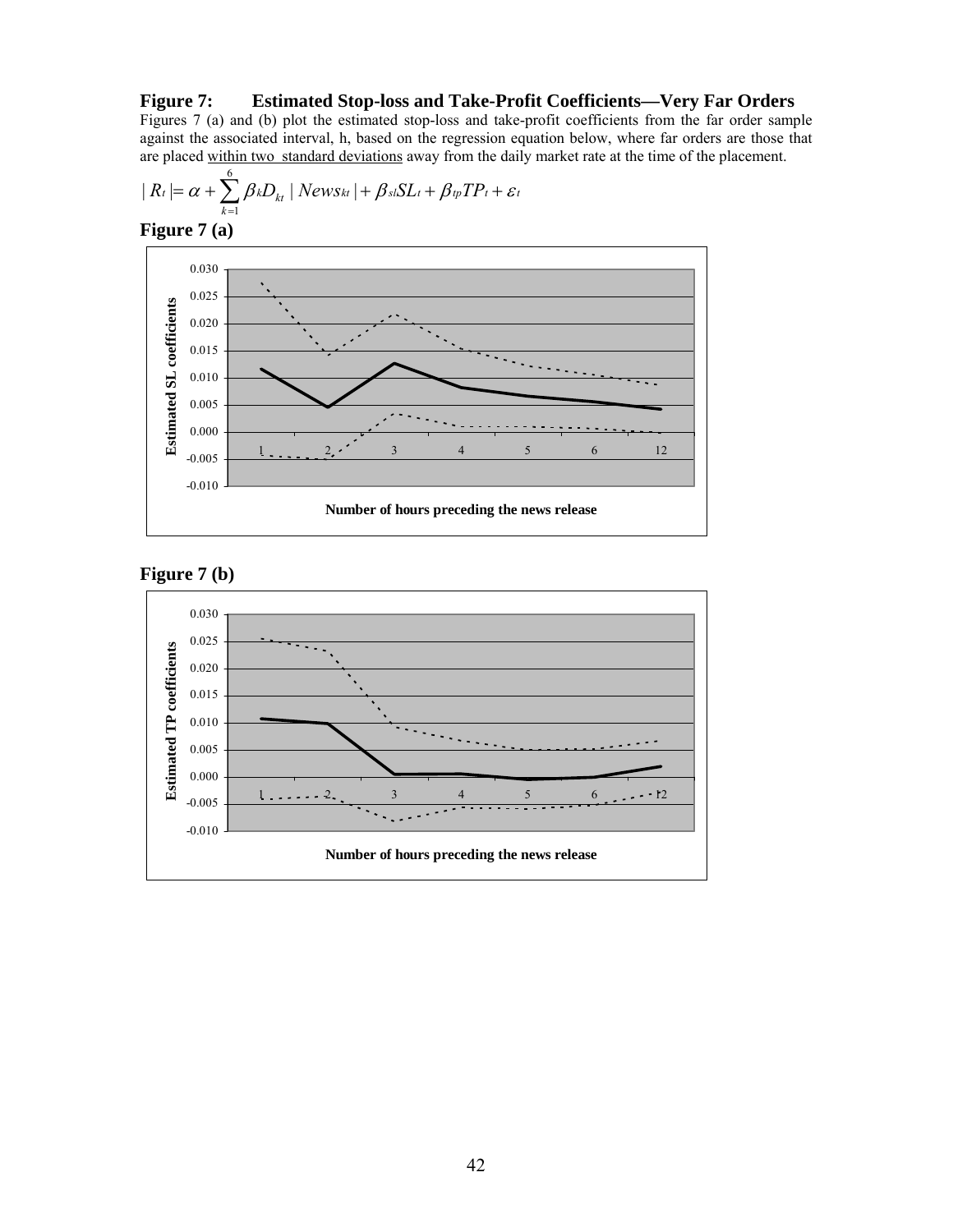# **Figure 8: Estimated Stop-loss Sell Coefficients—Very Far Orders**

Figure 11 plots the estimated coefficients of stop-loss sell orders (net of take-profit buys) from the far order sample against the associated interval, h, based on the regression equation below, where far orders are those that are placed within two standard deviations away from the daily market rate at the time of the placement:

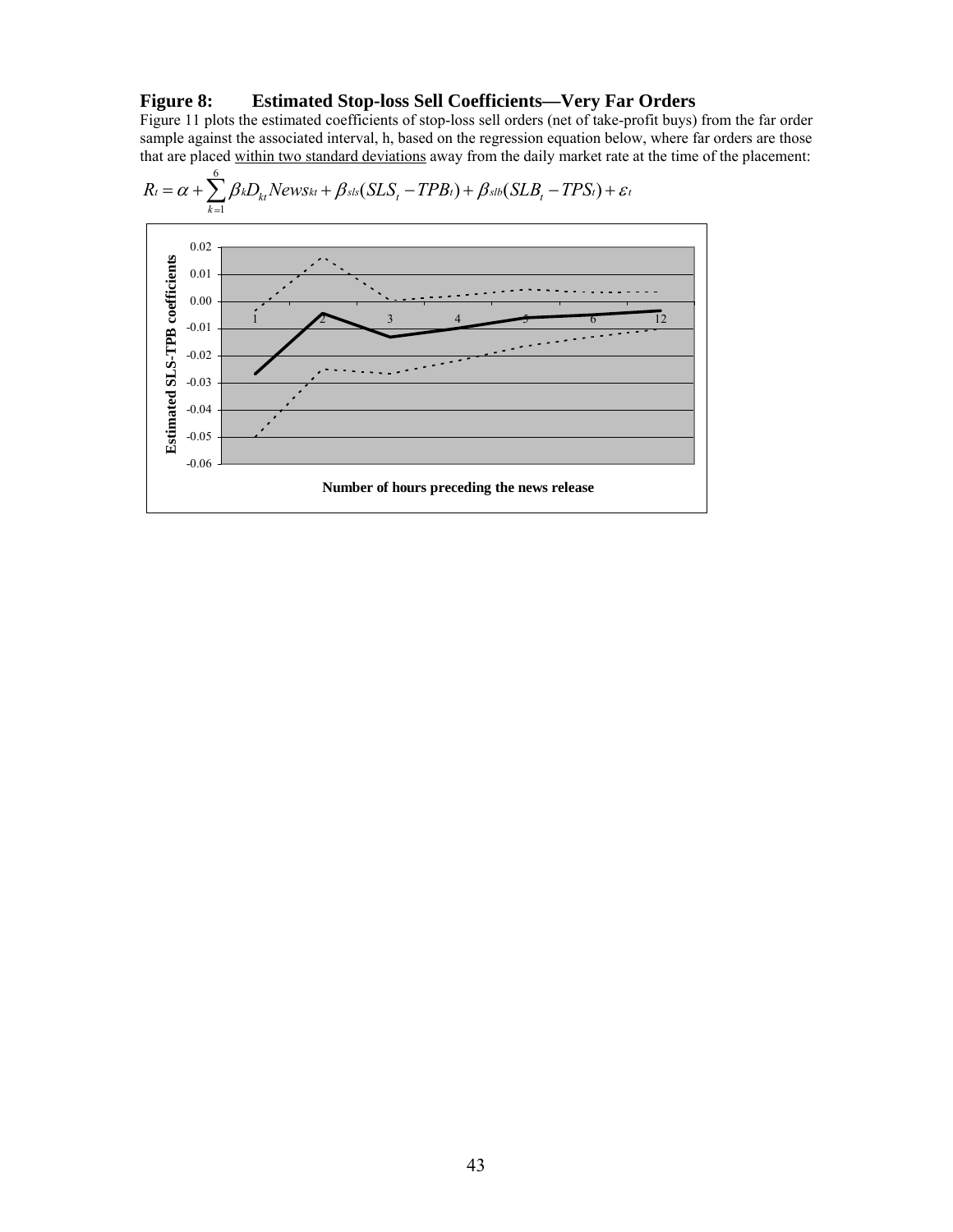**Figure 9: Estimated Stop-loss and Take-Profit Coefficients—Very Near Orders**  Figures 8 (a) and (b) plot the estimated stop-loss and take-profit coefficients from the near order sample against the associated interval, h, based on the regression equation below, where near orders are those that are placed within half a standard deviation away from the daily market rate at the time of the placement:

$$
| R_t | = \alpha + \sum_{k=1}^{6} \beta_k D_{kt} | NewSt_t | + \beta_{sl} SL_t + \beta_{tp} TP_t + \varepsilon_t
$$